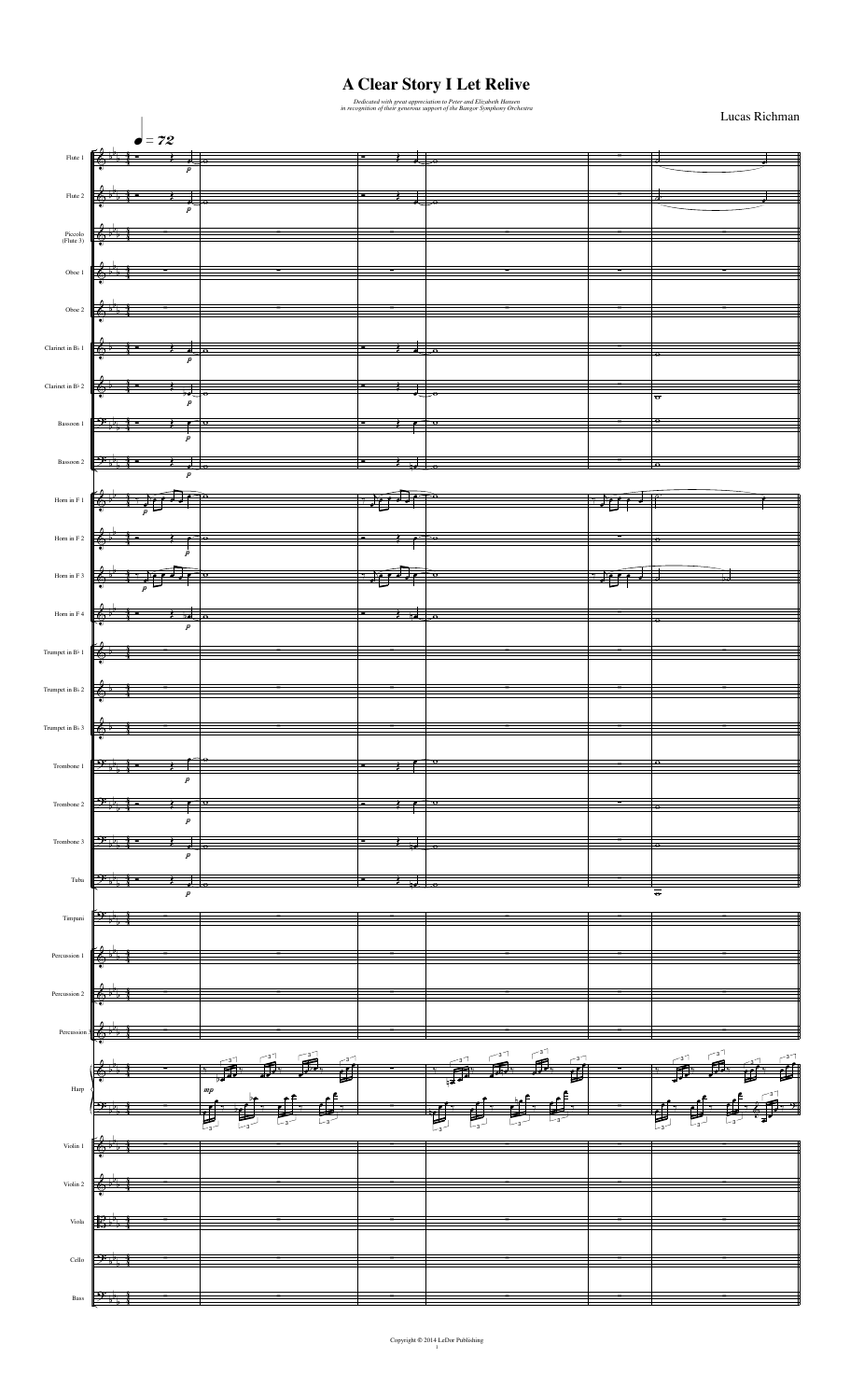| $\overline{\mathbf{7}}$   |                                                                                                                                                                                                                                                                                                                       |  |                                                    |                                                                                                                                                                                                                                                                                                                                                                                                                                          |                      |                          |
|---------------------------|-----------------------------------------------------------------------------------------------------------------------------------------------------------------------------------------------------------------------------------------------------------------------------------------------------------------------|--|----------------------------------------------------|------------------------------------------------------------------------------------------------------------------------------------------------------------------------------------------------------------------------------------------------------------------------------------------------------------------------------------------------------------------------------------------------------------------------------------------|----------------------|--------------------------|
| FL1                       | $\sqrt{6}$                                                                                                                                                                                                                                                                                                            |  |                                                    |                                                                                                                                                                                                                                                                                                                                                                                                                                          |                      |                          |
|                           |                                                                                                                                                                                                                                                                                                                       |  |                                                    |                                                                                                                                                                                                                                                                                                                                                                                                                                          |                      |                          |
|                           | F1.2                                                                                                                                                                                                                                                                                                                  |  |                                                    |                                                                                                                                                                                                                                                                                                                                                                                                                                          |                      |                          |
|                           |                                                                                                                                                                                                                                                                                                                       |  |                                                    |                                                                                                                                                                                                                                                                                                                                                                                                                                          |                      |                          |
|                           | Picc. $\left  \begin{array}{c} \begin{array}{c} \begin{array}{c} \end{array} \\ \begin{array}{c} \end{array} \end{array} \right  \end{array}$                                                                                                                                                                         |  |                                                    |                                                                                                                                                                                                                                                                                                                                                                                                                                          |                      |                          |
|                           |                                                                                                                                                                                                                                                                                                                       |  |                                                    |                                                                                                                                                                                                                                                                                                                                                                                                                                          |                      |                          |
|                           | $0b.1$ $\left(\frac{2}{3}b^2\right)$                                                                                                                                                                                                                                                                                  |  |                                                    |                                                                                                                                                                                                                                                                                                                                                                                                                                          |                      |                          |
|                           | Ob.2 $\frac{1}{\frac{1}{2}+\frac{1}{2}}$                                                                                                                                                                                                                                                                              |  |                                                    |                                                                                                                                                                                                                                                                                                                                                                                                                                          |                      |                          |
|                           |                                                                                                                                                                                                                                                                                                                       |  |                                                    |                                                                                                                                                                                                                                                                                                                                                                                                                                          |                      |                          |
|                           | $B \triangleright C1.1$                                                                                                                                                                                                                                                                                               |  | $\mathbf{r}$ , and $\mathbf{r}$ , and $\mathbf{r}$ |                                                                                                                                                                                                                                                                                                                                                                                                                                          |                      |                          |
|                           |                                                                                                                                                                                                                                                                                                                       |  |                                                    |                                                                                                                                                                                                                                                                                                                                                                                                                                          |                      |                          |
|                           | $B \triangleright C1.2$                                                                                                                                                                                                                                                                                               |  |                                                    |                                                                                                                                                                                                                                                                                                                                                                                                                                          |                      |                          |
|                           |                                                                                                                                                                                                                                                                                                                       |  |                                                    |                                                                                                                                                                                                                                                                                                                                                                                                                                          |                      |                          |
|                           | Bsn. 1 $\left  \frac{1}{\sigma} \right $                                                                                                                                                                                                                                                                              |  |                                                    |                                                                                                                                                                                                                                                                                                                                                                                                                                          |                      |                          |
|                           |                                                                                                                                                                                                                                                                                                                       |  |                                                    |                                                                                                                                                                                                                                                                                                                                                                                                                                          |                      |                          |
|                           | Bsn. 2 $\left \sum_{i=1}^{n}$                                                                                                                                                                                                                                                                                         |  |                                                    |                                                                                                                                                                                                                                                                                                                                                                                                                                          |                      |                          |
|                           |                                                                                                                                                                                                                                                                                                                       |  |                                                    |                                                                                                                                                                                                                                                                                                                                                                                                                                          |                      |                          |
|                           | Hn.1                                                                                                                                                                                                                                                                                                                  |  |                                                    |                                                                                                                                                                                                                                                                                                                                                                                                                                          |                      |                          |
|                           | Hn.2                                                                                                                                                                                                                                                                                                                  |  |                                                    |                                                                                                                                                                                                                                                                                                                                                                                                                                          |                      |                          |
|                           |                                                                                                                                                                                                                                                                                                                       |  |                                                    |                                                                                                                                                                                                                                                                                                                                                                                                                                          |                      |                          |
|                           | $\mathbf{Hn.3}$                                                                                                                                                                                                                                                                                                       |  |                                                    |                                                                                                                                                                                                                                                                                                                                                                                                                                          |                      |                          |
|                           |                                                                                                                                                                                                                                                                                                                       |  |                                                    |                                                                                                                                                                                                                                                                                                                                                                                                                                          |                      |                          |
|                           | Hn.4                                                                                                                                                                                                                                                                                                                  |  |                                                    |                                                                                                                                                                                                                                                                                                                                                                                                                                          |                      |                          |
|                           |                                                                                                                                                                                                                                                                                                                       |  |                                                    |                                                                                                                                                                                                                                                                                                                                                                                                                                          |                      |                          |
| $B \triangleright Tpt. 1$ |                                                                                                                                                                                                                                                                                                                       |  |                                                    |                                                                                                                                                                                                                                                                                                                                                                                                                                          |                      |                          |
|                           |                                                                                                                                                                                                                                                                                                                       |  |                                                    |                                                                                                                                                                                                                                                                                                                                                                                                                                          |                      |                          |
| $B \triangleright Tpt. 2$ |                                                                                                                                                                                                                                                                                                                       |  |                                                    |                                                                                                                                                                                                                                                                                                                                                                                                                                          |                      |                          |
|                           |                                                                                                                                                                                                                                                                                                                       |  |                                                    |                                                                                                                                                                                                                                                                                                                                                                                                                                          |                      |                          |
| $B \triangleright Tpt.3$  |                                                                                                                                                                                                                                                                                                                       |  |                                                    |                                                                                                                                                                                                                                                                                                                                                                                                                                          |                      |                          |
|                           |                                                                                                                                                                                                                                                                                                                       |  |                                                    |                                                                                                                                                                                                                                                                                                                                                                                                                                          |                      |                          |
| Tbn. 1 $\mathbb{Z}$       |                                                                                                                                                                                                                                                                                                                       |  |                                                    |                                                                                                                                                                                                                                                                                                                                                                                                                                          |                      |                          |
|                           | Tbn. 2 $\left \frac{9}{2}\right $                                                                                                                                                                                                                                                                                     |  |                                                    |                                                                                                                                                                                                                                                                                                                                                                                                                                          |                      |                          |
|                           |                                                                                                                                                                                                                                                                                                                       |  |                                                    |                                                                                                                                                                                                                                                                                                                                                                                                                                          |                      |                          |
|                           | Tbn. 3 $\frac{1}{2}$                                                                                                                                                                                                                                                                                                  |  |                                                    |                                                                                                                                                                                                                                                                                                                                                                                                                                          |                      |                          |
|                           |                                                                                                                                                                                                                                                                                                                       |  |                                                    |                                                                                                                                                                                                                                                                                                                                                                                                                                          |                      |                          |
| Tba.                      | $\mathbb{P}$                                                                                                                                                                                                                                                                                                          |  |                                                    |                                                                                                                                                                                                                                                                                                                                                                                                                                          |                      |                          |
|                           |                                                                                                                                                                                                                                                                                                                       |  |                                                    |                                                                                                                                                                                                                                                                                                                                                                                                                                          |                      |                          |
| Timp.                     | $\mathbf{P}$                                                                                                                                                                                                                                                                                                          |  |                                                    |                                                                                                                                                                                                                                                                                                                                                                                                                                          |                      |                          |
|                           |                                                                                                                                                                                                                                                                                                                       |  |                                                    |                                                                                                                                                                                                                                                                                                                                                                                                                                          |                      |                          |
|                           | Perc. 1                                                                                                                                                                                                                                                                                                               |  |                                                    |                                                                                                                                                                                                                                                                                                                                                                                                                                          |                      |                          |
|                           |                                                                                                                                                                                                                                                                                                                       |  |                                                    |                                                                                                                                                                                                                                                                                                                                                                                                                                          |                      |                          |
|                           | Perc. 2 $\frac{1}{2}$ $\frac{1}{2}$ $\frac{1}{2}$ $\frac{1}{2}$ $\frac{1}{2}$ $\frac{1}{2}$ $\frac{1}{2}$ $\frac{1}{2}$ $\frac{1}{2}$ $\frac{1}{2}$ $\frac{1}{2}$ $\frac{1}{2}$ $\frac{1}{2}$ $\frac{1}{2}$ $\frac{1}{2}$ $\frac{1}{2}$ $\frac{1}{2}$ $\frac{1}{2}$ $\frac{1}{2}$ $\frac{1}{2}$ $\frac{1}{2}$ $\frac$ |  |                                                    |                                                                                                                                                                                                                                                                                                                                                                                                                                          |                      |                          |
|                           | Perc. 3                                                                                                                                                                                                                                                                                                               |  |                                                    |                                                                                                                                                                                                                                                                                                                                                                                                                                          |                      |                          |
|                           |                                                                                                                                                                                                                                                                                                                       |  |                                                    |                                                                                                                                                                                                                                                                                                                                                                                                                                          |                      |                          |
|                           |                                                                                                                                                                                                                                                                                                                       |  |                                                    |                                                                                                                                                                                                                                                                                                                                                                                                                                          |                      | $\overline{\phantom{a}}$ |
| Hp.                       |                                                                                                                                                                                                                                                                                                                       |  |                                                    |                                                                                                                                                                                                                                                                                                                                                                                                                                          |                      |                          |
|                           | $\frac{1}{2}$                                                                                                                                                                                                                                                                                                         |  |                                                    |                                                                                                                                                                                                                                                                                                                                                                                                                                          |                      |                          |
|                           |                                                                                                                                                                                                                                                                                                                       |  |                                                    |                                                                                                                                                                                                                                                                                                                                                                                                                                          |                      |                          |
|                           |                                                                                                                                                                                                                                                                                                                       |  |                                                    |                                                                                                                                                                                                                                                                                                                                                                                                                                          |                      |                          |
|                           |                                                                                                                                                                                                                                                                                                                       |  |                                                    |                                                                                                                                                                                                                                                                                                                                                                                                                                          |                      |                          |
|                           |                                                                                                                                                                                                                                                                                                                       |  |                                                    |                                                                                                                                                                                                                                                                                                                                                                                                                                          |                      |                          |
|                           |                                                                                                                                                                                                                                                                                                                       |  |                                                    |                                                                                                                                                                                                                                                                                                                                                                                                                                          |                      |                          |
| Vla.                      | $\mathbb B$ ,                                                                                                                                                                                                                                                                                                         |  |                                                    | $\overrightarrow{a}$ and $\overrightarrow{a}$ and $\overrightarrow{a}$ and $\overrightarrow{a}$ and $\overrightarrow{a}$ and $\overrightarrow{a}$ and $\overrightarrow{a}$ and $\overrightarrow{a}$ and $\overrightarrow{a}$ and $\overrightarrow{a}$ and $\overrightarrow{a}$ and $\overrightarrow{a}$ and $\overrightarrow{a}$ and $\overrightarrow{a}$ and $\overrightarrow{a}$ and $\overrightarrow{a}$ and $\overrightarrow{a}$ and | $\overrightarrow{a}$ |                          |
|                           |                                                                                                                                                                                                                                                                                                                       |  |                                                    |                                                                                                                                                                                                                                                                                                                                                                                                                                          |                      |                          |
| $\mbox{Vc.}$              | $2 + 4$                                                                                                                                                                                                                                                                                                               |  |                                                    |                                                                                                                                                                                                                                                                                                                                                                                                                                          |                      |                          |
|                           |                                                                                                                                                                                                                                                                                                                       |  |                                                    |                                                                                                                                                                                                                                                                                                                                                                                                                                          |                      |                          |
|                           | C.B. $2 + 7$                                                                                                                                                                                                                                                                                                          |  |                                                    |                                                                                                                                                                                                                                                                                                                                                                                                                                          |                      |                          |
|                           |                                                                                                                                                                                                                                                                                                                       |  |                                                    |                                                                                                                                                                                                                                                                                                                                                                                                                                          |                      |                          |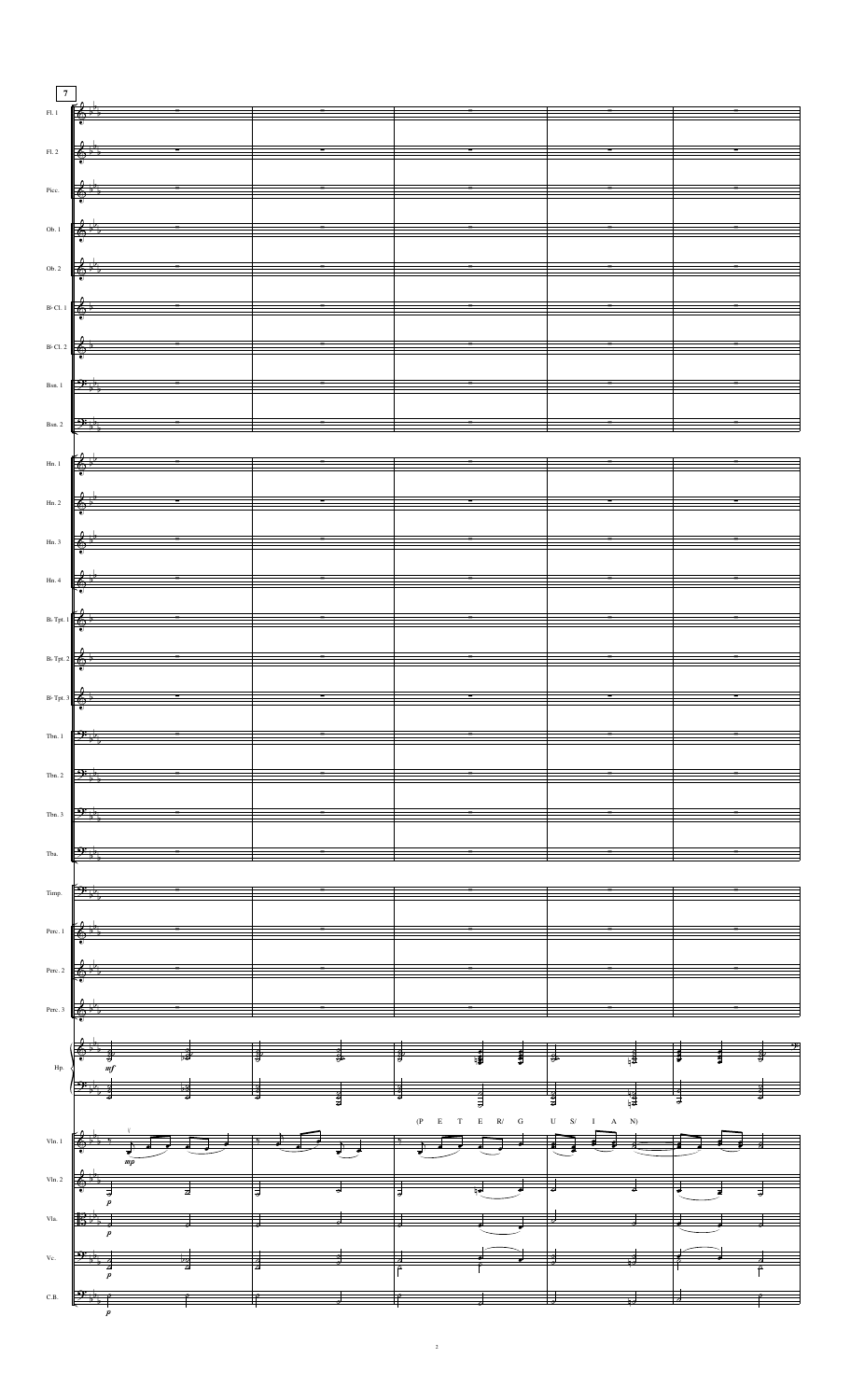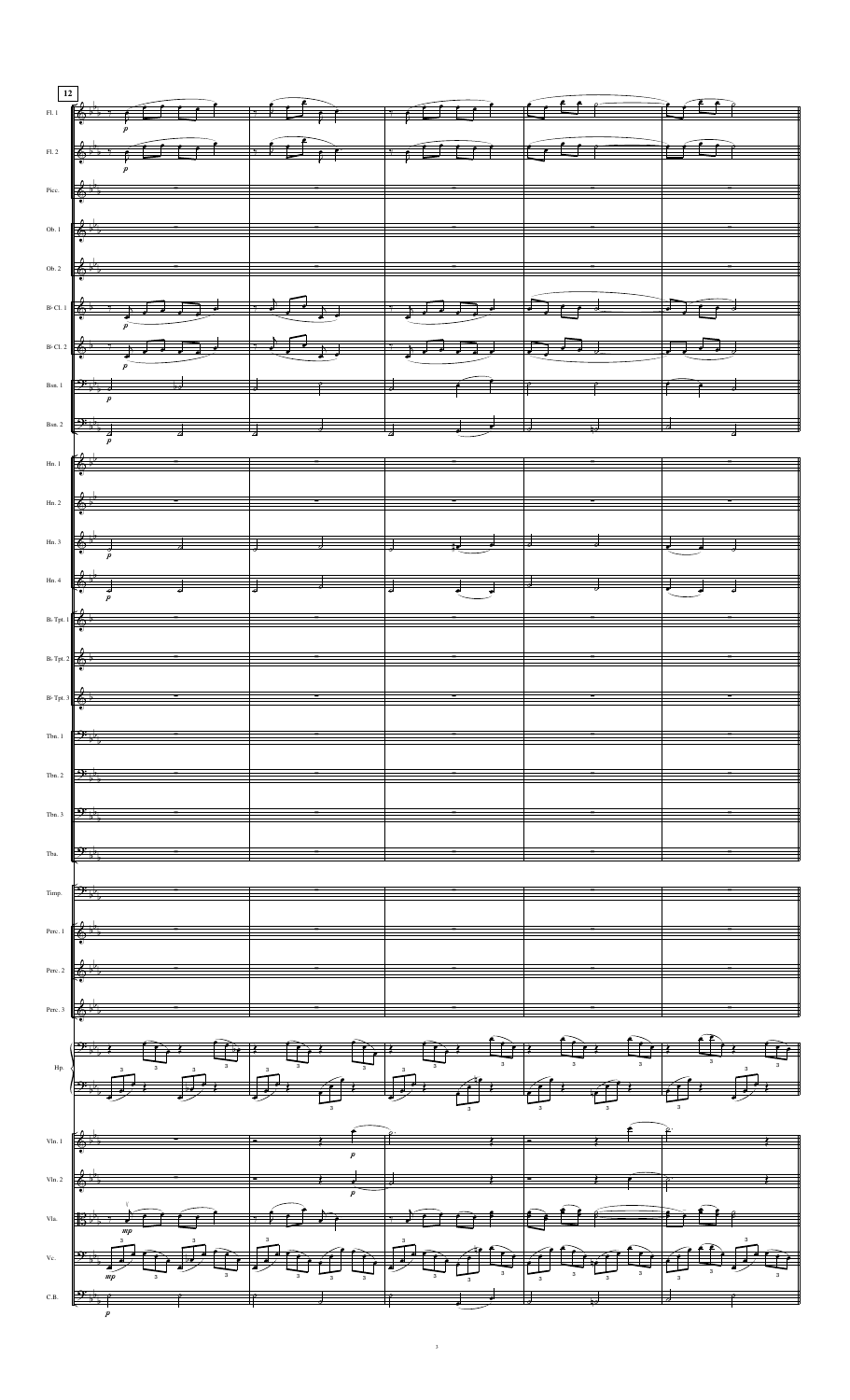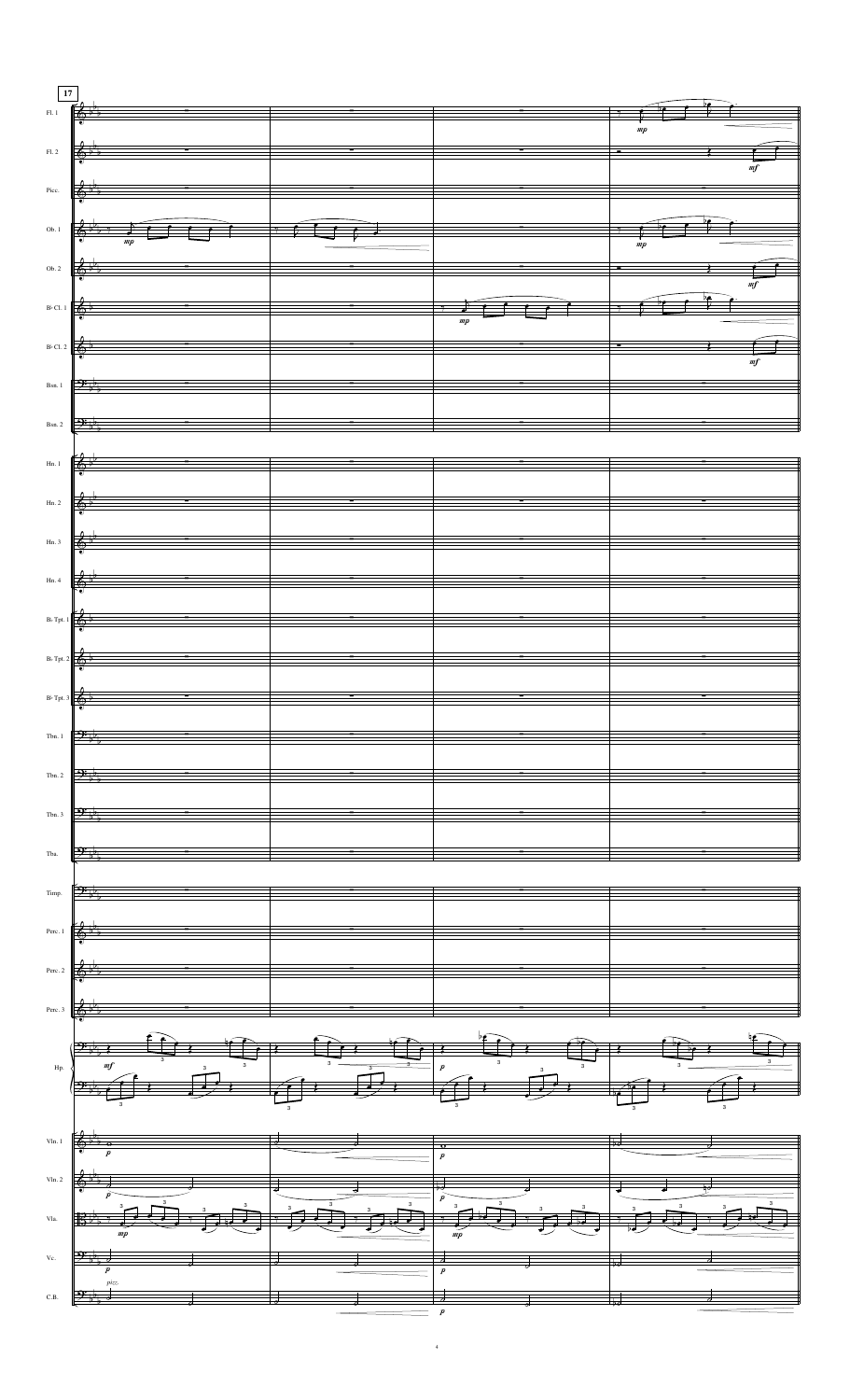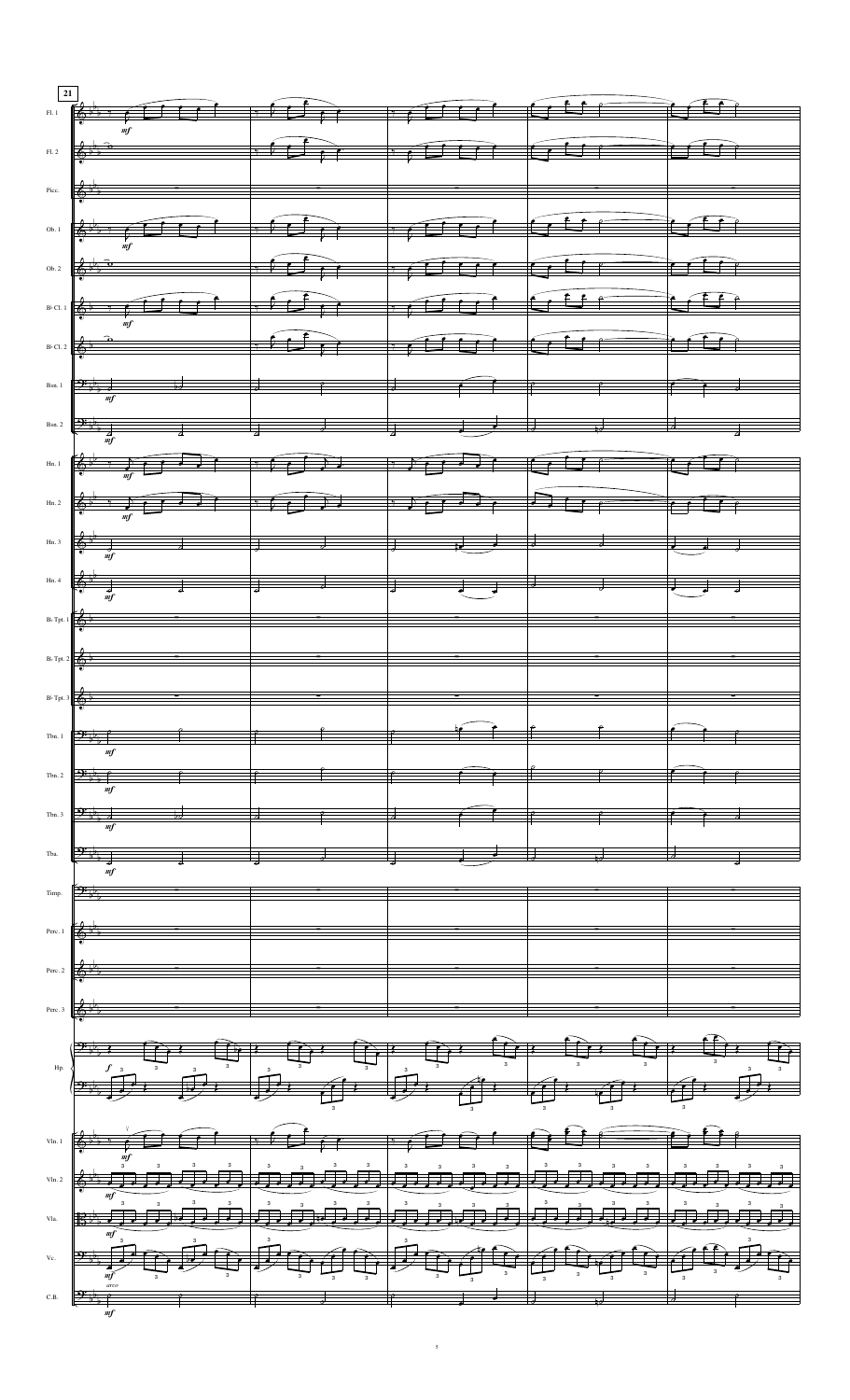| 26                        |                                                                                                                                                                                                                                                                                                                                                                                                                                             |                                                                                                                                                                                                                                                                                                                     |  |
|---------------------------|---------------------------------------------------------------------------------------------------------------------------------------------------------------------------------------------------------------------------------------------------------------------------------------------------------------------------------------------------------------------------------------------------------------------------------------------|---------------------------------------------------------------------------------------------------------------------------------------------------------------------------------------------------------------------------------------------------------------------------------------------------------------------|--|
| FI.1 $\mathbb{R}$         |                                                                                                                                                                                                                                                                                                                                                                                                                                             |                                                                                                                                                                                                                                                                                                                     |  |
| $\mathsf{Fl.}\,2$         | $6^{\frac{1}{2}}$                                                                                                                                                                                                                                                                                                                                                                                                                           |                                                                                                                                                                                                                                                                                                                     |  |
|                           |                                                                                                                                                                                                                                                                                                                                                                                                                                             |                                                                                                                                                                                                                                                                                                                     |  |
| $\rm Picc.$               | $\frac{2}{9}$                                                                                                                                                                                                                                                                                                                                                                                                                               |                                                                                                                                                                                                                                                                                                                     |  |
|                           | 0b.1                                                                                                                                                                                                                                                                                                                                                                                                                                        |                                                                                                                                                                                                                                                                                                                     |  |
|                           | $0b.2$ $\left(\frac{1}{2}b^2\right)$                                                                                                                                                                                                                                                                                                                                                                                                        |                                                                                                                                                                                                                                                                                                                     |  |
|                           |                                                                                                                                                                                                                                                                                                                                                                                                                                             |                                                                                                                                                                                                                                                                                                                     |  |
|                           | $B \triangleright C1.1$                                                                                                                                                                                                                                                                                                                                                                                                                     |                                                                                                                                                                                                                                                                                                                     |  |
|                           | B <sub>b</sub> CI.2                                                                                                                                                                                                                                                                                                                                                                                                                         |                                                                                                                                                                                                                                                                                                                     |  |
|                           | Bsn. 1 $\left[\frac{2^k}{\nu}\right]$ =<br>$\rightarrow$ $\rightarrow$                                                                                                                                                                                                                                                                                                                                                                      |                                                                                                                                                                                                                                                                                                                     |  |
|                           |                                                                                                                                                                                                                                                                                                                                                                                                                                             |                                                                                                                                                                                                                                                                                                                     |  |
|                           | Bsn. 2 $2^{n}$                                                                                                                                                                                                                                                                                                                                                                                                                              |                                                                                                                                                                                                                                                                                                                     |  |
|                           | Hn. 1 $\left[\begin{array}{c} 1 & 1 \\ 1 & 1 \\ 0 & 0 \end{array}\right]$ $\left[\begin{array}{c} 1 & 1 \\ 1 & 1 \end{array}\right]$ $\left[\begin{array}{c} 1 & 1 \\ 1 & 1 \end{array}\right]$ $\left[\begin{array}{c} 1 & 1 \\ 1 & 1 \end{array}\right]$ $\left[\begin{array}{c} 1 & 1 \\ 1 & 1 \end{array}\right]$ $\left[\begin{array}{c} 1 & 1 \\ 1 & 1 \end{array}\right]$ $\left[\begin{array}{c} 1 & 1 \\ 1 & 1 \end{array}\right]$ | $\frac{1}{\sqrt{2}}$                                                                                                                                                                                                                                                                                                |  |
|                           | $Hn.2$ $\theta$ $\theta$ $\theta$ $\theta$ $\theta$                                                                                                                                                                                                                                                                                                                                                                                         | $\overrightarrow{ }$                                                                                                                                                                                                                                                                                                |  |
|                           |                                                                                                                                                                                                                                                                                                                                                                                                                                             |                                                                                                                                                                                                                                                                                                                     |  |
|                           | Hn.3 $\left \begin{array}{ccc} \frac{1}{2} & \frac{1}{2} & \frac{1}{2} \\ \frac{1}{2} & \frac{1}{2} & \frac{1}{2} \\ \frac{1}{2} & \frac{1}{2} & \frac{1}{2} \end{array}\right $                                                                                                                                                                                                                                                            | $\sqrt{2}$                                                                                                                                                                                                                                                                                                          |  |
|                           | $Hn.4$ $\downarrow \qquad \qquad \downarrow \qquad \qquad \downarrow \qquad \downarrow \qquad \downarrow \qquad \downarrow \qquad \qquad \downarrow \qquad \downarrow \qquad \downarrow \qquad \downarrow \qquad \qquad \downarrow \qquad \downarrow \qquad \downarrow \qquad \downarrow \qquad \qquad \downarrow \qquad \qquad \downarrow \qquad \downarrow$                                                                               | $\overline{\bullet}$                                                                                                                                                                                                                                                                                                |  |
| $B \triangleright Tpt. 1$ |                                                                                                                                                                                                                                                                                                                                                                                                                                             |                                                                                                                                                                                                                                                                                                                     |  |
|                           |                                                                                                                                                                                                                                                                                                                                                                                                                                             |                                                                                                                                                                                                                                                                                                                     |  |
| $B \triangleright Tpt. 2$ |                                                                                                                                                                                                                                                                                                                                                                                                                                             |                                                                                                                                                                                                                                                                                                                     |  |
| $B \triangleright Tpt.3$  | <u>—</u>                                                                                                                                                                                                                                                                                                                                                                                                                                    |                                                                                                                                                                                                                                                                                                                     |  |
| Tbn. $1$                  |                                                                                                                                                                                                                                                                                                                                                                                                                                             |                                                                                                                                                                                                                                                                                                                     |  |
| Tbn.2                     | $\mathbb{P}^1$ -                                                                                                                                                                                                                                                                                                                                                                                                                            |                                                                                                                                                                                                                                                                                                                     |  |
|                           |                                                                                                                                                                                                                                                                                                                                                                                                                                             |                                                                                                                                                                                                                                                                                                                     |  |
| Tbn. 3                    | $\mathbb{P}$ .                                                                                                                                                                                                                                                                                                                                                                                                                              |                                                                                                                                                                                                                                                                                                                     |  |
| Tba.                      |                                                                                                                                                                                                                                                                                                                                                                                                                                             |                                                                                                                                                                                                                                                                                                                     |  |
| Timp.                     | $\mathcal{P}$                                                                                                                                                                                                                                                                                                                                                                                                                               |                                                                                                                                                                                                                                                                                                                     |  |
|                           | Perc. 1                                                                                                                                                                                                                                                                                                                                                                                                                                     |                                                                                                                                                                                                                                                                                                                     |  |
|                           |                                                                                                                                                                                                                                                                                                                                                                                                                                             |                                                                                                                                                                                                                                                                                                                     |  |
|                           | Perc. 2 $\left[\begin{array}{ccc} \overline{6} & \overline{5} \\ \overline{6} & \overline{5} \\ \end{array}\right]$                                                                                                                                                                                                                                                                                                                         |                                                                                                                                                                                                                                                                                                                     |  |
|                           | Perc. 3 $\left[\begin{array}{ccc} \begin{array}{ccc} \end{array} & \begin{array}{ccc} \end{array} & \end{array} \right]$                                                                                                                                                                                                                                                                                                                    |                                                                                                                                                                                                                                                                                                                     |  |
|                           |                                                                                                                                                                                                                                                                                                                                                                                                                                             |                                                                                                                                                                                                                                                                                                                     |  |
| Hp.                       |                                                                                                                                                                                                                                                                                                                                                                                                                                             |                                                                                                                                                                                                                                                                                                                     |  |
|                           | المستخدم المستخدم المستخدم المستخدم المستخدم المستخدم المستخدم المستخدم المستخدم المستخدم المستخدم المستخدم ال<br>ويستخدم المستخدم المستخدم المستخدم المستخدم المستخدم المستخدم المستخدم المستخدم المستخدم المستخدم المستخدم الم<br>$\frac{1}{2}$                                                                                                                                                                                           |                                                                                                                                                                                                                                                                                                                     |  |
|                           | $V_{\text{ln.1}}$ $\phi$ $\frac{1}{2}$ $\phi$<br>$\frac{1}{2}$ $\frac{1}{2}$ $\frac{1}{2}$ $\frac{1}{2}$                                                                                                                                                                                                                                                                                                                                    | $\begin{array}{ c c c c c c c c c }\n\hline\n\text{} & \text{} & \text{} & \text{} \end{array}$                                                                                                                                                                                                                     |  |
|                           |                                                                                                                                                                                                                                                                                                                                                                                                                                             |                                                                                                                                                                                                                                                                                                                     |  |
| $_{\rm Vln. \ 2}$         | $\frac{1}{2}$ $\frac{1}{2}$ $\frac{1}{2}$                                                                                                                                                                                                                                                                                                                                                                                                   |                                                                                                                                                                                                                                                                                                                     |  |
| Vla.                      | $\frac{1}{p}$                                                                                                                                                                                                                                                                                                                                                                                                                               |                                                                                                                                                                                                                                                                                                                     |  |
| Vc.                       | $\longrightarrow$ $\longrightarrow$                                                                                                                                                                                                                                                                                                                                                                                                         | $\frac{1}{2}$ $\frac{1}{2}$ $\frac{1}{2}$ $\frac{1}{2}$ $\frac{1}{2}$ $\frac{1}{2}$ $\frac{1}{2}$ $\frac{1}{2}$ $\frac{1}{2}$ $\frac{1}{2}$ $\frac{1}{2}$ $\frac{1}{2}$ $\frac{1}{2}$ $\frac{1}{2}$ $\frac{1}{2}$ $\frac{1}{2}$ $\frac{1}{2}$ $\frac{1}{2}$ $\frac{1}{2}$ $\frac{1}{2}$ $\frac{1}{2}$ $\frac{1}{2}$ |  |
| C.B.                      | $\leftarrow$                                                                                                                                                                                                                                                                                                                                                                                                                                | $\overline{\phantom{a}}$                                                                                                                                                                                                                                                                                            |  |
|                           |                                                                                                                                                                                                                                                                                                                                                                                                                                             |                                                                                                                                                                                                                                                                                                                     |  |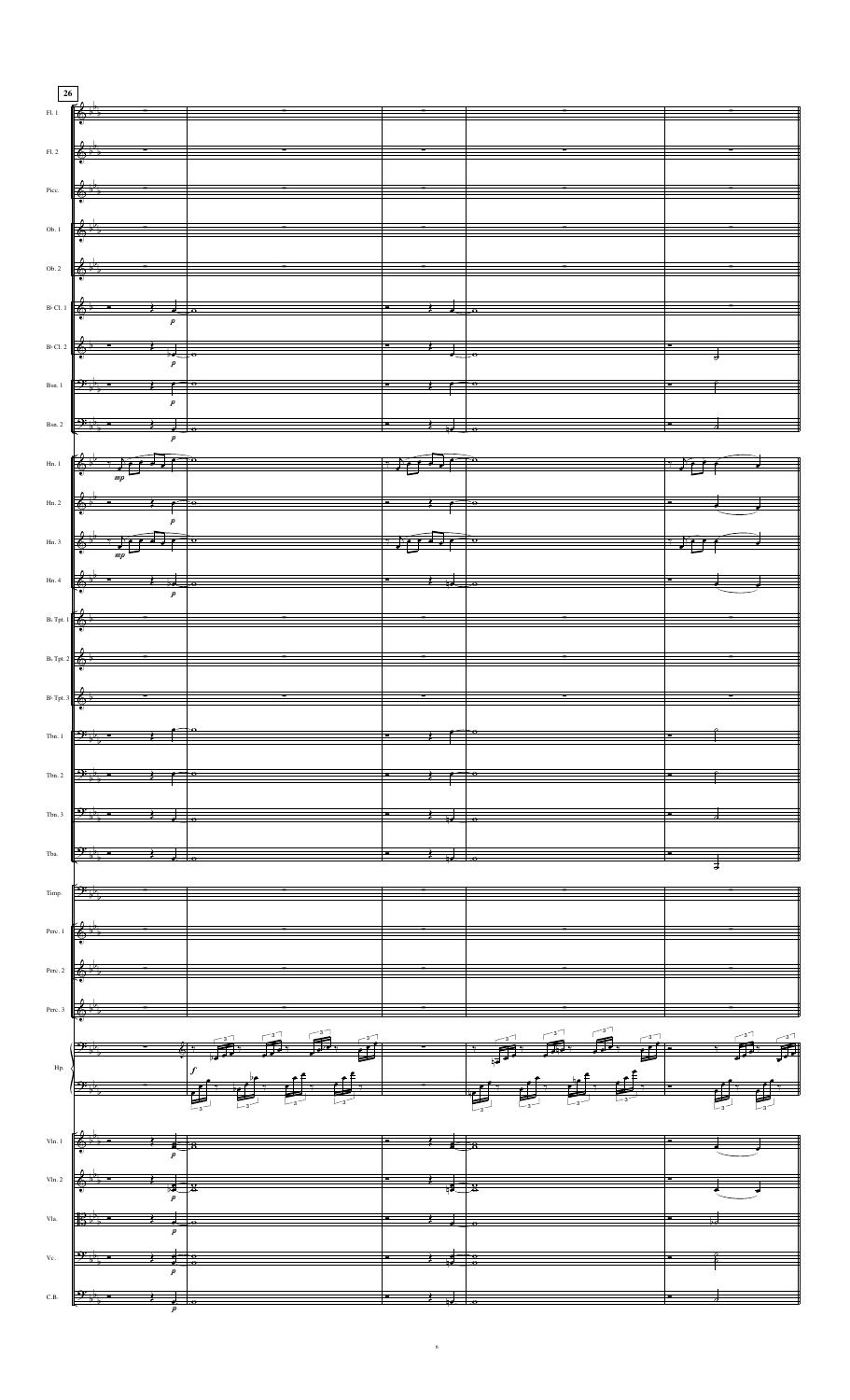| $\overline{31}$ | $\bullet$ = 144 $\bullet$                                                                                                                                                                                                                                                                                                                                                                                                                                                                                                                                         |  |  |                                                                                                                                                                                                                                                                                                                                                                                                                                                                                                                                                                              |
|-----------------|-------------------------------------------------------------------------------------------------------------------------------------------------------------------------------------------------------------------------------------------------------------------------------------------------------------------------------------------------------------------------------------------------------------------------------------------------------------------------------------------------------------------------------------------------------------------|--|--|------------------------------------------------------------------------------------------------------------------------------------------------------------------------------------------------------------------------------------------------------------------------------------------------------------------------------------------------------------------------------------------------------------------------------------------------------------------------------------------------------------------------------------------------------------------------------|
|                 |                                                                                                                                                                                                                                                                                                                                                                                                                                                                                                                                                                   |  |  | المسون ونأ النأكر فتأكيل أندوح والمنز                                                                                                                                                                                                                                                                                                                                                                                                                                                                                                                                        |
| Fl. 2           |                                                                                                                                                                                                                                                                                                                                                                                                                                                                                                                                                                   |  |  | <del>ین وی در انگامی توانید و در این می وی در ا</del>                                                                                                                                                                                                                                                                                                                                                                                                                                                                                                                        |
|                 |                                                                                                                                                                                                                                                                                                                                                                                                                                                                                                                                                                   |  |  | <u><math>\frac{1}{1}</math> <math>\frac{1}{1}</math> <math>\frac{1}{1}</math> <math>\frac{1}{1}</math> <math>\frac{1}{1}</math> <math>\frac{1}{1}</math> <math>\frac{1}{1}</math> <math>\frac{1}{1}</math> <math>\frac{1}{1}</math> <math>\frac{1}{1}</math> <math>\frac{1}{1}</math> <math>\frac{1}{1}</math> <math>\frac{1}{1}</math> <math>\frac{1}{1}</math> <math>\frac{1}{1}</math> <math>\frac{1}{1}</math> <math>\frac{1}{1}</math> <math>\frac{1}{1}</math> <math>\frac{1}{1}</math> <math>\frac{1}{1}</math> <math>\frac{1}{1}</math> <math>\frac{1}{1}</math></u> |
|                 | $0b.1$ $6b$                                                                                                                                                                                                                                                                                                                                                                                                                                                                                                                                                       |  |  | $\begin{picture}(130,10) \put(0,0){\line(1,0){10}} \put(15,0){\line(1,0){10}} \put(15,0){\line(1,0){10}} \put(15,0){\line(1,0){10}} \put(15,0){\line(1,0){10}} \put(15,0){\line(1,0){10}} \put(15,0){\line(1,0){10}} \put(15,0){\line(1,0){10}} \put(15,0){\line(1,0){10}} \put(15,0){\line(1,0){10}} \put(15,0){\line(1,0){10}} \put(15,0){\line($                                                                                                                                                                                                                          |
|                 | $0b.2$ $6b^2$                                                                                                                                                                                                                                                                                                                                                                                                                                                                                                                                                     |  |  | عالم المناطق الى (موجد ب                                                                                                                                                                                                                                                                                                                                                                                                                                                                                                                                                     |
|                 | BECILE $\frac{1}{2}$ $\frac{1}{2}$ $\frac{1}{2}$ $\frac{1}{2}$ $\frac{1}{2}$ $\frac{1}{2}$ $\frac{1}{2}$ $\frac{1}{2}$ $\frac{1}{2}$ $\frac{1}{2}$ $\frac{1}{2}$ $\frac{1}{2}$ $\frac{1}{2}$ $\frac{1}{2}$ $\frac{1}{2}$ $\frac{1}{2}$ $\frac{1}{2}$ $\frac{1}{2}$ $\frac{1}{2}$ $\frac{1}{2}$ $\frac{1}{2}$ $\frac{$                                                                                                                                                                                                                                             |  |  |                                                                                                                                                                                                                                                                                                                                                                                                                                                                                                                                                                              |
|                 | B) $C1.2$ $\frac{1}{2}$ $\frac{1}{2}$ $\frac{1}{2}$ $\frac{1}{2}$ $\frac{1}{2}$ $\frac{1}{2}$ $\frac{1}{2}$ $\frac{1}{2}$ $\frac{1}{2}$ $\frac{1}{2}$ $\frac{1}{2}$ $\frac{1}{2}$ $\frac{1}{2}$ $\frac{1}{2}$ $\frac{1}{2}$ $\frac{1}{2}$ $\frac{1}{2}$ $\frac{1}{2}$ $\frac{1}{2}$ $\frac{1}{2}$ $\frac{1}{2}$                                                                                                                                                                                                                                                   |  |  | سينات تتربرا كناف فنافي ترتبتها المستحصصات                                                                                                                                                                                                                                                                                                                                                                                                                                                                                                                                   |
|                 | $B_{SD,1}$ $\left[\frac{90}{25}\right]$ $\frac{1}{2}$ $\frac{1}{2}$ $\frac{1}{2}$ $\frac{1}{2}$ $\frac{1}{2}$ $\frac{1}{2}$ $\frac{1}{2}$ $\frac{1}{2}$ $\frac{1}{2}$ $\frac{1}{2}$ $\frac{1}{2}$ $\frac{1}{2}$ $\frac{1}{2}$ $\frac{1}{2}$ $\frac{1}{2}$ $\frac{1}{2}$ $\frac{1}{2}$ $\frac{1}{2}$ $\frac{1}{2}$ $\frac{1}{$                                                                                                                                                                                                                                     |  |  |                                                                                                                                                                                                                                                                                                                                                                                                                                                                                                                                                                              |
|                 | ᠉᠉᠈ <del>᠖᠑᠖ᢖᡑᡏ᠅᠅᠔᠓</del> ᡁ᠗ᢠ <del>ᡏ᠅᠅</del> ᡁ᠓ᡁ᠗ᠱ <i>ᠾᡃᢡ</i> ᠅ᡁ᠅ᡁ᠅ᠾ᠅ᡁ᠅ᡁ᠅ᡁ᠅ᡁ᠅ᡁ᠅᠗᠅᠗᠅᠗                                                                                                                                                                                                                                                                                                                                                                                                                                                                              |  |  |                                                                                                                                                                                                                                                                                                                                                                                                                                                                                                                                                                              |
|                 | "" الْمُحَبِّرِ وَالْمَارِينَ الْمُحْمَّلُ الْمُحْمَلِ الْمُحْمَلِ الْمُحَامَّةِ وَالْمَجْمَعَةِ الْ                                                                                                                                                                                                                                                                                                                                                                                                                                                              |  |  |                                                                                                                                                                                                                                                                                                                                                                                                                                                                                                                                                                              |
|                 | ون و منظر من الوافقة ون الفرة ون في في من القرة في فنه المن الاستحالات المن الاستحالات التاريخ المنا                                                                                                                                                                                                                                                                                                                                                                                                                                                              |  |  |                                                                                                                                                                                                                                                                                                                                                                                                                                                                                                                                                                              |
|                 | <u>وی از دانه از دانی از از این از است از است از است از است است از است از است از است از است است از است است است ا</u>                                                                                                                                                                                                                                                                                                                                                                                                                                              |  |  |                                                                                                                                                                                                                                                                                                                                                                                                                                                                                                                                                                              |
|                 | - ولا توفق وسر اتوفق ولا توافق ولا توجد ما التوفق والاند والاند الذكر المناقبة المستوفي السر                                                                                                                                                                                                                                                                                                                                                                                                                                                                      |  |  |                                                                                                                                                                                                                                                                                                                                                                                                                                                                                                                                                                              |
|                 | ە تەرەپل <del>ۇق ئېچىلىرى ئىكتاب ئىكتاب بىلەن كىلەر ئىكتاب ئىكتاب ئىكتاب ئىكتاب ئىكتاب ئىكتاب ئىكتاب ئىكتاب ئىكتاب ئىكت</del>                                                                                                                                                                                                                                                                                                                                                                                                                                     |  |  |                                                                                                                                                                                                                                                                                                                                                                                                                                                                                                                                                                              |
|                 | $B_3$ Tpt. 2 $\frac{2}{5}$ $\frac{1}{2}$ $\frac{1}{2}$ $\frac{1}{2}$ $\frac{1}{2}$ $\frac{1}{2}$ $\frac{1}{2}$ $\frac{1}{2}$ $\frac{1}{2}$ $\frac{1}{2}$ $\frac{1}{2}$ $\frac{1}{2}$ $\frac{1}{2}$                                                                                                                                                                                                                                                                                                                                                                |  |  | <del>ニュー</del> しょうかい アール・カムリ                                                                                                                                                                                                                                                                                                                                                                                                                                                                                                                                                 |
|                 |                                                                                                                                                                                                                                                                                                                                                                                                                                                                                                                                                                   |  |  | <u> تیاتی افغانه افزار افغان افغان افغان افغان افغان افغان افغان است.</u>                                                                                                                                                                                                                                                                                                                                                                                                                                                                                                    |
|                 | $T_{\rm{th}} = \left  \frac{1}{\frac{1}{2} \sum_{i=1}^n \frac{1}{2} \sum_{j=1}^n \frac{1}{j}} \right  \frac{1}{j} = \frac{1}{2} \sum_{i=1}^n \frac{1}{j} \frac{1}{j} \frac{1}{j} = \frac{1}{2} \sum_{i=1}^n \frac{1}{j} \frac{1}{j} = \frac{1}{2} \sum_{i=1}^n \frac{1}{j} \frac{1}{j} = \frac{1}{2} \sum_{i=1}^n \frac{1}{j} = \frac{1}{2} \sum_{i=1}^n \frac{1}{j} = \frac{1}{2$                                                                                                                                                                                |  |  |                                                                                                                                                                                                                                                                                                                                                                                                                                                                                                                                                                              |
|                 | <u>، وَالْمَالِيَةِ مِنْ الْمَالِيَةِ مِنْ الْمَالِيَةِ مِنْ الْمَالِينَ مِنْ الْمَالِينَ وَالْمَالِينَ وَالْمَا</u> لِينَ                                                                                                                                                                                                                                                                                                                                                                                                                                        |  |  |                                                                                                                                                                                                                                                                                                                                                                                                                                                                                                                                                                              |
|                 | $T_{\rm{Do},3}$ $\left[\frac{99\frac{1}{10^{10}}}{5},\frac{3\sqrt{3}}{5},\frac{3\sqrt{3}}{5},\frac{3\sqrt{3}}{5},\frac{3\sqrt{3}}{5},\frac{3\sqrt{3}}{5},\frac{3\sqrt{3}}{5},\frac{3\sqrt{3}}{5},\frac{3\sqrt{3}}{5},\frac{3\sqrt{3}}{5},\frac{3\sqrt{3}}{5},\frac{3\sqrt{3}}{5},\frac{3\sqrt{3}}{5},\frac{3\sqrt{3}}{5},\frac{3\sqrt{3}}{5},\frac{3\sqrt{3}}{5},\frac{3\sqrt{$                                                                                                                                                                                   |  |  |                                                                                                                                                                                                                                                                                                                                                                                                                                                                                                                                                                              |
|                 | ا الی کا کا کا این کا این کا این کا این کا این کا این کا این کا این کا این کا این کا این این این این این این ا<br>این کا کا کا کا این کا این کا این کا این کا این کا این کا این کا این کا این کا این کا این کا این کا این این ای                                                                                                                                                                                                                                                                                                                                  |  |  |                                                                                                                                                                                                                                                                                                                                                                                                                                                                                                                                                                              |
|                 |                                                                                                                                                                                                                                                                                                                                                                                                                                                                                                                                                                   |  |  |                                                                                                                                                                                                                                                                                                                                                                                                                                                                                                                                                                              |
|                 |                                                                                                                                                                                                                                                                                                                                                                                                                                                                                                                                                                   |  |  |                                                                                                                                                                                                                                                                                                                                                                                                                                                                                                                                                                              |
|                 | $\text{Prec 2}$ $\overline{\bigoplus_{i=1}^{D} \overline{\bigoplus_{i=1}^{D} \overline{\bigoplus_{i=1}^{D} \overline{\bigoplus_{i=1}^{D} \overline{\bigoplus_{i=1}^{D} \overline{\bigoplus_{i=1}^{D} \overline{\bigoplus_{i=1}^{D} \overline{\bigoplus_{i=1}^{D} \overline{\bigoplus_{i=1}^{D} \overline{\bigoplus_{i=1}^{D} \overline{\bigoplus_{i=1}^{D} \overline{\bigoplus_{i=1}^{D} \overline{\bigoplus_{i=1}^{D} \overline{\bigoplus_{i=1}^{D}$                                                                                                             |  |  |                                                                                                                                                                                                                                                                                                                                                                                                                                                                                                                                                                              |
|                 | Perc. 3 $\left[\begin{array}{ccc} \bullet & \bullet & \bullet \\ \bullet & \bullet & \bullet \end{array}\right]$                                                                                                                                                                                                                                                                                                                                                                                                                                                  |  |  |                                                                                                                                                                                                                                                                                                                                                                                                                                                                                                                                                                              |
|                 |                                                                                                                                                                                                                                                                                                                                                                                                                                                                                                                                                                   |  |  |                                                                                                                                                                                                                                                                                                                                                                                                                                                                                                                                                                              |
|                 |                                                                                                                                                                                                                                                                                                                                                                                                                                                                                                                                                                   |  |  |                                                                                                                                                                                                                                                                                                                                                                                                                                                                                                                                                                              |
|                 | Vin. 1 3 3 3 4 5 5 6 7 8 9 9 9 1 2 3 4 9 8 9 9 9 9 1 2 3 4 9 9 9 9 9 1 2 3 4 9 9 9 9 9 9 1 2 3 4 9 9 9 9 9 9 1                                                                                                                                                                                                                                                                                                                                                                                                                                                    |  |  |                                                                                                                                                                                                                                                                                                                                                                                                                                                                                                                                                                              |
|                 |                                                                                                                                                                                                                                                                                                                                                                                                                                                                                                                                                                   |  |  |                                                                                                                                                                                                                                                                                                                                                                                                                                                                                                                                                                              |
|                 |                                                                                                                                                                                                                                                                                                                                                                                                                                                                                                                                                                   |  |  |                                                                                                                                                                                                                                                                                                                                                                                                                                                                                                                                                                              |
|                 |                                                                                                                                                                                                                                                                                                                                                                                                                                                                                                                                                                   |  |  |                                                                                                                                                                                                                                                                                                                                                                                                                                                                                                                                                                              |
|                 |                                                                                                                                                                                                                                                                                                                                                                                                                                                                                                                                                                   |  |  |                                                                                                                                                                                                                                                                                                                                                                                                                                                                                                                                                                              |
|                 | ve   <del>2 5, 3 x x x</del> 3 <u>CLC</u>   3 x x x 3 CLC   3 x 3 x 3 x 3 x 3 x 3 x 3 x 3 x 1 c = c = ( 3 x 3 x 3 x 3 x 3 x 3<br>$\boxed{2^{n_1}, \quad 2^{n_2} \quad \cdots \quad 2^{n_2} \quad \cdots \quad 2^{n_2} \quad \cdots \quad 2^{n_2} \quad \cdots \quad 2^{n_2} \quad 2^{n_2} \quad \cdots \quad 2^{n_2} \quad 2^{n_2} \quad \cdots \quad 2^{n_2} \quad \cdots \quad 2^{n_2} \quad \cdots \quad 2^{n_2} \quad \cdots \quad 2^{n_2} \quad \cdots \quad 2^{n_2} \quad \cdots \quad 2^{n_2} \quad \cdots \quad 2^{n_2} \quad \cdots \quad 2^{n_2} \quad$ |  |  |                                                                                                                                                                                                                                                                                                                                                                                                                                                                                                                                                                              |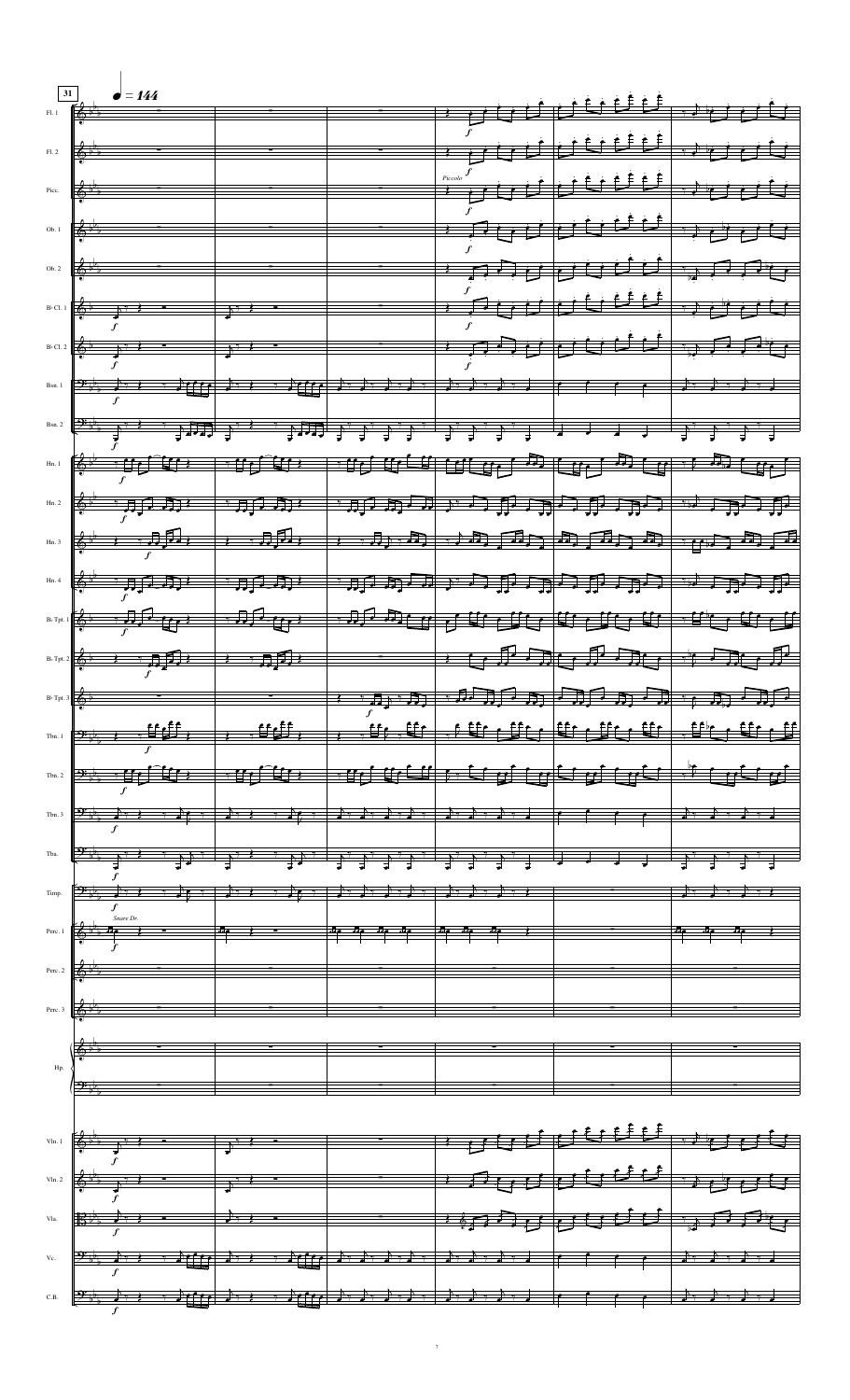|                            | $\begin{array}{ c c c c c c }\hline \rule{0pt}{12pt} \rule{0pt}{2pt} \rule{0pt}{2pt} \rule{0pt}{2pt} \rule{0pt}{2pt} \rule{0pt}{2pt} \rule{0pt}{2pt} \rule{0pt}{2pt} \rule{0pt}{2pt} \rule{0pt}{2pt} \rule{0pt}{2pt} \rule{0pt}{2pt} \rule{0pt}{2pt} \rule{0pt}{2pt} \rule{0pt}{2pt} \rule{0pt}{2pt} \rule{0pt}{2pt} \rule{0pt}{2pt} \rule{0pt}{2pt} \rule{0pt}{2pt} \rule{0pt}{2pt} \rule{0pt}{2pt}$                                                                                                                            |                             |                                                                                                                                                                                                                                                                                                                                                     | <del>بنا زب<sup>ان</sup> انتخاب</del><br>سا                                                                      |                                                   |
|----------------------------|----------------------------------------------------------------------------------------------------------------------------------------------------------------------------------------------------------------------------------------------------------------------------------------------------------------------------------------------------------------------------------------------------------------------------------------------------------------------------------------------------------------------------------|-----------------------------|-----------------------------------------------------------------------------------------------------------------------------------------------------------------------------------------------------------------------------------------------------------------------------------------------------------------------------------------------------|------------------------------------------------------------------------------------------------------------------|---------------------------------------------------|
| FL.2                       | $\begin{array}{c} \hline \text{AB} & \text{AB} & \text{AB} & \text{AB} \\ \hline \end{array}$                                                                                                                                                                                                                                                                                                                                                                                                                                    |                             |                                                                                                                                                                                                                                                                                                                                                     |                                                                                                                  |                                                   |
|                            | Pice. $\frac{1}{2}$ $\frac{1}{2}$ $\frac{1}{2}$ $\frac{1}{2}$ $\frac{1}{2}$ $\frac{1}{2}$ $\frac{1}{2}$ $\frac{1}{2}$ $\frac{1}{2}$ $\frac{1}{2}$ $\frac{1}{2}$ $\frac{1}{2}$ $\frac{1}{2}$ $\frac{1}{2}$ $\frac{1}{2}$ $\frac{1}{2}$ $\frac{1}{2}$ $\frac{1}{2}$ $\frac{1}{2}$ $\frac{1}{2}$ $\frac{1}{2}$ $\frac{1$                                                                                                                                                                                                            |                             |                                                                                                                                                                                                                                                                                                                                                     |                                                                                                                  |                                                   |
| Ob.1                       |                                                                                                                                                                                                                                                                                                                                                                                                                                                                                                                                  |                             |                                                                                                                                                                                                                                                                                                                                                     |                                                                                                                  |                                                   |
|                            |                                                                                                                                                                                                                                                                                                                                                                                                                                                                                                                                  |                             |                                                                                                                                                                                                                                                                                                                                                     | $\frac{1}{\sqrt{2}}$ , $\frac{1}{\sqrt{2}}$ , $\frac{1}{\sqrt{2}}$ , $\frac{1}{\sqrt{2}}$ , $\frac{1}{\sqrt{2}}$ |                                                   |
|                            | $B = 1$                                                                                                                                                                                                                                                                                                                                                                                                                                                                                                                          |                             |                                                                                                                                                                                                                                                                                                                                                     |                                                                                                                  |                                                   |
|                            |                                                                                                                                                                                                                                                                                                                                                                                                                                                                                                                                  |                             |                                                                                                                                                                                                                                                                                                                                                     |                                                                                                                  |                                                   |
|                            | Bsn. 1 $\frac{1}{2}$                                                                                                                                                                                                                                                                                                                                                                                                                                                                                                             |                             | $\begin{picture}(100,10) \put(0,0){\line(1,0){10}} \put(10,0){\line(1,0){10}} \put(10,0){\line(1,0){10}} \put(10,0){\line(1,0){10}} \put(10,0){\line(1,0){10}} \put(10,0){\line(1,0){10}} \put(10,0){\line(1,0){10}} \put(10,0){\line(1,0){10}} \put(10,0){\line(1,0){10}} \put(10,0){\line(1,0){10}} \put(10,0){\line(1,0){10}} \put(10,0){\line($ |                                                                                                                  |                                                   |
|                            | $Bsn.2$ $\frac{3p+1}{p+1}$ $\frac{3p+1}{p+1}$ $\frac{3p+1}{p+1}$ $\frac{3p+1}{p+1}$ $\frac{3p+1}{p+1}$ $\frac{3p+1}{p+1}$ $\frac{3p+1}{p+1}$ $\frac{3p+1}{p+1}$ $\frac{3p+1}{p+1}$ $\frac{3p+1}{p+1}$ $\frac{3p+1}{p+1}$ $\frac{3p+1}{p+1}$ $\frac{3p+1}{p+1}$ $\frac{3p+1}{p+1}$ $\frac{$                                                                                                                                                                                                                                       |                             | بنندنا فالمستسلط والتقاربان والتاريخ                                                                                                                                                                                                                                                                                                                |                                                                                                                  |                                                   |
|                            |                                                                                                                                                                                                                                                                                                                                                                                                                                                                                                                                  |                             |                                                                                                                                                                                                                                                                                                                                                     |                                                                                                                  |                                                   |
|                            |                                                                                                                                                                                                                                                                                                                                                                                                                                                                                                                                  |                             |                                                                                                                                                                                                                                                                                                                                                     | $\uparrow$ $\uparrow$ $\uparrow$                                                                                 |                                                   |
|                            | د المالي ( يو ) ( را الريم السلطني المسلطني المسلطني المسلطني المسلطني المسلطني المسلطني المسلطني المسلطني الم                                                                                                                                                                                                                                                                                                                                                                                                                   |                             |                                                                                                                                                                                                                                                                                                                                                     | $\parallel$ f $\rightarrow$ $\parallel$                                                                          |                                                   |
|                            |                                                                                                                                                                                                                                                                                                                                                                                                                                                                                                                                  |                             |                                                                                                                                                                                                                                                                                                                                                     |                                                                                                                  |                                                   |
|                            | $\text{BFT}(X, \mathbb{R}) \overset{\text{def}}{=} \left\{ \begin{array}{c c} \begin{array}{c} \text{if} \begin{array}{c} \text{if} \begin{array}{c} \text{if} \begin{array}{c} \text{if} \begin{array}{c} \text{if} \begin{array}{c} \text{if} \begin{array}{c} \text{if} \begin{array}{c} \text{if} \begin{array}{c} \text{if} \begin{array}{c} \text{if} \end{array} \end{array} \end{array} \end{array} \end{array} \end{array} \right. \end{array} \right. \end{array} \right. \end{array} \end{array} \right. \$           |                             |                                                                                                                                                                                                                                                                                                                                                     |                                                                                                                  |                                                   |
|                            | $\frac{1}{\sqrt{2}}$ $\frac{1}{\sqrt{2}}$ $\frac{1}{\sqrt{2}}$ $\frac{1}{\sqrt{2}}$ $\frac{1}{\sqrt{2}}$ $\frac{1}{\sqrt{2}}$ $\frac{1}{\sqrt{2}}$ $\frac{1}{\sqrt{2}}$                                                                                                                                                                                                                                                                                                                                                          |                             |                                                                                                                                                                                                                                                                                                                                                     |                                                                                                                  |                                                   |
|                            | $\begin{picture}(130,10) \put(0,0){\vector(1,0){100}} \put(15,0){\vector(1,0){100}} \put(15,0){\vector(1,0){100}} \put(15,0){\vector(1,0){100}} \put(15,0){\vector(1,0){100}} \put(15,0){\vector(1,0){100}} \put(15,0){\vector(1,0){100}} \put(15,0){\vector(1,0){100}} \put(15,0){\vector(1,0){100}} \put(15,0){\vector(1,0){100}} \put(15,0){\vector(1,0){100}}$                                                                                                                                                               |                             |                                                                                                                                                                                                                                                                                                                                                     |                                                                                                                  |                                                   |
| Tbn. $1$                   | $2\frac{1}{2}$                                                                                                                                                                                                                                                                                                                                                                                                                                                                                                                   | <del>Lice</del> s Egli      |                                                                                                                                                                                                                                                                                                                                                     |                                                                                                                  |                                                   |
|                            | $T_{\rm{B}}$ , $T_{\rm{B}}$ , $T_{\rm{B}}$ , $T_{\rm{B}}$ , $T_{\rm{B}}$ , $T_{\rm{B}}$ , $T_{\rm{B}}$ , $T_{\rm{B}}$ , $T_{\rm{B}}$ , $T_{\rm{B}}$ , $T_{\rm{B}}$ , $T_{\rm{B}}$ , $T_{\rm{B}}$ , $T_{\rm{B}}$ , $T_{\rm{B}}$ , $T_{\rm{B}}$ , $T_{\rm{B}}$ , $T_{\rm{B}}$ , $T_{\rm$                                                                                                                                                                                                                                           |                             |                                                                                                                                                                                                                                                                                                                                                     |                                                                                                                  |                                                   |
| Tbn. 3                     |                                                                                                                                                                                                                                                                                                                                                                                                                                                                                                                                  | $\overline{\phantom{a}}$    |                                                                                                                                                                                                                                                                                                                                                     |                                                                                                                  |                                                   |
|                            |                                                                                                                                                                                                                                                                                                                                                                                                                                                                                                                                  | $N^*$ $\epsilon$ =          |                                                                                                                                                                                                                                                                                                                                                     |                                                                                                                  |                                                   |
| Timp.                      |                                                                                                                                                                                                                                                                                                                                                                                                                                                                                                                                  |                             |                                                                                                                                                                                                                                                                                                                                                     |                                                                                                                  |                                                   |
|                            | Perc. 1 $\left[\begin{array}{ccc} \bullet & \bullet & \bullet \\ \bullet & \bullet & \bullet \end{array}\right]$                                                                                                                                                                                                                                                                                                                                                                                                                 |                             |                                                                                                                                                                                                                                                                                                                                                     |                                                                                                                  |                                                   |
|                            | Perc. 2 $\left  \left( \frac{\sqrt{3}}{2} \right)^{\frac{1}{2}} \right $                                                                                                                                                                                                                                                                                                                                                                                                                                                         |                             |                                                                                                                                                                                                                                                                                                                                                     |                                                                                                                  |                                                   |
| Perc. 3                    |                                                                                                                                                                                                                                                                                                                                                                                                                                                                                                                                  |                             |                                                                                                                                                                                                                                                                                                                                                     |                                                                                                                  |                                                   |
|                            |                                                                                                                                                                                                                                                                                                                                                                                                                                                                                                                                  |                             |                                                                                                                                                                                                                                                                                                                                                     |                                                                                                                  |                                                   |
|                            |                                                                                                                                                                                                                                                                                                                                                                                                                                                                                                                                  |                             |                                                                                                                                                                                                                                                                                                                                                     |                                                                                                                  |                                                   |
| Vln. 1                     |                                                                                                                                                                                                                                                                                                                                                                                                                                                                                                                                  |                             |                                                                                                                                                                                                                                                                                                                                                     |                                                                                                                  |                                                   |
| $\mathbf{V}\mathbf{ln}.$ 2 |                                                                                                                                                                                                                                                                                                                                                                                                                                                                                                                                  |                             |                                                                                                                                                                                                                                                                                                                                                     |                                                                                                                  | $\overline{18}$ s $\overline{3}$ s $\overline{3}$ |
|                            | $\begin{array}{c} \begin{array}{c} \begin{array}{c} \end{array} \\ \begin{array}{c} \end{array} \\ \begin{array}{c} \end{array} \end{array} \end{array} \begin{array}{c} \begin{array}{c} \end{array} \end{array} \begin{array}{c} \begin{array}{c} \end{array} \end{array} \begin{array}{c} \begin{array}{c} \end{array} \end{array} \begin{array}{c} \begin{array}{c} \end{array} \end{array} \begin{array}{c} \begin{array}{c} \end{array} \end{array} \begin{array}{c} \end{array} \begin{array}{c} \end{array} \end{array}$ |                             |                                                                                                                                                                                                                                                                                                                                                     |                                                                                                                  |                                                   |
| $\mathrm{Vc}.$             |                                                                                                                                                                                                                                                                                                                                                                                                                                                                                                                                  | $\rightarrow$ $\rightarrow$ |                                                                                                                                                                                                                                                                                                                                                     |                                                                                                                  |                                                   |
|                            |                                                                                                                                                                                                                                                                                                                                                                                                                                                                                                                                  |                             | $\sqrt{2}$ $\sqrt{2}$                                                                                                                                                                                                                                                                                                                               | <u>   r</u>                                                                                                      | $\rightarrow$ and                                 |
|                            |                                                                                                                                                                                                                                                                                                                                                                                                                                                                                                                                  |                             |                                                                                                                                                                                                                                                                                                                                                     |                                                                                                                  |                                                   |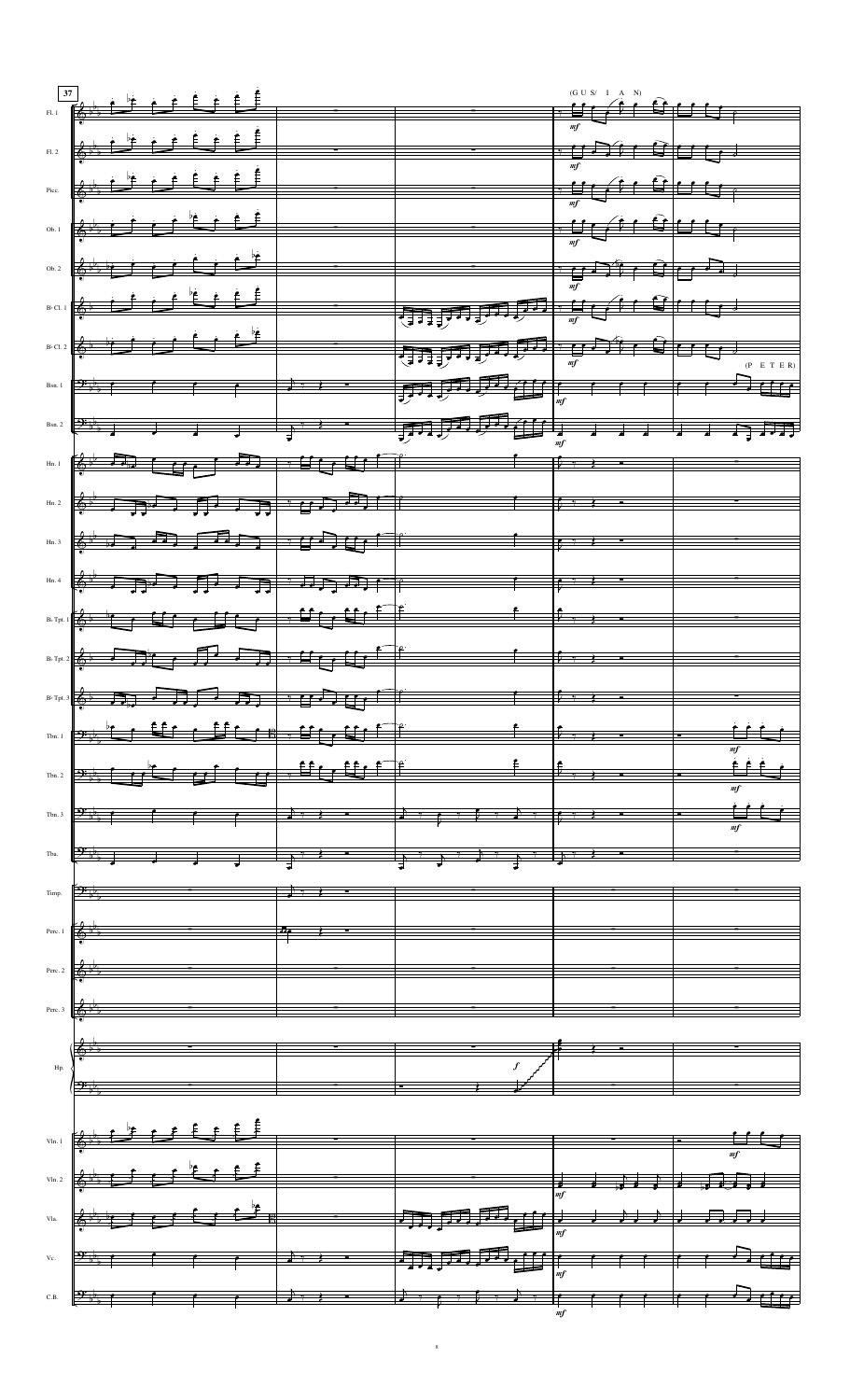|                                      | سا ال <del>أن من الأول الأول العامل المسابقة في قبل الأول الأول والمسابقة في الأول الأول والمسابقة والمسابقة والمسابقة</del>                                                                                                                                                                                                                                                                                                                                                                                                                                                                                       |                                    |                                                                                                                                      |              |                                               |  |  |  |
|--------------------------------------|--------------------------------------------------------------------------------------------------------------------------------------------------------------------------------------------------------------------------------------------------------------------------------------------------------------------------------------------------------------------------------------------------------------------------------------------------------------------------------------------------------------------------------------------------------------------------------------------------------------------|------------------------------------|--------------------------------------------------------------------------------------------------------------------------------------|--------------|-----------------------------------------------|--|--|--|
| F1.2                                 |                                                                                                                                                                                                                                                                                                                                                                                                                                                                                                                                                                                                                    |                                    |                                                                                                                                      |              |                                               |  |  |  |
|                                      | یس <mark>الجنین فقول فروش کے اس کے اس کی تعلیم کیا اور فق ور و کے اس فقت فقت و فقا اور فقت و و و و میں اس کی تعلیم کے اس</mark>                                                                                                                                                                                                                                                                                                                                                                                                                                                                                    |                                    |                                                                                                                                      |              |                                               |  |  |  |
|                                      | ه ال <del>اقت قار فی قال نی است به قان قل دین دی او قان قل دان د</del> ان قل این قل دین                                                                                                                                                                                                                                                                                                                                                                                                                                                                                                                            |                                    |                                                                                                                                      |              |                                               |  |  |  |
|                                      | ه » ال <del>إنه ، در ١٩۶</del> ٠ قرار، ٢٠ به السلسلة قائر قد ولا الرون ٢٠ - ٢٠ فائر قد ولا الرون ٢٠ -                                                                                                                                                                                                                                                                                                                                                                                                                                                                                                              |                                    |                                                                                                                                      |              |                                               |  |  |  |
|                                      | » « ال <del>أن جنف و لأن الفكر العالمية الفكرة الفقرة الفرق المربع المحمد المحمد المحمد المحمد المحمد المحمد المحمد المحمد المحمد المحمد المحمد المحمد المحمد المحمد المحمد المحمد المحمد المحمد المحمد المحمد المحمد المحمد الم</del>                                                                                                                                                                                                                                                                                                                                                                             |                                    |                                                                                                                                      |              |                                               |  |  |  |
|                                      |                                                                                                                                                                                                                                                                                                                                                                                                                                                                                                                                                                                                                    |                                    |                                                                                                                                      |              |                                               |  |  |  |
|                                      |                                                                                                                                                                                                                                                                                                                                                                                                                                                                                                                                                                                                                    | $\sim$ $\sim$ $\sim$ $\sim$ $\sim$ |                                                                                                                                      |              | <del>תקלות והיה היה המלון היה היה היה ה</del> |  |  |  |
|                                      | $F_{\rm Bn,2}$ $\left[\frac{1}{2\sqrt{2\pi(1-\frac{1}{2}-\frac{1}{2}-\frac{1}{2}-\frac{1}{2}-\frac{1}{2}-\frac{1}{2}-\frac{1}{2}-\frac{1}{2}-\frac{1}{2}-\frac{1}{2}-\frac{1}{2}-\frac{1}{2}-\frac{1}{2}-\frac{1}{2}-\frac{1}{2}-\frac{1}{2}-\frac{1}{2}-\frac{1}{2}-\frac{1}{2}-\frac{1}{2}-\frac{1}{2}-\frac{1}{2}-\frac{1}{2}-\frac{1}{2}-\frac{1}{2}-\frac{1}{2}-\frac{1}{2}-\frac{$                                                                                                                                                                                                                           |                                    |                                                                                                                                      |              |                                               |  |  |  |
|                                      | Hn.1                                                                                                                                                                                                                                                                                                                                                                                                                                                                                                                                                                                                               |                                    |                                                                                                                                      |              |                                               |  |  |  |
|                                      | Hn.2                                                                                                                                                                                                                                                                                                                                                                                                                                                                                                                                                                                                               |                                    |                                                                                                                                      |              |                                               |  |  |  |
|                                      | Hn.3                                                                                                                                                                                                                                                                                                                                                                                                                                                                                                                                                                                                               |                                    |                                                                                                                                      |              |                                               |  |  |  |
|                                      |                                                                                                                                                                                                                                                                                                                                                                                                                                                                                                                                                                                                                    |                                    |                                                                                                                                      |              |                                               |  |  |  |
| $B \triangleright Tpt.1$             |                                                                                                                                                                                                                                                                                                                                                                                                                                                                                                                                                                                                                    |                                    |                                                                                                                                      |              |                                               |  |  |  |
| $B \triangleright Tpt. 2$            |                                                                                                                                                                                                                                                                                                                                                                                                                                                                                                                                                                                                                    |                                    |                                                                                                                                      |              |                                               |  |  |  |
| $B\flat$ Tpt. 3 $\frac{1}{\sqrt{2}}$ |                                                                                                                                                                                                                                                                                                                                                                                                                                                                                                                                                                                                                    |                                    |                                                                                                                                      |              |                                               |  |  |  |
|                                      |                                                                                                                                                                                                                                                                                                                                                                                                                                                                                                                                                                                                                    |                                    |                                                                                                                                      |              |                                               |  |  |  |
|                                      |                                                                                                                                                                                                                                                                                                                                                                                                                                                                                                                                                                                                                    |                                    | $\frac{f}{\sqrt{2}}$ $\frac{f}{\sqrt{2}}$ $\frac{f}{\sqrt{2}}$ $\frac{f}{\sqrt{2}}$ $\frac{f}{\sqrt{2}}$                             |              |                                               |  |  |  |
|                                      |                                                                                                                                                                                                                                                                                                                                                                                                                                                                                                                                                                                                                    |                                    |                                                                                                                                      |              |                                               |  |  |  |
|                                      |                                                                                                                                                                                                                                                                                                                                                                                                                                                                                                                                                                                                                    |                                    |                                                                                                                                      |              |                                               |  |  |  |
|                                      |                                                                                                                                                                                                                                                                                                                                                                                                                                                                                                                                                                                                                    |                                    |                                                                                                                                      |              |                                               |  |  |  |
|                                      | Perc. 1 $\left[\begin{array}{ccc} \overline{\left(\begin{array}{c} \overline{\left(\begin{array}{c} \overline{\left(\begin{array}{c} \overline{\left(\begin{array}{c} \overline{\left(\begin{array}{c} \overline{\left(\begin{array}{c} \overline{\left(\begin{array}{c} \overline{\left(\begin{array}{c} \overline{\left(\begin{array}{c} \overline{\left(\begin{array}{c} \overline{\left(\begin{array}{c} \overline{\left(\begin{array}{c} \overline{\left(\begin{array}{c} \overline{\left(\begin{array}{c} \overline{\left(\begin{array}{c} \overline{\left(\begin{array}{c} \overline{\left(\begin{array}{c$ |                                    |                                                                                                                                      |              |                                               |  |  |  |
|                                      | Perc. 2 $\theta$ $\theta$ $\theta$                                                                                                                                                                                                                                                                                                                                                                                                                                                                                                                                                                                 |                                    |                                                                                                                                      | Glockenspiel |                                               |  |  |  |
|                                      |                                                                                                                                                                                                                                                                                                                                                                                                                                                                                                                                                                                                                    |                                    |                                                                                                                                      |              |                                               |  |  |  |
|                                      |                                                                                                                                                                                                                                                                                                                                                                                                                                                                                                                                                                                                                    |                                    |                                                                                                                                      |              |                                               |  |  |  |
|                                      |                                                                                                                                                                                                                                                                                                                                                                                                                                                                                                                                                                                                                    |                                    |                                                                                                                                      |              |                                               |  |  |  |
|                                      |                                                                                                                                                                                                                                                                                                                                                                                                                                                                                                                                                                                                                    |                                    |                                                                                                                                      |              |                                               |  |  |  |
|                                      | $\frac{1}{2}$ $\frac{1}{2}$ $\frac{1}{2}$ $\frac{1}{2}$ $\frac{1}{2}$ $\frac{1}{2}$ $\frac{1}{2}$ $\frac{1}{2}$ $\frac{1}{2}$ $\frac{1}{2}$ $\frac{1}{2}$ $\frac{1}{2}$ $\frac{1}{2}$ $\frac{1}{2}$ $\frac{1}{2}$ $\frac{1}{2}$ $\frac{1}{2}$ $\frac{1}{2}$ $\frac{1}{2}$ $\frac{1}{2}$ $\frac{1}{2}$ $\frac{1}{2}$                                                                                                                                                                                                                                                                                                |                                    |                                                                                                                                      |              |                                               |  |  |  |
|                                      |                                                                                                                                                                                                                                                                                                                                                                                                                                                                                                                                                                                                                    |                                    |                                                                                                                                      |              |                                               |  |  |  |
|                                      |                                                                                                                                                                                                                                                                                                                                                                                                                                                                                                                                                                                                                    |                                    |                                                                                                                                      |              |                                               |  |  |  |
|                                      |                                                                                                                                                                                                                                                                                                                                                                                                                                                                                                                                                                                                                    |                                    |                                                                                                                                      |              |                                               |  |  |  |
|                                      |                                                                                                                                                                                                                                                                                                                                                                                                                                                                                                                                                                                                                    |                                    | $\overline{\phantom{a}}$ , $\overline{\phantom{a}}$ , $\overline{\phantom{a}}$ , $\overline{\phantom{a}}$ , $\overline{\phantom{a}}$ |              | <del>, , , , , , , , , , , ,</del>            |  |  |  |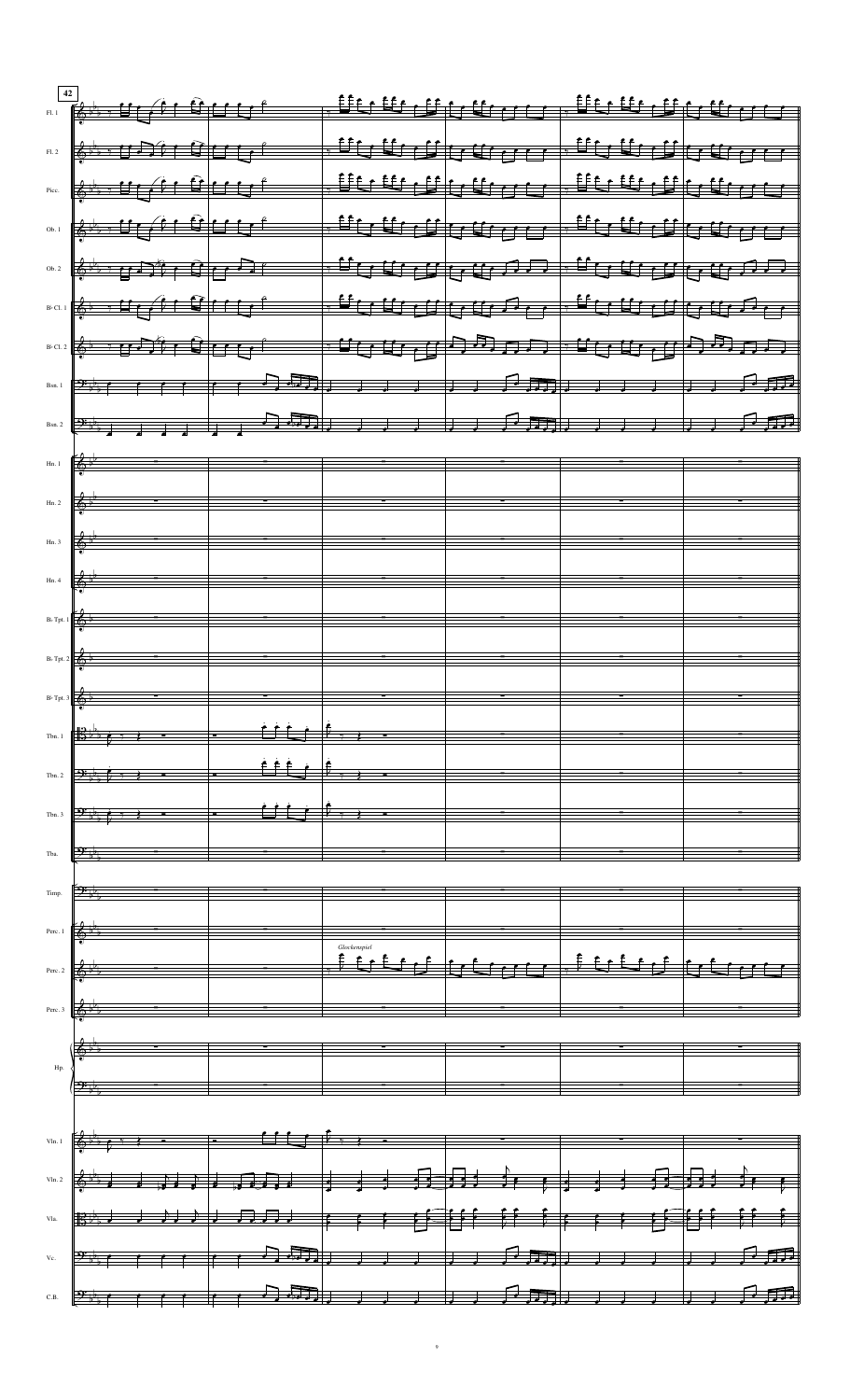|                           |                           |                                                                                                                                                                   | $\mathbb{E} \left[ \frac{1}{\sqrt{2\pi}} \frac{1}{\sqrt{2\pi}} \frac{1}{\sqrt{2\pi}} \frac{1}{\sqrt{2\pi}} \frac{1}{\sqrt{2\pi}} \frac{1}{\sqrt{2\pi}} \frac{1}{\sqrt{2\pi}} \frac{1}{\sqrt{2\pi}} \frac{1}{\sqrt{2\pi}} \frac{1}{\sqrt{2\pi}} \frac{1}{\sqrt{2\pi}} \frac{1}{\sqrt{2\pi}} \frac{1}{\sqrt{2\pi}} \frac{1}{\sqrt{2\pi}} \frac{1}{\sqrt{2\pi}} \frac{1}{\sqrt{2\pi}} \frac{1}{\sqrt{2\pi}} \frac{1}{\sqrt$ |  |  |  |  |  |
|---------------------------|---------------------------|-------------------------------------------------------------------------------------------------------------------------------------------------------------------|--------------------------------------------------------------------------------------------------------------------------------------------------------------------------------------------------------------------------------------------------------------------------------------------------------------------------------------------------------------------------------------------------------------------------|--|--|--|--|--|
|                           |                           |                                                                                                                                                                   |                                                                                                                                                                                                                                                                                                                                                                                                                          |  |  |  |  |  |
|                           |                           |                                                                                                                                                                   |                                                                                                                                                                                                                                                                                                                                                                                                                          |  |  |  |  |  |
|                           |                           |                                                                                                                                                                   |                                                                                                                                                                                                                                                                                                                                                                                                                          |  |  |  |  |  |
|                           |                           |                                                                                                                                                                   | Bas <mark>के सुवारित में पहले को संविधित के बाद के स</mark> ुवार के सुवार के सुवार के सुवार को सुवार को सुवार को सुवार को सुवार को                                                                                                                                                                                                                                                                                       |  |  |  |  |  |
|                           |                           |                                                                                                                                                                   | $F_{\rm gas}$ $\frac{1}{2}$ $\frac{1}{2}$ $\frac{1}{2}$ $\frac{1}{2}$ $\frac{1}{2}$ $\frac{1}{2}$ $\frac{1}{2}$ $\frac{1}{2}$ $\frac{1}{2}$ $\frac{1}{2}$ $\frac{1}{2}$ $\frac{1}{2}$ $\frac{1}{2}$ $\frac{1}{2}$ $\frac{1}{2}$ $\frac{1}{2}$ $\frac{1}{2}$ $\frac{1}{2}$ $\frac{1}{2}$ $\frac{1}{2}$ $\frac{1}{2}$ $\$                                                                                                  |  |  |  |  |  |
|                           |                           |                                                                                                                                                                   | <del>وردار و در از محمد و در از در از در از در از در از در از در از در از در از در از در از در از از محمد از محمد</del>                                                                                                                                                                                                                                                                                                  |  |  |  |  |  |
|                           |                           |                                                                                                                                                                   | $H_{\rm B}$ , $\left[\begin{array}{ccc} \frac{1}{2} & \frac{1}{2} & \frac{1}{2} & \frac{1}{2} & \frac{1}{2} & \frac{1}{2} & \frac{1}{2} & \frac{1}{2} & \frac{1}{2} & \frac{1}{2} & \frac{1}{2} & \frac{1}{2} & \frac{1}{2} & \frac{1}{2} & \frac{1}{2} & \frac{1}{2} & \frac{1}{2} & \frac{1}{2} & \frac{1}{2} & \frac{1}{2} & \frac{1}{2} & \frac{1}{2} & \frac{1}{2} & \frac{1}{2} & \frac{1}{2} & \$                 |  |  |  |  |  |
|                           |                           |                                                                                                                                                                   | $H_{\rm m,2}$ $\left  \frac{d^2y}{dx^2 + y^2 + z^2} - \frac{1}{x^2 + z^2} - \frac{1}{x^2 + z^2} - \frac{1}{x^2 + z^2} - \frac{1}{x^2 + z^2} - \frac{1}{x^2 + z^2} - \frac{1}{x^2 + z^2} - \frac{1}{x^2 + z^2} - \frac{1}{x^2 + z^2} - \frac{1}{x^2 + z^2} - \frac{1}{x^2 + z^2} - \frac{1}{x^2 + z^2} - \frac{1}{x^2 + z^2} - \frac{1}{x^2 + z^2} - \frac{$                                                              |  |  |  |  |  |
|                           |                           |                                                                                                                                                                   | <u>10.3    English    English    1990    English    1990    1990    1990    1990    1990    1990    1990    1990</u>                                                                                                                                                                                                                                                                                                     |  |  |  |  |  |
|                           |                           |                                                                                                                                                                   |                                                                                                                                                                                                                                                                                                                                                                                                                          |  |  |  |  |  |
| $B \triangleright Tpt. 1$ |                           |                                                                                                                                                                   |                                                                                                                                                                                                                                                                                                                                                                                                                          |  |  |  |  |  |
|                           | $B \triangleright Tpt. 2$ |                                                                                                                                                                   |                                                                                                                                                                                                                                                                                                                                                                                                                          |  |  |  |  |  |
|                           | $B \triangleright Tpt. 3$ |                                                                                                                                                                   |                                                                                                                                                                                                                                                                                                                                                                                                                          |  |  |  |  |  |
|                           |                           |                                                                                                                                                                   |                                                                                                                                                                                                                                                                                                                                                                                                                          |  |  |  |  |  |
|                           |                           |                                                                                                                                                                   |                                                                                                                                                                                                                                                                                                                                                                                                                          |  |  |  |  |  |
|                           |                           |                                                                                                                                                                   |                                                                                                                                                                                                                                                                                                                                                                                                                          |  |  |  |  |  |
|                           |                           |                                                                                                                                                                   |                                                                                                                                                                                                                                                                                                                                                                                                                          |  |  |  |  |  |
|                           |                           |                                                                                                                                                                   |                                                                                                                                                                                                                                                                                                                                                                                                                          |  |  |  |  |  |
|                           |                           |                                                                                                                                                                   |                                                                                                                                                                                                                                                                                                                                                                                                                          |  |  |  |  |  |
|                           |                           |                                                                                                                                                                   |                                                                                                                                                                                                                                                                                                                                                                                                                          |  |  |  |  |  |
|                           |                           |                                                                                                                                                                   |                                                                                                                                                                                                                                                                                                                                                                                                                          |  |  |  |  |  |
|                           |                           |                                                                                                                                                                   |                                                                                                                                                                                                                                                                                                                                                                                                                          |  |  |  |  |  |
|                           |                           |                                                                                                                                                                   |                                                                                                                                                                                                                                                                                                                                                                                                                          |  |  |  |  |  |
|                           |                           |                                                                                                                                                                   |                                                                                                                                                                                                                                                                                                                                                                                                                          |  |  |  |  |  |
|                           |                           | $\mathcal{L}_{\text{Vin.2}}$ $\mathcal{L}_{\text{b}}$ , $\mathcal{L}_{\text{c}}$ , $\mathcal{L}_{\text{c}}$ , $\mathcal{L}_{\text{c}}$ , $\mathcal{L}_{\text{c}}$ | $\frac{1}{\sqrt{2}}\frac{1}{\sqrt{2}}\frac{1}{\sqrt{2}}\frac{1}{\sqrt{2}}\frac{1}{\sqrt{2}}\frac{1}{\sqrt{2}}\frac{1}{\sqrt{2}}\frac{1}{\sqrt{2}}\frac{1}{\sqrt{2}}\frac{1}{\sqrt{2}}\frac{1}{\sqrt{2}}\frac{1}{\sqrt{2}}\frac{1}{\sqrt{2}}\frac{1}{\sqrt{2}}\frac{1}{\sqrt{2}}\frac{1}{\sqrt{2}}\frac{1}{\sqrt{2}}\frac{1}{\sqrt{2}}\frac{1}{\sqrt{2}}\frac{1}{\sqrt{2}}\frac{1}{\sqrt{2}}\frac{1}{\sqrt{2}}$           |  |  |  |  |  |
|                           |                           |                                                                                                                                                                   |                                                                                                                                                                                                                                                                                                                                                                                                                          |  |  |  |  |  |
|                           |                           |                                                                                                                                                                   | $\frac{1}{2}$                                                                                                                                                                                                                                                                                                                                                                                                            |  |  |  |  |  |
|                           |                           |                                                                                                                                                                   |                                                                                                                                                                                                                                                                                                                                                                                                                          |  |  |  |  |  |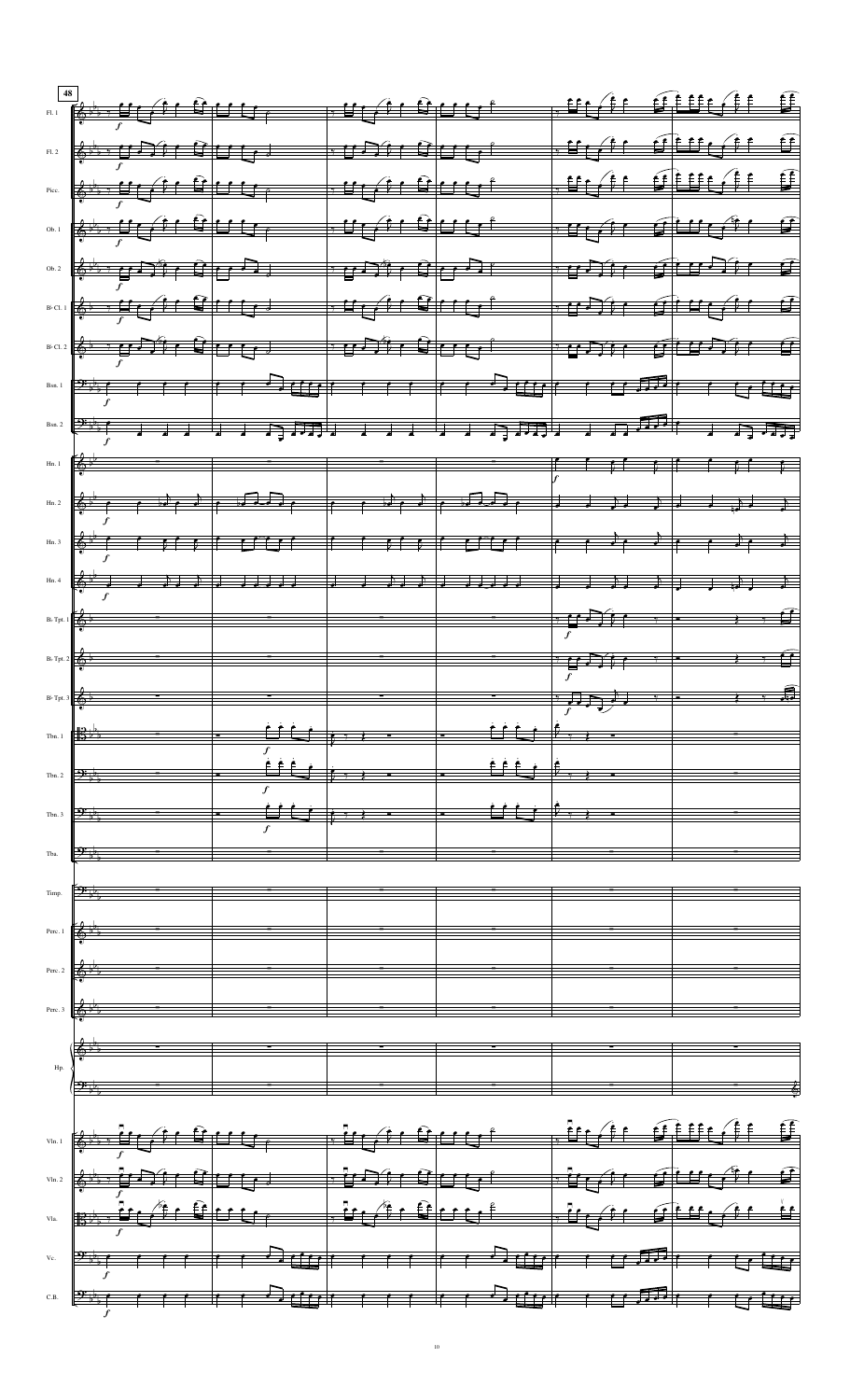|                                                                                                                                                                                                                                                                                                                                                                                                                    |                |  | <u>نىن زۇرۇرۇ ئون ئىستىستىستىستان ئىكى ئىك</u>                                                                                                                                                                                                                                                                                                                                                                                                                                                                                                                                                                                                                                                                                                                                                                                                    |  |
|--------------------------------------------------------------------------------------------------------------------------------------------------------------------------------------------------------------------------------------------------------------------------------------------------------------------------------------------------------------------------------------------------------------------|----------------|--|---------------------------------------------------------------------------------------------------------------------------------------------------------------------------------------------------------------------------------------------------------------------------------------------------------------------------------------------------------------------------------------------------------------------------------------------------------------------------------------------------------------------------------------------------------------------------------------------------------------------------------------------------------------------------------------------------------------------------------------------------------------------------------------------------------------------------------------------------|--|
|                                                                                                                                                                                                                                                                                                                                                                                                                    |                |  |                                                                                                                                                                                                                                                                                                                                                                                                                                                                                                                                                                                                                                                                                                                                                                                                                                                   |  |
| $P_{\text{PCC}} = \frac{1}{\frac{1}{\sqrt{3}}\frac{1}{\sqrt{3}}\frac{1}{\sqrt{3}}}\frac{\frac{1}{\sqrt{3}}\frac{1}{\sqrt{3}}\frac{1}{\sqrt{3}}\frac{1}{\sqrt{3}}\frac{1}{\sqrt{3}}\frac{1}{\sqrt{3}}\frac{1}{\sqrt{3}}\frac{1}{\sqrt{3}}\frac{1}{\sqrt{3}}\frac{1}{\sqrt{3}}\frac{1}{\sqrt{3}}\frac{1}{\sqrt{3}}\frac{1}{\sqrt{3}}\frac{1}{\sqrt{3}}\frac{1}{\sqrt{3}}\frac{1}{\sqrt{3}}\frac{1}{\sqrt{3}}\frac{1$ |                |  |                                                                                                                                                                                                                                                                                                                                                                                                                                                                                                                                                                                                                                                                                                                                                                                                                                                   |  |
| 0.1 85 CCC 1 1 200 1 1 200 1 200 1 200 1 200 1 200 1 200 1 200 1 200 1 200 1 200 1 200 1 200 1 200 1 200 1 200 1 200 1 200 1 200 1 200 1 200 1 200 1 200 1 200 1 200 1 200 1 200 1 200 1 200 1 200 1 200 1 200 1 200 1 200 1 20                                                                                                                                                                                    |                |  |                                                                                                                                                                                                                                                                                                                                                                                                                                                                                                                                                                                                                                                                                                                                                                                                                                                   |  |
|                                                                                                                                                                                                                                                                                                                                                                                                                    |                |  |                                                                                                                                                                                                                                                                                                                                                                                                                                                                                                                                                                                                                                                                                                                                                                                                                                                   |  |
|                                                                                                                                                                                                                                                                                                                                                                                                                    |                |  |                                                                                                                                                                                                                                                                                                                                                                                                                                                                                                                                                                                                                                                                                                                                                                                                                                                   |  |
|                                                                                                                                                                                                                                                                                                                                                                                                                    |                |  |                                                                                                                                                                                                                                                                                                                                                                                                                                                                                                                                                                                                                                                                                                                                                                                                                                                   |  |
| 95 J J J J J G C J J J J J J G C J <sup>3</sup> 3 3 4 5 <sup>4</sup> 1 1 1                                                                                                                                                                                                                                                                                                                                         |                |  |                                                                                                                                                                                                                                                                                                                                                                                                                                                                                                                                                                                                                                                                                                                                                                                                                                                   |  |
| ᠉ <sub>᠉</sub> ᠈ <i>᠖ᢀ</i> ᢌᢖ <del>ᢖᢖᢖᢖ</del> ᢖᡩᢖᢖᢖᢖᡜ <b>ᡵᡏᡵᡛᡵᡵᡵᡵ</b> ᢩᡁᠾᡵᡵᡵᠾᠾᠾᠾᠾᠾᠾᠾᠾ                                                                                                                                                                                                                                                                                                                              |                |  |                                                                                                                                                                                                                                                                                                                                                                                                                                                                                                                                                                                                                                                                                                                                                                                                                                                   |  |
| <u>nais   de factor for the factor of the factor of the factor of the factor of the factor of the factor of the factor of the factor of the factor of the factor of the factor of the factor of the factor of the factor of the </u>                                                                                                                                                                               |                |  |                                                                                                                                                                                                                                                                                                                                                                                                                                                                                                                                                                                                                                                                                                                                                                                                                                                   |  |
| <u>10.2    Este de la característica de la característica de la característica de la característica de la característica de la característica de la característica de la característica de la característica de la característic</u>                                                                                                                                                                               |                |  |                                                                                                                                                                                                                                                                                                                                                                                                                                                                                                                                                                                                                                                                                                                                                                                                                                                   |  |
|                                                                                                                                                                                                                                                                                                                                                                                                                    |                |  |                                                                                                                                                                                                                                                                                                                                                                                                                                                                                                                                                                                                                                                                                                                                                                                                                                                   |  |
|                                                                                                                                                                                                                                                                                                                                                                                                                    |                |  |                                                                                                                                                                                                                                                                                                                                                                                                                                                                                                                                                                                                                                                                                                                                                                                                                                                   |  |
| $\begin{picture}(180,10) \put(0,0){\vector(1,0){100}} \put(10,0){\vector(1,0){100}} \put(10,0){\vector(1,0){100}} \put(10,0){\vector(1,0){100}} \put(10,0){\vector(1,0){100}} \put(10,0){\vector(1,0){100}} \put(10,0){\vector(1,0){100}} \put(10,0){\vector(1,0){100}} \put(10,0){\vector(1,0){100}} \put(10,0){\vector(1,0){100}} \put(10,0){\vector(1,0){100}}$                                                 |                |  |                                                                                                                                                                                                                                                                                                                                                                                                                                                                                                                                                                                                                                                                                                                                                                                                                                                   |  |
|                                                                                                                                                                                                                                                                                                                                                                                                                    |                |  |                                                                                                                                                                                                                                                                                                                                                                                                                                                                                                                                                                                                                                                                                                                                                                                                                                                   |  |
|                                                                                                                                                                                                                                                                                                                                                                                                                    |                |  |                                                                                                                                                                                                                                                                                                                                                                                                                                                                                                                                                                                                                                                                                                                                                                                                                                                   |  |
| $B_{\rm B, Tpx}$ , $B_{\rm B}$ , $B_{\rm B}$ , $B_{\rm B}$ , $B_{\rm B}$ , $B_{\rm B}$ , $B_{\rm B}$ , $B_{\rm B}$ , $B_{\rm B}$ , $B_{\rm B}$ , $B_{\rm B}$ , $B_{\rm B}$ , $B_{\rm B}$ , $B_{\rm B}$ , $B_{\rm B}$ , $B_{\rm B}$ , $B_{\rm B}$ , $B_{\rm B}$ , $B_{\rm B}$ , $B_{\rm B}$                                                                                                                         |                |  |                                                                                                                                                                                                                                                                                                                                                                                                                                                                                                                                                                                                                                                                                                                                                                                                                                                   |  |
| Tbn. 1 $\frac{1}{3}$                                                                                                                                                                                                                                                                                                                                                                                               | $\blacksquare$ |  |                                                                                                                                                                                                                                                                                                                                                                                                                                                                                                                                                                                                                                                                                                                                                                                                                                                   |  |
|                                                                                                                                                                                                                                                                                                                                                                                                                    |                |  | $\begin{picture}(100,10) \put(0,0){\line(1,0){10}} \put(15,0){\line(1,0){10}} \put(15,0){\line(1,0){10}} \put(15,0){\line(1,0){10}} \put(15,0){\line(1,0){10}} \put(15,0){\line(1,0){10}} \put(15,0){\line(1,0){10}} \put(15,0){\line(1,0){10}} \put(15,0){\line(1,0){10}} \put(15,0){\line(1,0){10}} \put(15,0){\line(1,0){10}} \put(15,0){\line($<br>$\underbrace{\texttt{if}}\underbrace{\hspace{1.5cm}\texttt{if}}\underbrace{\hspace{1.5cm}\texttt{if}}\texttt{if}\texttt{if}}\underbrace{\hspace{1.5cm}\texttt{if}}\underbrace{\hspace{1.5cm}\texttt{if}}\texttt{if}}_{\hspace{1.5cm}\texttt{if}}\underbrace{\hspace{1.5cm}\texttt{if}}\texttt{if}}_{\hspace{1.5cm}\texttt{if}}\underbrace{\hspace{1.5cm}\texttt{if}}_{\hspace{1.5cm}\texttt{if}}\underbrace{\hspace{1.5cm}\texttt{if}}_{\hspace{1.5cm}\texttt{if}}\texttt{if}}\underbrace$ |  |
|                                                                                                                                                                                                                                                                                                                                                                                                                    |                |  |                                                                                                                                                                                                                                                                                                                                                                                                                                                                                                                                                                                                                                                                                                                                                                                                                                                   |  |
| $T_{\rm{Dn},3}$ 3 $\frac{1}{2}$ $\frac{1}{2}$ $\frac{1}{2}$ $\frac{1}{2}$ $\frac{1}{2}$ $\frac{1}{2}$ $\frac{1}{2}$ $\frac{1}{2}$ $\frac{1}{2}$ $\frac{1}{2}$ $\frac{1}{2}$ $\frac{1}{2}$ $\frac{1}{2}$ $\frac{1}{2}$ $\frac{1}{2}$ $\frac{1}{2}$ $\frac{1}{2}$ $\frac{1}{2}$ $\frac{1}{2}$ $\frac{1}{2}$ $\frac{1}{$                                                                                              |                |  |                                                                                                                                                                                                                                                                                                                                                                                                                                                                                                                                                                                                                                                                                                                                                                                                                                                   |  |
|                                                                                                                                                                                                                                                                                                                                                                                                                    |                |  | ا <del>پارل کا او داده داده داده و او داده و او داده و او داده و او داده و او داده و او داده و او داده و او داده و</del>                                                                                                                                                                                                                                                                                                                                                                                                                                                                                                                                                                                                                                                                                                                          |  |
|                                                                                                                                                                                                                                                                                                                                                                                                                    |                |  |                                                                                                                                                                                                                                                                                                                                                                                                                                                                                                                                                                                                                                                                                                                                                                                                                                                   |  |
| Perc. 2 $\left[\begin{array}{ccc} \left\{\begin{array}{ccc} \left\{\right\} & \left\{\right\} & \left\{\right\} & \left\{\right\} & \left\{\left\{\right\} & \left\{\right\} & \left\{\left\{\right\} & \left\{\right\}\end{array}\right\}\right\}\end{array}\right]$                                                                                                                                              |                |  |                                                                                                                                                                                                                                                                                                                                                                                                                                                                                                                                                                                                                                                                                                                                                                                                                                                   |  |
|                                                                                                                                                                                                                                                                                                                                                                                                                    |                |  |                                                                                                                                                                                                                                                                                                                                                                                                                                                                                                                                                                                                                                                                                                                                                                                                                                                   |  |
| $\sqrt{6}$ , and the set of $\sqrt{6}$ , and $\sqrt{6}$ , and $\sqrt{6}$ , and $\sqrt{6}$ , and $\sqrt{6}$ , and $\sqrt{6}$ , and $\sqrt{6}$ , and $\sqrt{6}$ , and $\sqrt{6}$ , and $\sqrt{6}$ , and $\sqrt{6}$ , and $\sqrt{6}$ , and $\sqrt{6}$ , and $\sqrt{6}$ , and                                                                                                                                          |                |  |                                                                                                                                                                                                                                                                                                                                                                                                                                                                                                                                                                                                                                                                                                                                                                                                                                                   |  |
| $\left(\frac{2}{3}+1+\frac{1}{3}+\frac{1}{3}+\frac{1}{3}+\frac{1}{3}+\frac{1}{3}+\frac{1}{3}+\frac{1}{3}+\frac{1}{3}+\frac{1}{3}+\frac{1}{3}+\frac{1}{3}+\frac{1}{3}+\frac{1}{3}+\frac{1}{3}+\frac{1}{3}+\frac{1}{3}+\frac{1}{3}+\frac{1}{3}+\frac{1}{3}+\frac{1}{3}+\frac{1}{3}+\frac{1}{3}+\frac{1}{3}+\frac{1}{3}+\frac{1}{3}+\frac{1}{3}+\frac{1}{3}+\frac{1}{3}+\frac{1}{3}+\frac{1}{3$                       |                |  |                                                                                                                                                                                                                                                                                                                                                                                                                                                                                                                                                                                                                                                                                                                                                                                                                                                   |  |
|                                                                                                                                                                                                                                                                                                                                                                                                                    |                |  |                                                                                                                                                                                                                                                                                                                                                                                                                                                                                                                                                                                                                                                                                                                                                                                                                                                   |  |
| RA EECHEELELEE LAND LAND                                                                                                                                                                                                                                                                                                                                                                                           |                |  |                                                                                                                                                                                                                                                                                                                                                                                                                                                                                                                                                                                                                                                                                                                                                                                                                                                   |  |
| <u> Le friche erre iverienne</u>                                                                                                                                                                                                                                                                                                                                                                                   |                |  |                                                                                                                                                                                                                                                                                                                                                                                                                                                                                                                                                                                                                                                                                                                                                                                                                                                   |  |
| $\mathbb{P}^n$ , and the set of $\mathbb{P}^n$ ( $\mathbb{P}^n$ ) and the set of $\mathbb{P}^n$ ( $\mathbb{P}^n$ ) and $\mathbb{P}^n$                                                                                                                                                                                                                                                                              |                |  |                                                                                                                                                                                                                                                                                                                                                                                                                                                                                                                                                                                                                                                                                                                                                                                                                                                   |  |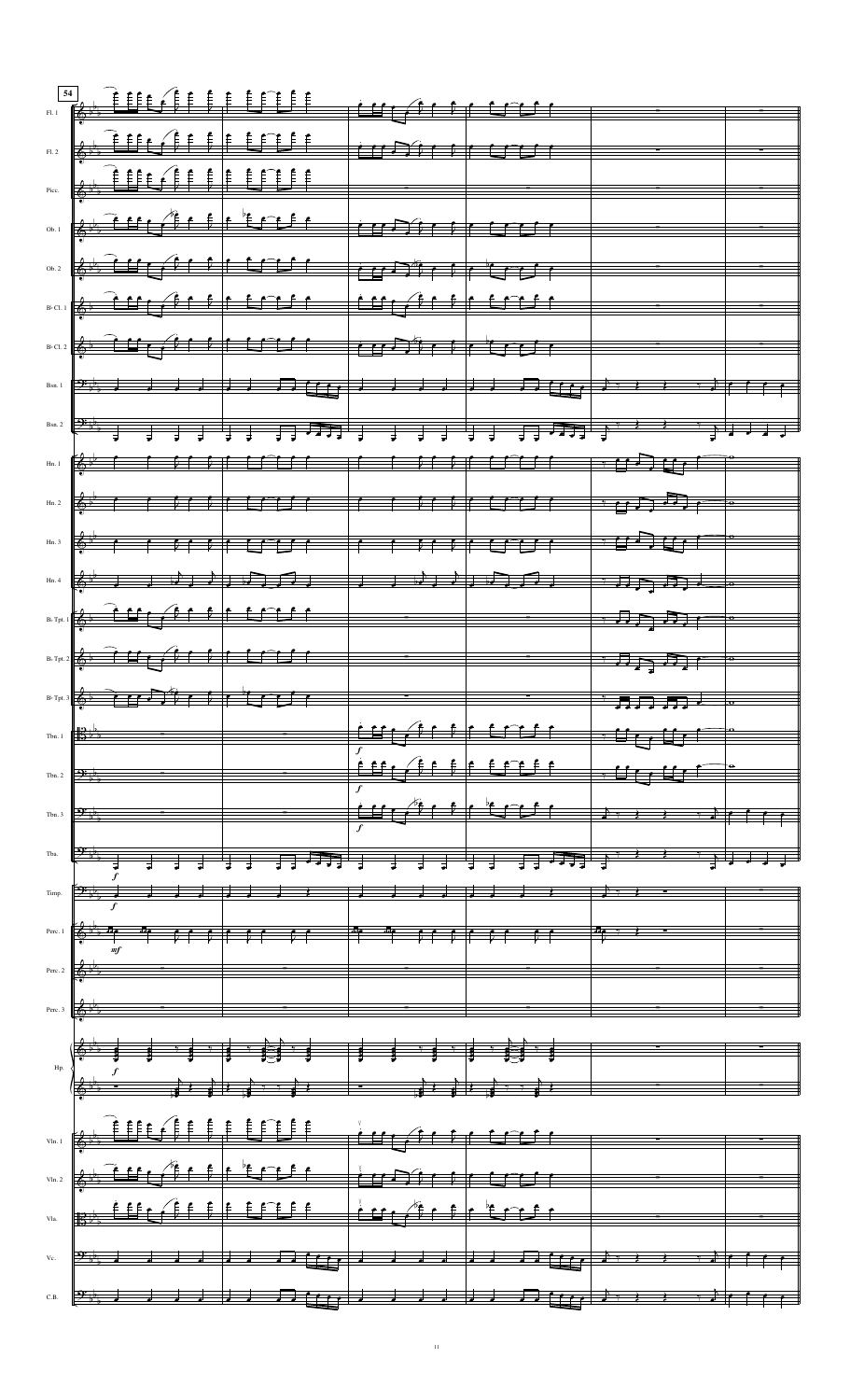| 60                           |                                                                                                                                                                                                                                                                                                                                                                                                                                                                                                     |  |                                                                                                                                                                                                                                                                                                                       |               |
|------------------------------|-----------------------------------------------------------------------------------------------------------------------------------------------------------------------------------------------------------------------------------------------------------------------------------------------------------------------------------------------------------------------------------------------------------------------------------------------------------------------------------------------------|--|-----------------------------------------------------------------------------------------------------------------------------------------------------------------------------------------------------------------------------------------------------------------------------------------------------------------------|---------------|
| F1.1                         |                                                                                                                                                                                                                                                                                                                                                                                                                                                                                                     |  |                                                                                                                                                                                                                                                                                                                       |               |
| FL.2                         |                                                                                                                                                                                                                                                                                                                                                                                                                                                                                                     |  | $\begin{tabular}{ c c } \hline \quad \quad & \quad \quad & \quad \quad & \quad \quad \\ \hline \quad \quad & \quad \quad & \quad \quad \\ \hline \quad \quad & \quad \quad & \quad \quad \\ \hline \quad \quad & \quad \quad & \quad \quad \\ \hline \quad \quad & \quad \quad & \quad \quad \\ \hline \end{tabular}$ |               |
| $\mathop{\text{\rm Picc}}$ . | $\frac{2}{9}$                                                                                                                                                                                                                                                                                                                                                                                                                                                                                       |  |                                                                                                                                                                                                                                                                                                                       |               |
|                              |                                                                                                                                                                                                                                                                                                                                                                                                                                                                                                     |  |                                                                                                                                                                                                                                                                                                                       |               |
|                              | $0b.1$ $\left(\frac{1}{2} + \frac{b}{2}\right)$                                                                                                                                                                                                                                                                                                                                                                                                                                                     |  |                                                                                                                                                                                                                                                                                                                       |               |
|                              | $0b.2$ $\left(\frac{b}{2}\right)$                                                                                                                                                                                                                                                                                                                                                                                                                                                                   |  |                                                                                                                                                                                                                                                                                                                       |               |
|                              | $\begin{picture}(100,100) \put(0,0){\vector(1,0){100}} \put(10,0){\vector(1,0){100}} \put(10,0){\vector(1,0){100}} \put(10,0){\vector(1,0){100}} \put(10,0){\vector(1,0){100}} \put(10,0){\vector(1,0){100}} \put(10,0){\vector(1,0){100}} \put(10,0){\vector(1,0){100}} \put(10,0){\vector(1,0){100}} \put(10,0){\vector(1,0){100}} \put(10,0){\vector(1,0){100$                                                                                                                                   |  | $\sqrt{2}$ , $\sqrt{2}$ , $\sqrt{2}$ , $\sqrt{2}$ , $\sqrt{2}$ , $\sqrt{2}$                                                                                                                                                                                                                                           |               |
|                              | $\begin{picture}(100,100) \put(0,0){\line(1,0){10}} \put(10,0){\line(1,0){10}} \put(10,0){\line(1,0){10}} \put(10,0){\line(1,0){10}} \put(10,0){\line(1,0){10}} \put(10,0){\line(1,0){10}} \put(10,0){\line(1,0){10}} \put(10,0){\line(1,0){10}} \put(10,0){\line(1,0){10}} \put(10,0){\line(1,0){10}} \put(10,0){\line(1,0){10}} \put(10,0){\line$                                                                                                                                                 |  |                                                                                                                                                                                                                                                                                                                       |               |
|                              | <u>Basile de de production de production de production de production de production de production de production de</u>                                                                                                                                                                                                                                                                                                                                                                               |  |                                                                                                                                                                                                                                                                                                                       |               |
|                              |                                                                                                                                                                                                                                                                                                                                                                                                                                                                                                     |  |                                                                                                                                                                                                                                                                                                                       |               |
|                              | Hn.1                                                                                                                                                                                                                                                                                                                                                                                                                                                                                                |  |                                                                                                                                                                                                                                                                                                                       |               |
|                              |                                                                                                                                                                                                                                                                                                                                                                                                                                                                                                     |  |                                                                                                                                                                                                                                                                                                                       |               |
|                              | $\frac{1}{10^{12}}$ $\frac{1}{10^{12}}$ $\frac{1}{10^{12}}$ $\frac{1}{10^{12}}$ $\frac{1}{10^{12}}$ $\frac{1}{10^{12}}$ $\frac{1}{10^{12}}$ $\frac{1}{10^{12}}$ $\frac{1}{10^{12}}$ $\frac{1}{10^{12}}$ $\frac{1}{10^{12}}$                                                                                                                                                                                                                                                                         |  | $\Rightarrow$                                                                                                                                                                                                                                                                                                         |               |
|                              | $H_{\rm m,3}$ $\left[\frac{2}{\sqrt{3}}\frac{1}{\sqrt{3}}\frac{1}{\sqrt{3}}\frac{1}{\sqrt{3}}\frac{1}{\sqrt{3}}\frac{1}{\sqrt{3}}\frac{1}{\sqrt{3}}\frac{1}{\sqrt{3}}\frac{1}{\sqrt{3}}\frac{1}{\sqrt{3}}\frac{1}{\sqrt{3}}\frac{1}{\sqrt{3}}\frac{1}{\sqrt{3}}\frac{1}{\sqrt{3}}\frac{1}{\sqrt{3}}\frac{1}{\sqrt{3}}\frac{1}{\sqrt{3}}\frac{1}{\sqrt{3}}\frac{1}{\sqrt{3}}\frac{1}{\sqrt{3}}\frac{1}{\sqrt$                                                                                        |  |                                                                                                                                                                                                                                                                                                                       |               |
|                              | Hn.4                                                                                                                                                                                                                                                                                                                                                                                                                                                                                                |  |                                                                                                                                                                                                                                                                                                                       |               |
| $B \triangleright Tpt. 1$    |                                                                                                                                                                                                                                                                                                                                                                                                                                                                                                     |  |                                                                                                                                                                                                                                                                                                                       |               |
|                              | $B \triangleright Tpt. 2$                                                                                                                                                                                                                                                                                                                                                                                                                                                                           |  |                                                                                                                                                                                                                                                                                                                       |               |
|                              | $B \triangleright Tpt.3$                                                                                                                                                                                                                                                                                                                                                                                                                                                                            |  |                                                                                                                                                                                                                                                                                                                       |               |
| Tbn. $1$                     |                                                                                                                                                                                                                                                                                                                                                                                                                                                                                                     |  |                                                                                                                                                                                                                                                                                                                       |               |
| Tbn. 2                       |                                                                                                                                                                                                                                                                                                                                                                                                                                                                                                     |  |                                                                                                                                                                                                                                                                                                                       |               |
|                              |                                                                                                                                                                                                                                                                                                                                                                                                                                                                                                     |  |                                                                                                                                                                                                                                                                                                                       |               |
| Tbn. 3                       |                                                                                                                                                                                                                                                                                                                                                                                                                                                                                                     |  |                                                                                                                                                                                                                                                                                                                       |               |
| Tba.                         |                                                                                                                                                                                                                                                                                                                                                                                                                                                                                                     |  |                                                                                                                                                                                                                                                                                                                       |               |
| Timp.                        |                                                                                                                                                                                                                                                                                                                                                                                                                                                                                                     |  |                                                                                                                                                                                                                                                                                                                       |               |
|                              | Perc. 1                                                                                                                                                                                                                                                                                                                                                                                                                                                                                             |  |                                                                                                                                                                                                                                                                                                                       |               |
|                              | Perc. 2 $\left\lfloor \left\lfloor \frac{1}{2} \right\rfloor \right\rfloor$                                                                                                                                                                                                                                                                                                                                                                                                                         |  | $\label{thm:block} Glockenspiel$                                                                                                                                                                                                                                                                                      |               |
|                              | Perc. 3 $\left[\begin{array}{ccc} \overline{3} & \overline{1} \\ \overline{4} & \overline{2} \\ \overline{4} & \overline{2} \\ \overline{4} & \overline{2} \\ \overline{4} & \overline{2} \\ \overline{4} & \overline{2} \\ \overline{4} & \overline{2} \\ \overline{4} & \overline{2} \\ \overline{4} & \overline{2} \\ \overline{4} & \overline{2} \\ \overline{4} & \overline{2} \\ \overline{4} & \overline{2} \\ \overline{5} & \overline{2} \\ \overline{5} & \overline{2} \\ \overline{6} &$ |  |                                                                                                                                                                                                                                                                                                                       |               |
|                              |                                                                                                                                                                                                                                                                                                                                                                                                                                                                                                     |  | $\overline{\phantom{a}}$                                                                                                                                                                                                                                                                                              |               |
| $_{\rm Hp.}$                 |                                                                                                                                                                                                                                                                                                                                                                                                                                                                                                     |  |                                                                                                                                                                                                                                                                                                                       |               |
|                              |                                                                                                                                                                                                                                                                                                                                                                                                                                                                                                     |  |                                                                                                                                                                                                                                                                                                                       |               |
|                              | ्ला <mark>हिने गुजा गया, नाम गाला, नाम गया, ग</mark> या, नाम गया, नाम गया, नाम गया, नाम गया, नाम गया, नाम गया, नाम गया, नाम                                                                                                                                                                                                                                                                                                                                                                         |  |                                                                                                                                                                                                                                                                                                                       |               |
|                              | <u> ما الله الله الله عليه الله عليه الله الله عليه الله عليه المسلم المسلم المسلم المسلم المسلم المسلم المسلم ال</u>                                                                                                                                                                                                                                                                                                                                                                               |  | $\rightarrow$<br>$\rightarrow$                                                                                                                                                                                                                                                                                        | $\mathcal{D}$ |
| Vla.                         | $\mathbb{B}$ , $\Box$                                                                                                                                                                                                                                                                                                                                                                                                                                                                               |  |                                                                                                                                                                                                                                                                                                                       | $\rightarrow$ |
| Vc.                          | المرور فالأخلاف فارتز ورواد فالمسافي وترورها فالمستوف والمنافس                                                                                                                                                                                                                                                                                                                                                                                                                                      |  |                                                                                                                                                                                                                                                                                                                       |               |
|                              | $\sum_{i=1}^{n}$<br>$\mathcal{P}_{\mathcal{P}_{\mathcal{P}}}$                                                                                                                                                                                                                                                                                                                                                                                                                                       |  |                                                                                                                                                                                                                                                                                                                       |               |
|                              |                                                                                                                                                                                                                                                                                                                                                                                                                                                                                                     |  |                                                                                                                                                                                                                                                                                                                       |               |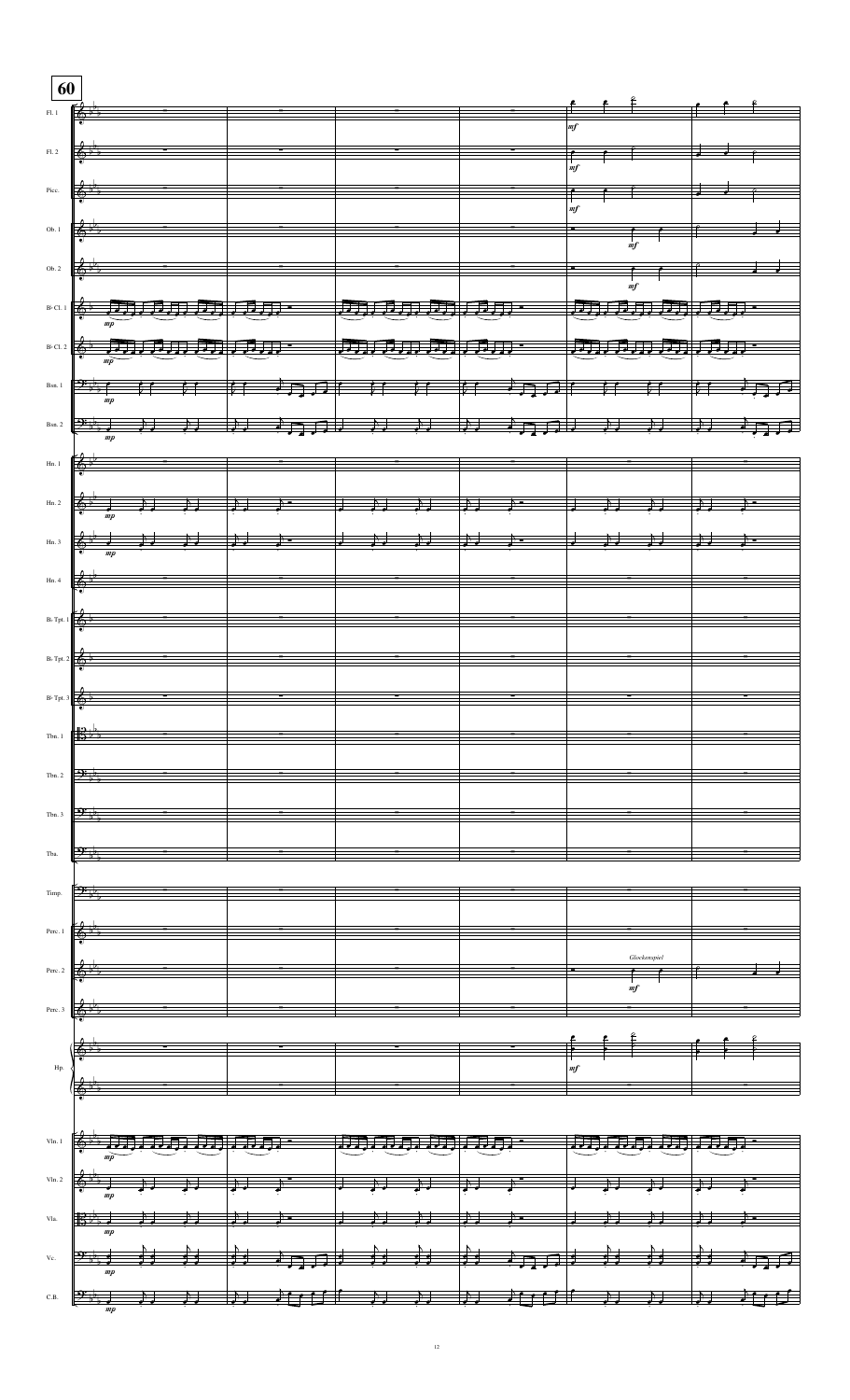| 66                                |                                                                                                                                                                                                                                                                                                                                                                                                                                                                                                                                                                                                                                                                                                                                                                                                              |                                                     |                                                                                                                      |                                 |                                                                                             |                                                                                                                                                                                                                                                                                                                                                                                                                |                                                     |
|-----------------------------------|--------------------------------------------------------------------------------------------------------------------------------------------------------------------------------------------------------------------------------------------------------------------------------------------------------------------------------------------------------------------------------------------------------------------------------------------------------------------------------------------------------------------------------------------------------------------------------------------------------------------------------------------------------------------------------------------------------------------------------------------------------------------------------------------------------------|-----------------------------------------------------|----------------------------------------------------------------------------------------------------------------------|---------------------------------|---------------------------------------------------------------------------------------------|----------------------------------------------------------------------------------------------------------------------------------------------------------------------------------------------------------------------------------------------------------------------------------------------------------------------------------------------------------------------------------------------------------------|-----------------------------------------------------|
|                                   |                                                                                                                                                                                                                                                                                                                                                                                                                                                                                                                                                                                                                                                                                                                                                                                                              |                                                     | <u>e presenta providente de la contenta de la contenta de la contenta de la contenta de la contenta de la conten</u> |                                 |                                                                                             | <del>יְיָיָרָי<sup>ָ</sup>יָ גַוֹ</del>                                                                                                                                                                                                                                                                                                                                                                        |                                                     |
| F1.2                              | $\phi$ <sup>b</sup>                                                                                                                                                                                                                                                                                                                                                                                                                                                                                                                                                                                                                                                                                                                                                                                          |                                                     | ₣                                                                                                                    | $\overline{\phantom{0}}$        |                                                                                             | <u>, g.) în Sigger</u>                                                                                                                                                                                                                                                                                                                                                                                         |                                                     |
| Picc.                             | $\left[\stackrel{\rightarrow}{\bullet} \stackrel{\rightarrow}{\circ} \stackrel{\rightarrow}{\bullet} \stackrel{\rightarrow}{\bullet} \stackrel{\rightarrow}{\bullet} \stackrel{\rightarrow}{\bullet} \stackrel{\rightarrow}{\bullet} \stackrel{\rightarrow}{\bullet} \stackrel{\rightarrow}{\bullet} \stackrel{\rightarrow}{\bullet} \stackrel{\rightarrow}{\bullet} \stackrel{\rightarrow}{\bullet} \stackrel{\rightarrow}{\bullet} \stackrel{\rightarrow}{\bullet} \stackrel{\rightarrow}{\bullet} \stackrel{\rightarrow}{\bullet} \stackrel{\rightarrow}{\bullet} \stackrel{\rightarrow}{\bullet} \stackrel{\rightarrow}{\bullet} \stackrel{\rightarrow}{\bullet} \stackrel{\rightarrow}{\bullet} \stackrel{\rightarrow}{\bullet} \stackrel{\rightarrow}{\bullet} \stackrel{\rightarrow}{\bullet} \stack$ |                                                     | $\left  \cdot \right $ $\left  \cdot \right $                                                                        | $\overline{a}$ , $\overline{a}$ |                                                                                             | $\frac{1}{\sqrt{2}}\frac{1}{\sqrt{2}}\frac{1}{\sqrt{2}}\frac{1}{\sqrt{2}}\frac{1}{\sqrt{2}}\frac{1}{\sqrt{2}}\frac{1}{\sqrt{2}}\frac{1}{\sqrt{2}}\frac{1}{\sqrt{2}}\frac{1}{\sqrt{2}}\frac{1}{\sqrt{2}}\frac{1}{\sqrt{2}}\frac{1}{\sqrt{2}}\frac{1}{\sqrt{2}}\frac{1}{\sqrt{2}}\frac{1}{\sqrt{2}}\frac{1}{\sqrt{2}}\frac{1}{\sqrt{2}}\frac{1}{\sqrt{2}}\frac{1}{\sqrt{2}}\frac{1}{\sqrt{2}}\frac{1}{\sqrt{2}}$ |                                                     |
| Ob. $1\,$                         | $6^{p}P$<br>$\frac{1}{\sqrt{2}}$                                                                                                                                                                                                                                                                                                                                                                                                                                                                                                                                                                                                                                                                                                                                                                             | $\frac{1}{2}$                                       | $\left  \begin{array}{cc} 0 & 0 \\ 0 & 0 \end{array} \right $                                                        | $\overline{\phantom{a}}$        |                                                                                             | $\frac{1}{\sqrt{2}}\frac{1}{\sqrt{2}}\left(\frac{\partial}{\partial x}\right)^2\left(\frac{\partial}{\partial x}\right)^2\left(\frac{\partial}{\partial x}\right)^2$                                                                                                                                                                                                                                           |                                                     |
|                                   | $\frac{1}{2}$ $\frac{1}{2}$ $\frac{1}{2}$ $\frac{1}{2}$ $\frac{1}{2}$ $\frac{1}{2}$ $\frac{1}{2}$ $\frac{1}{2}$ $\frac{1}{2}$ $\frac{1}{2}$ $\frac{1}{2}$ $\frac{1}{2}$ $\frac{1}{2}$ $\frac{1}{2}$ $\frac{1}{2}$ $\frac{1}{2}$ $\frac{1}{2}$ $\frac{1}{2}$ $\frac{1}{2}$ $\frac{1}{2}$ $\frac{1}{2}$ $\frac{1}{2}$                                                                                                                                                                                                                                                                                                                                                                                                                                                                                          |                                                     |                                                                                                                      | $\frac{1}{2}$                   |                                                                                             | $\frac{1}{2}$                                                                                                                                                                                                                                                                                                                                                                                                  |                                                     |
|                                   | <u> கூறு மற்றின் - குற்றியிய - குறைநுலை</u>                                                                                                                                                                                                                                                                                                                                                                                                                                                                                                                                                                                                                                                                                                                                                                  |                                                     |                                                                                                                      |                                 |                                                                                             | $\frac{1}{\sqrt{2}}$                                                                                                                                                                                                                                                                                                                                                                                           |                                                     |
|                                   | <u> 1997 ) او او التواصل التي توضع التي تنظير التو تنظير التي تقارآ التي تقارير التي تو</u>                                                                                                                                                                                                                                                                                                                                                                                                                                                                                                                                                                                                                                                                                                                  |                                                     |                                                                                                                      |                                 |                                                                                             |                                                                                                                                                                                                                                                                                                                                                                                                                |                                                     |
|                                   | <u>. ان المحمود المعلمي المحمود المعلمين المحمود المواسود المعلمين المحمود المعلمين المعلمين المعلمين المعلمين المعلمين</u>                                                                                                                                                                                                                                                                                                                                                                                                                                                                                                                                                                                                                                                                                  |                                                     |                                                                                                                      |                                 |                                                                                             |                                                                                                                                                                                                                                                                                                                                                                                                                |                                                     |
|                                   | Bsn. 2 $\left[\begin{array}{ccc} \mathbf{P} & \mathbf{P} & \mathbf{P} \\ \mathbf{P} & \mathbf{P} & \mathbf{P} \end{array}\right]$                                                                                                                                                                                                                                                                                                                                                                                                                                                                                                                                                                                                                                                                            | <u>ا أزادتن بن بن بن واناقن نني بن بن اناقات من</u> |                                                                                                                      |                                 |                                                                                             |                                                                                                                                                                                                                                                                                                                                                                                                                | $\overline{11}$ , $\overline{11}$ , $\overline{11}$ |
| Hn. 1                             | 嘩                                                                                                                                                                                                                                                                                                                                                                                                                                                                                                                                                                                                                                                                                                                                                                                                            |                                                     |                                                                                                                      |                                 |                                                                                             |                                                                                                                                                                                                                                                                                                                                                                                                                |                                                     |
| Hn. 2                             | $\frac{1}{2}$ $\frac{1}{2}$ $\frac{1}{2}$ $\frac{1}{2}$ $\frac{1}{2}$ $\frac{1}{2}$ $\frac{1}{2}$ $\frac{1}{2}$ $\frac{1}{2}$                                                                                                                                                                                                                                                                                                                                                                                                                                                                                                                                                                                                                                                                                |                                                     |                                                                                                                      |                                 | $\left  \cdot \right $ $\left  \cdot \right $ $\left  \cdot \right $ $\left  \cdot \right $ | $\left  \cdot \right $ $\left  \cdot \right $ $\left  \cdot \right $ $\left  \cdot \right $ $\left  \cdot \right $                                                                                                                                                                                                                                                                                             |                                                     |
| Hn. 3                             | $\phi$ , ), )                                                                                                                                                                                                                                                                                                                                                                                                                                                                                                                                                                                                                                                                                                                                                                                                | $\rightarrow$                                       | $\rightarrow$<br>$\mathbb{D}$                                                                                        |                                 |                                                                                             |                                                                                                                                                                                                                                                                                                                                                                                                                |                                                     |
| Hn. 4                             |                                                                                                                                                                                                                                                                                                                                                                                                                                                                                                                                                                                                                                                                                                                                                                                                              |                                                     |                                                                                                                      |                                 |                                                                                             |                                                                                                                                                                                                                                                                                                                                                                                                                |                                                     |
| $B \triangleright Tpt.1$          |                                                                                                                                                                                                                                                                                                                                                                                                                                                                                                                                                                                                                                                                                                                                                                                                              |                                                     |                                                                                                                      |                                 |                                                                                             |                                                                                                                                                                                                                                                                                                                                                                                                                |                                                     |
| $B\triangleright$ Tpt. 2          |                                                                                                                                                                                                                                                                                                                                                                                                                                                                                                                                                                                                                                                                                                                                                                                                              |                                                     |                                                                                                                      |                                 |                                                                                             |                                                                                                                                                                                                                                                                                                                                                                                                                |                                                     |
| $\mathbf{B}$ Tpt. 3 $\frac{1}{2}$ |                                                                                                                                                                                                                                                                                                                                                                                                                                                                                                                                                                                                                                                                                                                                                                                                              |                                                     |                                                                                                                      |                                 |                                                                                             |                                                                                                                                                                                                                                                                                                                                                                                                                |                                                     |
| Tbn. 1                            |                                                                                                                                                                                                                                                                                                                                                                                                                                                                                                                                                                                                                                                                                                                                                                                                              |                                                     |                                                                                                                      |                                 |                                                                                             |                                                                                                                                                                                                                                                                                                                                                                                                                |                                                     |
| Tbn. 2                            |                                                                                                                                                                                                                                                                                                                                                                                                                                                                                                                                                                                                                                                                                                                                                                                                              |                                                     |                                                                                                                      |                                 |                                                                                             |                                                                                                                                                                                                                                                                                                                                                                                                                |                                                     |
| Tbn.3                             |                                                                                                                                                                                                                                                                                                                                                                                                                                                                                                                                                                                                                                                                                                                                                                                                              |                                                     |                                                                                                                      |                                 |                                                                                             |                                                                                                                                                                                                                                                                                                                                                                                                                |                                                     |
| Tba                               |                                                                                                                                                                                                                                                                                                                                                                                                                                                                                                                                                                                                                                                                                                                                                                                                              |                                                     |                                                                                                                      |                                 |                                                                                             |                                                                                                                                                                                                                                                                                                                                                                                                                |                                                     |
| Timp.                             |                                                                                                                                                                                                                                                                                                                                                                                                                                                                                                                                                                                                                                                                                                                                                                                                              |                                                     |                                                                                                                      |                                 |                                                                                             |                                                                                                                                                                                                                                                                                                                                                                                                                |                                                     |
|                                   | Perc. 1 $\left[\begin{array}{ccc} \bullet & \bullet & \bullet \\ \bullet & \bullet & \bullet \end{array}\right]$                                                                                                                                                                                                                                                                                                                                                                                                                                                                                                                                                                                                                                                                                             |                                                     |                                                                                                                      |                                 |                                                                                             |                                                                                                                                                                                                                                                                                                                                                                                                                |                                                     |
|                                   | Perc. 2 $\left[\begin{array}{ccc} \bullet & \mathbf{p} \\ \bullet & \mathbf{p} \end{array}\right]$                                                                                                                                                                                                                                                                                                                                                                                                                                                                                                                                                                                                                                                                                                           |                                                     |                                                                                                                      |                                 |                                                                                             |                                                                                                                                                                                                                                                                                                                                                                                                                |                                                     |
|                                   | Perc. 3 $\sqrt{6}$                                                                                                                                                                                                                                                                                                                                                                                                                                                                                                                                                                                                                                                                                                                                                                                           |                                                     |                                                                                                                      |                                 |                                                                                             |                                                                                                                                                                                                                                                                                                                                                                                                                |                                                     |
|                                   |                                                                                                                                                                                                                                                                                                                                                                                                                                                                                                                                                                                                                                                                                                                                                                                                              |                                                     |                                                                                                                      |                                 |                                                                                             |                                                                                                                                                                                                                                                                                                                                                                                                                |                                                     |
|                                   |                                                                                                                                                                                                                                                                                                                                                                                                                                                                                                                                                                                                                                                                                                                                                                                                              |                                                     |                                                                                                                      |                                 |                                                                                             |                                                                                                                                                                                                                                                                                                                                                                                                                |                                                     |
| Vln.1                             | $\frac{1}{2} \left( \frac{1}{2} \right) \left( \frac{1}{2} \right) \left( \frac{1}{2} \right) \left( \frac{1}{2} \right) \left( \frac{1}{2} \right) \left( \frac{1}{2} \right) \left( \frac{1}{2} \right) \left( \frac{1}{2} \right) \left( \frac{1}{2} \right) \left( \frac{1}{2} \right) \left( \frac{1}{2} \right) \left( \frac{1}{2} \right) \left( \frac{1}{2} \right) \left( \frac{1}{2} \right) \left( \frac{1}{2} \right) \left( \frac{1}{2} \right) \left( \frac$                                                                                                                                                                                                                                                                                                                                   |                                                     |                                                                                                                      |                                 |                                                                                             |                                                                                                                                                                                                                                                                                                                                                                                                                |                                                     |
|                                   |                                                                                                                                                                                                                                                                                                                                                                                                                                                                                                                                                                                                                                                                                                                                                                                                              |                                                     |                                                                                                                      |                                 |                                                                                             |                                                                                                                                                                                                                                                                                                                                                                                                                |                                                     |
| Vln.2                             |                                                                                                                                                                                                                                                                                                                                                                                                                                                                                                                                                                                                                                                                                                                                                                                                              |                                                     |                                                                                                                      |                                 |                                                                                             |                                                                                                                                                                                                                                                                                                                                                                                                                |                                                     |
| Vla.                              | $3^{3}$                                                                                                                                                                                                                                                                                                                                                                                                                                                                                                                                                                                                                                                                                                                                                                                                      |                                                     |                                                                                                                      |                                 | $D = D$                                                                                     |                                                                                                                                                                                                                                                                                                                                                                                                                |                                                     |
| Vc.                               | أعتنائها والمسام أنتابته والمؤامرة والمرورة الحزام الحزم الجواري والمرورة والمرام والمسام والمستعمل والمستعمل                                                                                                                                                                                                                                                                                                                                                                                                                                                                                                                                                                                                                                                                                                |                                                     |                                                                                                                      |                                 |                                                                                             |                                                                                                                                                                                                                                                                                                                                                                                                                |                                                     |
|                                   | الحيث عليه المستعمل المناسبة المناسبة المعادلة المناسبة المناسبة المناسبة المناسبة المناسبة المناسبة المناسبة ا                                                                                                                                                                                                                                                                                                                                                                                                                                                                                                                                                                                                                                                                                              |                                                     |                                                                                                                      |                                 |                                                                                             |                                                                                                                                                                                                                                                                                                                                                                                                                |                                                     |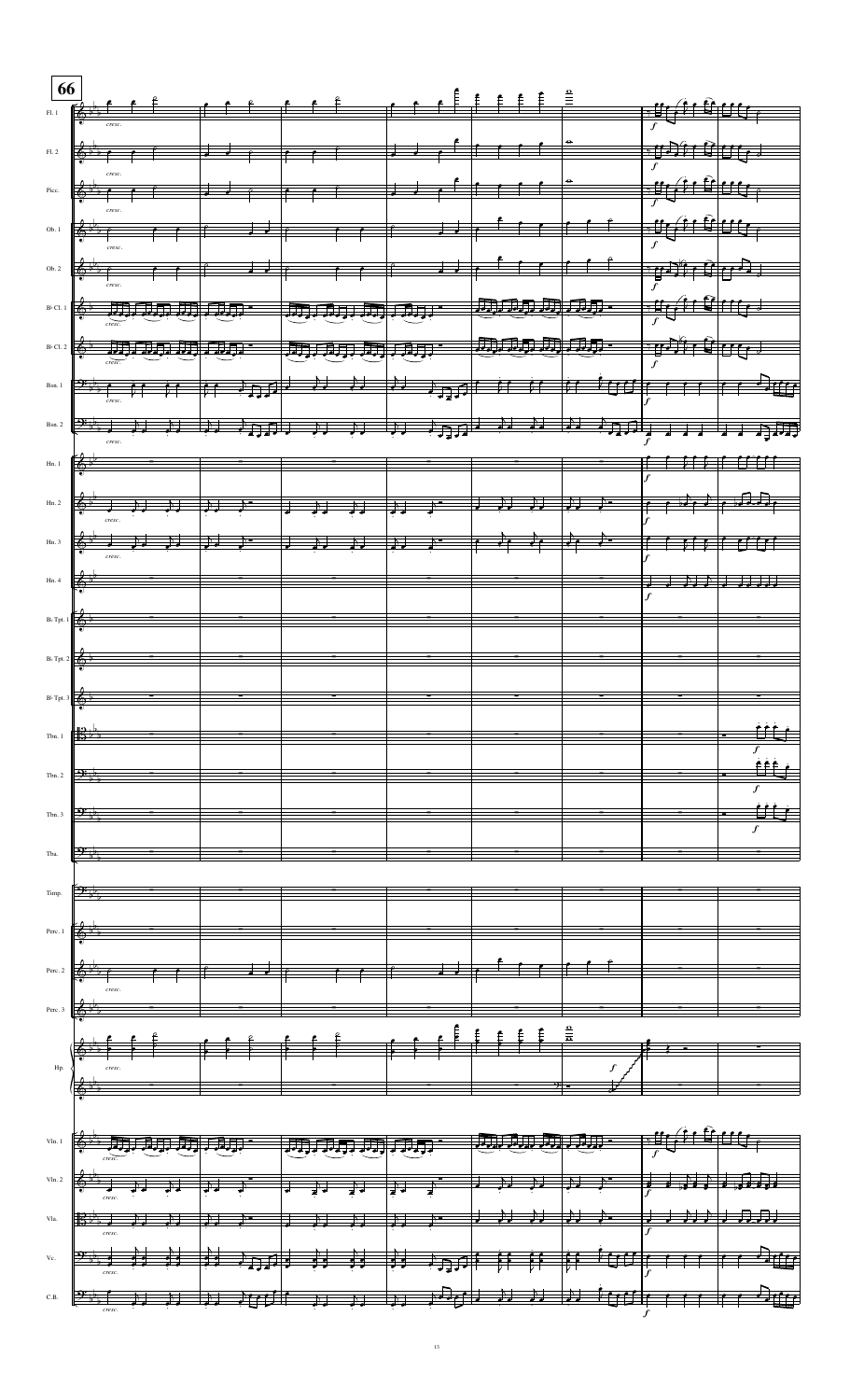| 74 |                                                                                                                                                                                                                                                                                                                                                                                                  |                            |                                                                                         |  |  |  |  |
|----|--------------------------------------------------------------------------------------------------------------------------------------------------------------------------------------------------------------------------------------------------------------------------------------------------------------------------------------------------------------------------------------------------|----------------------------|-----------------------------------------------------------------------------------------|--|--|--|--|
|    |                                                                                                                                                                                                                                                                                                                                                                                                  |                            |                                                                                         |  |  |  |  |
|    |                                                                                                                                                                                                                                                                                                                                                                                                  |                            |                                                                                         |  |  |  |  |
|    | یس ال <del>ائین ناور فروش کا این در شده به فاقت قش دفانی نش و در اب فاقت قش در این این نش و در ا</del>                                                                                                                                                                                                                                                                                           |                            |                                                                                         |  |  |  |  |
|    | ه بال <del>مراة بالقارنة التفاقية المرادة المرادة القارنة والمرادية المرادة المرادية والمرادية والمرادية والمرادية والمرادية</del>                                                                                                                                                                                                                                                               |                            |                                                                                         |  |  |  |  |
|    |                                                                                                                                                                                                                                                                                                                                                                                                  |                            |                                                                                         |  |  |  |  |
|    | ه » ال <del>أن در الأن و المعاشرة المعاشرة المعاشرة المعاشرة المعاشرة المعاشرة المعاشرة المعاشرة المعاشرة المعاشرة المعاشرة</del>                                                                                                                                                                                                                                                                |                            |                                                                                         |  |  |  |  |
|    |                                                                                                                                                                                                                                                                                                                                                                                                  |                            |                                                                                         |  |  |  |  |
|    |                                                                                                                                                                                                                                                                                                                                                                                                  |                            |                                                                                         |  |  |  |  |
|    | $F_{\rm max}$ $\left[ 2\frac{1}{2} + \frac{1}{2} + \frac{1}{2} + \frac{1}{2} + \frac{1}{2} + \frac{1}{2} + \frac{1}{2} + \frac{1}{2} + \frac{1}{2} + \frac{1}{2} + \frac{1}{2} + \frac{1}{2} + \frac{1}{2} + \frac{1}{2} + \frac{1}{2} + \frac{1}{2} + \frac{1}{2} + \frac{1}{2} + \frac{1}{2} + \frac{1}{2} + \frac{1}{2} + \frac{1}{2} + \frac{1}{2} + \frac{1}{2} + \frac{1}{2} + \frac{1}{2$ |                            |                                                                                         |  |  |  |  |
|    |                                                                                                                                                                                                                                                                                                                                                                                                  |                            |                                                                                         |  |  |  |  |
|    |                                                                                                                                                                                                                                                                                                                                                                                                  |                            |                                                                                         |  |  |  |  |
|    | 10.2 <del>\$ 1<sup>3</sup> c c i) e</del> }  e is J J e c i i i J = J = c c c c i i i = j = c c c c c c c c c c c c c c                                                                                                                                                                                                                                                                          |                            |                                                                                         |  |  |  |  |
|    |                                                                                                                                                                                                                                                                                                                                                                                                  |                            |                                                                                         |  |  |  |  |
|    | <u>10.3    Este et per personal et personal et personal et personal et personal et personal et personal et personal et p</u>                                                                                                                                                                                                                                                                     |                            |                                                                                         |  |  |  |  |
|    | 11.4 <del>(4) ) ) ) ) ) ) ) ) ) ) ) ) ) (</del>                                                                                                                                                                                                                                                                                                                                                  |                            |                                                                                         |  |  |  |  |
|    | $B \triangleright Tpt.1$                                                                                                                                                                                                                                                                                                                                                                         |                            |                                                                                         |  |  |  |  |
|    | $B \triangleright Tpt. 2$                                                                                                                                                                                                                                                                                                                                                                        |                            |                                                                                         |  |  |  |  |
|    | $B \triangleright Tpt. 3$                                                                                                                                                                                                                                                                                                                                                                        |                            |                                                                                         |  |  |  |  |
|    |                                                                                                                                                                                                                                                                                                                                                                                                  |                            |                                                                                         |  |  |  |  |
|    |                                                                                                                                                                                                                                                                                                                                                                                                  |                            |                                                                                         |  |  |  |  |
|    |                                                                                                                                                                                                                                                                                                                                                                                                  | $C \rightarrow \mathbb{R}$ |                                                                                         |  |  |  |  |
|    |                                                                                                                                                                                                                                                                                                                                                                                                  |                            |                                                                                         |  |  |  |  |
|    |                                                                                                                                                                                                                                                                                                                                                                                                  |                            |                                                                                         |  |  |  |  |
|    |                                                                                                                                                                                                                                                                                                                                                                                                  |                            |                                                                                         |  |  |  |  |
|    | Perc. 1                                                                                                                                                                                                                                                                                                                                                                                          |                            |                                                                                         |  |  |  |  |
|    | اسمنا ال <del>أوان المستخدمة المستخدمة المرأة</del> أشرائسا في أسراف والتواصل المرأة أشراف في أسراف والمستخدمة الأواشية والمستخدمة                                                                                                                                                                                                                                                               |                            |                                                                                         |  |  |  |  |
|    |                                                                                                                                                                                                                                                                                                                                                                                                  |                            |                                                                                         |  |  |  |  |
|    |                                                                                                                                                                                                                                                                                                                                                                                                  |                            |                                                                                         |  |  |  |  |
|    |                                                                                                                                                                                                                                                                                                                                                                                                  |                            |                                                                                         |  |  |  |  |
|    |                                                                                                                                                                                                                                                                                                                                                                                                  |                            |                                                                                         |  |  |  |  |
|    |                                                                                                                                                                                                                                                                                                                                                                                                  |                            |                                                                                         |  |  |  |  |
|    | $\frac{1}{2}$ $\frac{1}{2}$ $\frac{1}{2}$ $\frac{1}{2}$ $\frac{1}{2}$ $\frac{1}{2}$ $\frac{1}{2}$ $\frac{1}{2}$ $\frac{1}{2}$ $\frac{1}{2}$ $\frac{1}{2}$ $\frac{1}{2}$ $\frac{1}{2}$ $\frac{1}{2}$ $\frac{1}{2}$ $\frac{1}{2}$ $\frac{1}{2}$ $\frac{1}{2}$ $\frac{1}{2}$ $\frac{1}{2}$ $\frac{1}{2}$ $\frac{1}{2}$                                                                              |                            |                                                                                         |  |  |  |  |
|    |                                                                                                                                                                                                                                                                                                                                                                                                  |                            |                                                                                         |  |  |  |  |
|    |                                                                                                                                                                                                                                                                                                                                                                                                  | $\sim$                     | <b>A.D., P.D., P.D., P.D., P.D.</b>                                                     |  |  |  |  |
|    | $\sim$ $\sim$ $\sim$ $\sim$ $\sim$                                                                                                                                                                                                                                                                                                                                                               |                            | ا <del>می</del> ر کر رہا ہے جس در را <del>رد</del> کر دریا ہے جس در را <del>ردہ</del> ک |  |  |  |  |
|    |                                                                                                                                                                                                                                                                                                                                                                                                  |                            |                                                                                         |  |  |  |  |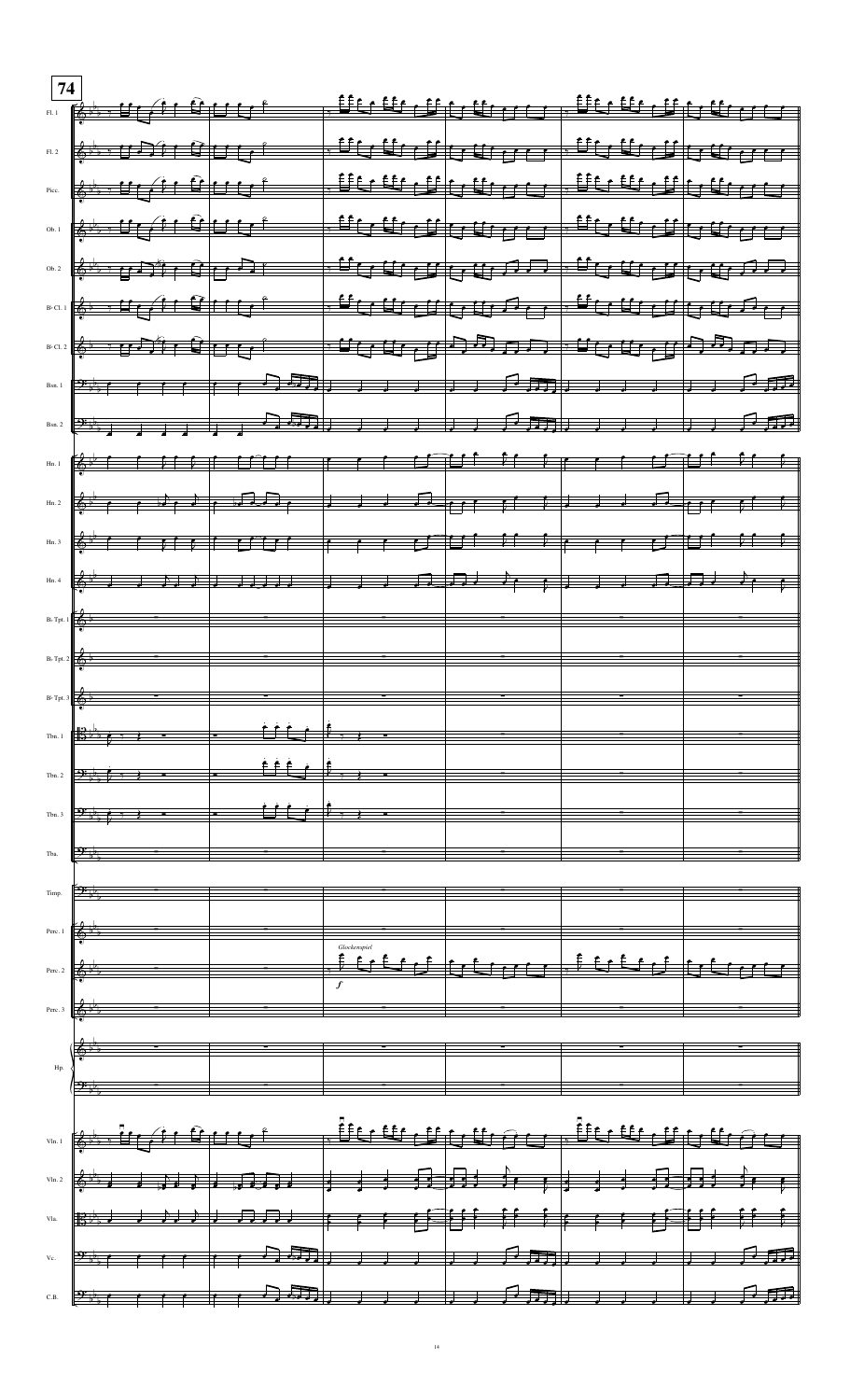| 80                        |                                                                                   |  |                                                                                                                                                                                                                                                                                                                                                                                                                 |                          |                           |                                                                                                                                                                                                                                                                                                                                                                                                                                   |
|---------------------------|-----------------------------------------------------------------------------------|--|-----------------------------------------------------------------------------------------------------------------------------------------------------------------------------------------------------------------------------------------------------------------------------------------------------------------------------------------------------------------------------------------------------------------|--------------------------|---------------------------|-----------------------------------------------------------------------------------------------------------------------------------------------------------------------------------------------------------------------------------------------------------------------------------------------------------------------------------------------------------------------------------------------------------------------------------|
|                           |                                                                                   |  |                                                                                                                                                                                                                                                                                                                                                                                                                 |                          |                           |                                                                                                                                                                                                                                                                                                                                                                                                                                   |
|                           |                                                                                   |  |                                                                                                                                                                                                                                                                                                                                                                                                                 |                          |                           |                                                                                                                                                                                                                                                                                                                                                                                                                                   |
|                           |                                                                                   |  |                                                                                                                                                                                                                                                                                                                                                                                                                 |                          |                           |                                                                                                                                                                                                                                                                                                                                                                                                                                   |
|                           |                                                                                   |  |                                                                                                                                                                                                                                                                                                                                                                                                                 |                          |                           |                                                                                                                                                                                                                                                                                                                                                                                                                                   |
|                           |                                                                                   |  |                                                                                                                                                                                                                                                                                                                                                                                                                 |                          |                           | ن الأشياءَ الألبية المسافرين المسافرين المسافرة الأربع المسافرة المسافرة المسافرة المسافرة المسافرة المسافرة ا                                                                                                                                                                                                                                                                                                                    |
|                           |                                                                                   |  |                                                                                                                                                                                                                                                                                                                                                                                                                 |                          |                           |                                                                                                                                                                                                                                                                                                                                                                                                                                   |
|                           |                                                                                   |  |                                                                                                                                                                                                                                                                                                                                                                                                                 |                          |                           | BOLL 1999 - 1999 - 1999 - 1999 - 1999 - 1999 - 1999 - 1999 - 1999 - 1999 - 1999 - 1999 - 1999 - 1999 - 1999 - 1                                                                                                                                                                                                                                                                                                                   |
|                           |                                                                                   |  |                                                                                                                                                                                                                                                                                                                                                                                                                 |                          |                           | ا <del>مرکز می از از از این است و است و است و است و است و است و است و است و است و است و</del> است است و است و است و است ا<br>است و است و است و است و است و است و است و است و است و است و است و است و است و است و است و است و است و است و                                                                                                                                                                                          |
|                           |                                                                                   |  |                                                                                                                                                                                                                                                                                                                                                                                                                 |                          |                           |                                                                                                                                                                                                                                                                                                                                                                                                                                   |
|                           | $\mathbf{H}_{\text{n.1}}$ $\left[\bigotimes^{\mathbf{L}} \mathbf{P}^{\mathbf{L}}$ |  |                                                                                                                                                                                                                                                                                                                                                                                                                 |                          |                           |                                                                                                                                                                                                                                                                                                                                                                                                                                   |
|                           |                                                                                   |  |                                                                                                                                                                                                                                                                                                                                                                                                                 |                          |                           | ح نوبي نسبت المرض نسور المال م <del>تركيب والمرض من المركب والمرض و منظر</del> ة المنسور                                                                                                                                                                                                                                                                                                                                          |
|                           |                                                                                   |  |                                                                                                                                                                                                                                                                                                                                                                                                                 |                          |                           |                                                                                                                                                                                                                                                                                                                                                                                                                                   |
|                           |                                                                                   |  | Hn.4 ( $\left(\frac{1}{\sqrt{2}}\right)$ , $\left(\frac{1}{\sqrt{2}}\right)$ , $\left(\frac{1}{\sqrt{2}}\right)$ , $\left(\frac{1}{\sqrt{2}}\right)$ , $\left(\frac{1}{\sqrt{2}}\right)$ , $\left(\frac{1}{\sqrt{2}}\right)$ , $\left(\frac{1}{\sqrt{2}}\right)$ , $\left(\frac{1}{\sqrt{2}}\right)$ , $\left(\frac{1}{\sqrt{2}}\right)$ , $\left(\frac{1}{\sqrt{2}}\right)$ , $\left(\frac{1}{\sqrt{2}}\right$ |                          |                           | $\frac{1}{2}$ $\frac{1}{2}$                                                                                                                                                                                                                                                                                                                                                                                                       |
|                           | $B \triangleright Tpt.1$                                                          |  |                                                                                                                                                                                                                                                                                                                                                                                                                 |                          |                           |                                                                                                                                                                                                                                                                                                                                                                                                                                   |
| $B \triangleright Tpt. 2$ |                                                                                   |  |                                                                                                                                                                                                                                                                                                                                                                                                                 |                          |                           | $\frac{1}{2}$ $\frac{1}{2}$ $\frac{1}{2}$ $\frac{1}{2}$ $\frac{1}{2}$ $\frac{1}{2}$ $\frac{1}{2}$ $\frac{1}{2}$ $\frac{1}{2}$ $\frac{1}{2}$ $\frac{1}{2}$ $\frac{1}{2}$ $\frac{1}{2}$ $\frac{1}{2}$ $\frac{1}{2}$ $\frac{1}{2}$ $\frac{1}{2}$ $\frac{1}{2}$ $\frac{1}{2}$ $\frac{1}{2}$ $\frac{1}{2}$ $\frac{1}{2}$                                                                                                               |
| $\mathbf{B}$ Tpt. 3       |                                                                                   |  |                                                                                                                                                                                                                                                                                                                                                                                                                 |                          |                           | $\vdash$ $\qquad \qquad$ $\qquad$ $\qquad$ $\qquad$ $\qquad$ $\qquad$ $\qquad$ $\qquad$ $\qquad$ $\qquad$ $\qquad$ $\qquad$ $\qquad$ $\qquad$ $\qquad$ $\qquad$ $\qquad$ $\qquad$ $\qquad$ $\qquad$ $\qquad$ $\qquad$ $\qquad$ $\qquad$ $\qquad$ $\qquad$ $\qquad$ $\qquad$ $\qquad$ $\qquad$ $\qquad$ $\qquad$ $\qquad$ $\qquad$ $\qquad$ $\$                                                                                    |
|                           |                                                                                   |  |                                                                                                                                                                                                                                                                                                                                                                                                                 |                          | $\mathbf{P} = \mathbf{P}$ |                                                                                                                                                                                                                                                                                                                                                                                                                                   |
|                           |                                                                                   |  |                                                                                                                                                                                                                                                                                                                                                                                                                 |                          |                           |                                                                                                                                                                                                                                                                                                                                                                                                                                   |
|                           |                                                                                   |  |                                                                                                                                                                                                                                                                                                                                                                                                                 |                          |                           |                                                                                                                                                                                                                                                                                                                                                                                                                                   |
|                           |                                                                                   |  |                                                                                                                                                                                                                                                                                                                                                                                                                 |                          |                           |                                                                                                                                                                                                                                                                                                                                                                                                                                   |
|                           |                                                                                   |  |                                                                                                                                                                                                                                                                                                                                                                                                                 |                          |                           |                                                                                                                                                                                                                                                                                                                                                                                                                                   |
|                           |                                                                                   |  |                                                                                                                                                                                                                                                                                                                                                                                                                 |                          |                           |                                                                                                                                                                                                                                                                                                                                                                                                                                   |
|                           |                                                                                   |  |                                                                                                                                                                                                                                                                                                                                                                                                                 |                          |                           |                                                                                                                                                                                                                                                                                                                                                                                                                                   |
|                           |                                                                                   |  |                                                                                                                                                                                                                                                                                                                                                                                                                 |                          |                           |                                                                                                                                                                                                                                                                                                                                                                                                                                   |
|                           |                                                                                   |  |                                                                                                                                                                                                                                                                                                                                                                                                                 |                          |                           |                                                                                                                                                                                                                                                                                                                                                                                                                                   |
|                           |                                                                                   |  |                                                                                                                                                                                                                                                                                                                                                                                                                 |                          |                           |                                                                                                                                                                                                                                                                                                                                                                                                                                   |
|                           |                                                                                   |  |                                                                                                                                                                                                                                                                                                                                                                                                                 |                          |                           |                                                                                                                                                                                                                                                                                                                                                                                                                                   |
|                           |                                                                                   |  |                                                                                                                                                                                                                                                                                                                                                                                                                 |                          |                           | $\frac{1}{2}+\frac{1}{2}+\frac{1}{2}+\frac{1}{2}+\frac{1}{2}+\frac{1}{2}+\frac{1}{2}+\frac{1}{2}+\frac{1}{2}+\frac{1}{2}+\frac{1}{2}+\frac{1}{2}+\frac{1}{2}+\frac{1}{2}+\frac{1}{2}+\frac{1}{2}+\frac{1}{2}+\frac{1}{2}+\frac{1}{2}+\frac{1}{2}+\frac{1}{2}+\frac{1}{2}+\frac{1}{2}+\frac{1}{2}+\frac{1}{2}+\frac{1}{2}+\frac{1}{2}+\frac{1}{2}+\frac{1}{2}+\frac{1}{2}+\frac{1}{2}+\frac{$                                      |
|                           |                                                                                   |  |                                                                                                                                                                                                                                                                                                                                                                                                                 |                          |                           |                                                                                                                                                                                                                                                                                                                                                                                                                                   |
|                           |                                                                                   |  |                                                                                                                                                                                                                                                                                                                                                                                                                 |                          |                           | $\big \frac{1}{6},\frac{1}{4}\big  \frac{1}{4}\big  \frac{1}{4}\big  \frac{1}{4}\big  \frac{1}{4}\big  \frac{1}{4}\big  \frac{1}{4}\big  \frac{1}{4}\big  \frac{1}{4}\big  \frac{1}{4}\big  \frac{1}{4}\big  \frac{1}{4}\big  \frac{1}{4}\big  \frac{1}{4}\big  \frac{1}{4}\big  \frac{1}{4}\big  \frac{1}{4}\big  \frac{1}{4}\big  \frac{1}{4}\big  \frac{1}{4}\big  \frac{1}{4}\big  \frac{1}{4}\big  \frac{1}{4}\big  \frac{1$ |
|                           |                                                                                   |  |                                                                                                                                                                                                                                                                                                                                                                                                                 |                          |                           |                                                                                                                                                                                                                                                                                                                                                                                                                                   |
|                           |                                                                                   |  |                                                                                                                                                                                                                                                                                                                                                                                                                 | $\overline{\phantom{a}}$ | $\sqrt{1}$                |                                                                                                                                                                                                                                                                                                                                                                                                                                   |
|                           |                                                                                   |  |                                                                                                                                                                                                                                                                                                                                                                                                                 |                          |                           | اب <del>رہے ہے ، جاری ہے ، جاری ہے ، جو ، جاری</del> ک                                                                                                                                                                                                                                                                                                                                                                            |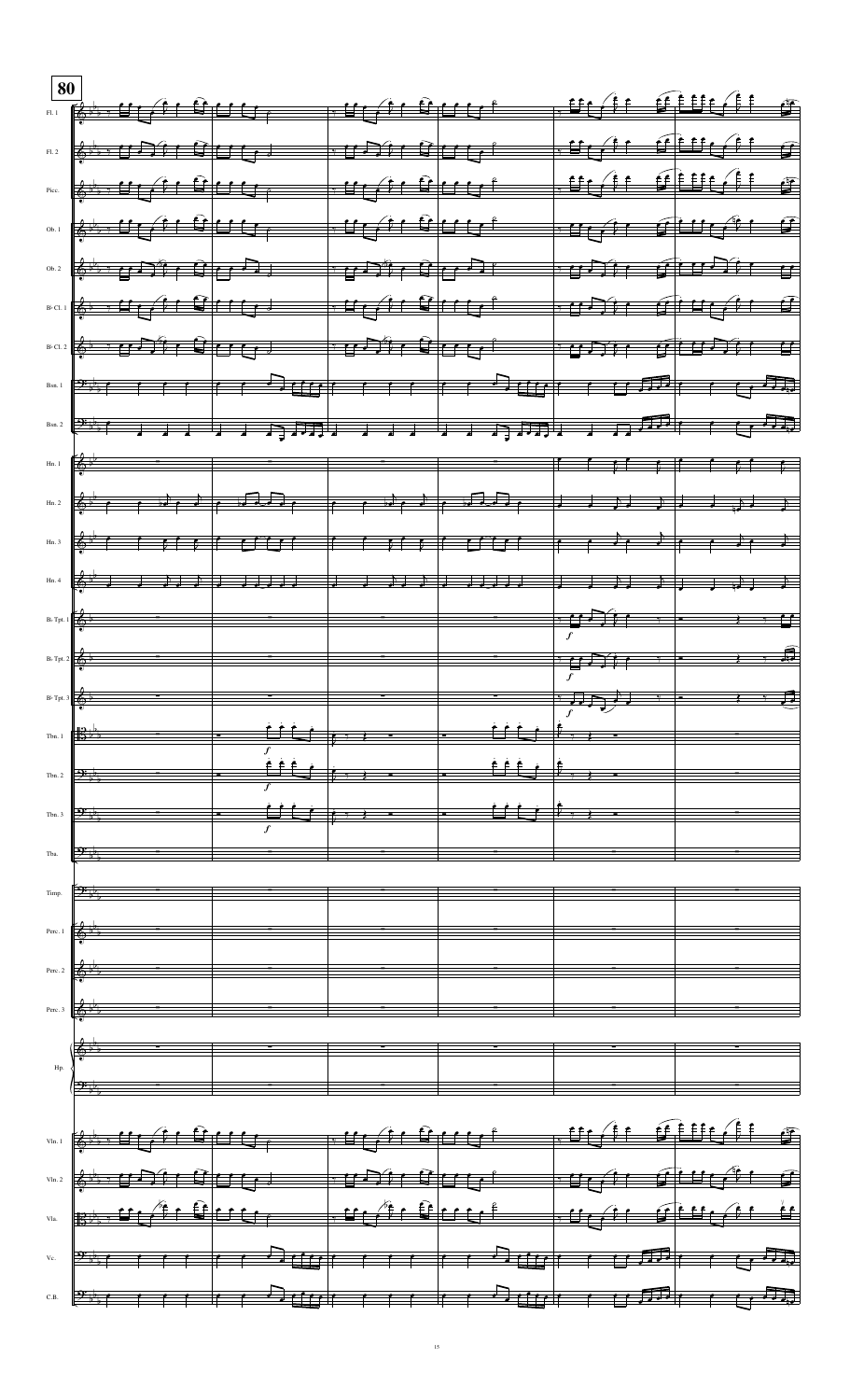|      | $F_{R,1}$ $F_{R,2}$ $F_{R,1}$ $F_{R,2}$ $F_{R,1}$ $F_{R,1}$ $F_{R,1}$ $F_{R,1}$ $F_{R,1}$ $F_{R,1}$                                                                                                                                                                                                                                                                                                                                |  |                                                                                                                                                                                                                                                                                                                                                                    |  |
|------|------------------------------------------------------------------------------------------------------------------------------------------------------------------------------------------------------------------------------------------------------------------------------------------------------------------------------------------------------------------------------------------------------------------------------------|--|--------------------------------------------------------------------------------------------------------------------------------------------------------------------------------------------------------------------------------------------------------------------------------------------------------------------------------------------------------------------|--|
| FL.2 | $8 + 11 + 11 + 11 + 11$                                                                                                                                                                                                                                                                                                                                                                                                            |  |                                                                                                                                                                                                                                                                                                                                                                    |  |
|      |                                                                                                                                                                                                                                                                                                                                                                                                                                    |  |                                                                                                                                                                                                                                                                                                                                                                    |  |
|      |                                                                                                                                                                                                                                                                                                                                                                                                                                    |  |                                                                                                                                                                                                                                                                                                                                                                    |  |
|      |                                                                                                                                                                                                                                                                                                                                                                                                                                    |  |                                                                                                                                                                                                                                                                                                                                                                    |  |
|      | 06.2 85 CC-538 C F 8 C F CC                                                                                                                                                                                                                                                                                                                                                                                                        |  |                                                                                                                                                                                                                                                                                                                                                                    |  |
|      | BKCLIC PIPILE PLAN AND COMPANY                                                                                                                                                                                                                                                                                                                                                                                                     |  |                                                                                                                                                                                                                                                                                                                                                                    |  |
|      | $B(0,2)$ $\frac{2}{5}$ $\frac{1}{5}$ $\frac{1}{5}$ $\frac{1}{5}$ $\frac{1}{5}$ $\frac{1}{5}$ $\frac{1}{5}$ $\frac{1}{5}$ $\frac{1}{5}$ $\frac{1}{5}$ $\frac{1}{5}$ $\frac{1}{5}$ $\frac{1}{5}$ $\frac{1}{5}$ $\frac{1}{5}$ $\frac{1}{5}$ $\frac{1}{5}$ $\frac{1}{5}$ $\frac{1}{5}$ $\frac{1}{5}$ $\frac{1}{5}$ $\$                                                                                                                 |  |                                                                                                                                                                                                                                                                                                                                                                    |  |
|      |                                                                                                                                                                                                                                                                                                                                                                                                                                    |  |                                                                                                                                                                                                                                                                                                                                                                    |  |
|      |                                                                                                                                                                                                                                                                                                                                                                                                                                    |  |                                                                                                                                                                                                                                                                                                                                                                    |  |
|      | الم مع مع الأمريك المعاملة التي تتبع التي تساول المعامل المعامل المعامل التي تستطير المساول المساول المستطير ا                                                                                                                                                                                                                                                                                                                     |  |                                                                                                                                                                                                                                                                                                                                                                    |  |
|      |                                                                                                                                                                                                                                                                                                                                                                                                                                    |  |                                                                                                                                                                                                                                                                                                                                                                    |  |
|      |                                                                                                                                                                                                                                                                                                                                                                                                                                    |  |                                                                                                                                                                                                                                                                                                                                                                    |  |
|      |                                                                                                                                                                                                                                                                                                                                                                                                                                    |  |                                                                                                                                                                                                                                                                                                                                                                    |  |
|      |                                                                                                                                                                                                                                                                                                                                                                                                                                    |  |                                                                                                                                                                                                                                                                                                                                                                    |  |
|      |                                                                                                                                                                                                                                                                                                                                                                                                                                    |  |                                                                                                                                                                                                                                                                                                                                                                    |  |
|      |                                                                                                                                                                                                                                                                                                                                                                                                                                    |  |                                                                                                                                                                                                                                                                                                                                                                    |  |
|      |                                                                                                                                                                                                                                                                                                                                                                                                                                    |  |                                                                                                                                                                                                                                                                                                                                                                    |  |
|      |                                                                                                                                                                                                                                                                                                                                                                                                                                    |  |                                                                                                                                                                                                                                                                                                                                                                    |  |
|      |                                                                                                                                                                                                                                                                                                                                                                                                                                    |  | $\begin{picture}(180,10) \put(0,0){\vector(1,0){100}} \put(10,0){\vector(1,0){100}} \put(10,0){\vector(1,0){100}} \put(10,0){\vector(1,0){100}} \put(10,0){\vector(1,0){100}} \put(10,0){\vector(1,0){100}} \put(10,0){\vector(1,0){100}} \put(10,0){\vector(1,0){100}} \put(10,0){\vector(1,0){100}} \put(10,0){\vector(1,0){100}} \put(10,0){\vector(1,0){100}}$ |  |
|      |                                                                                                                                                                                                                                                                                                                                                                                                                                    |  |                                                                                                                                                                                                                                                                                                                                                                    |  |
|      |                                                                                                                                                                                                                                                                                                                                                                                                                                    |  |                                                                                                                                                                                                                                                                                                                                                                    |  |
|      | $T_{\rm{10.1}}$ $\frac{1}{20}$ $\frac{1}{20}$ $\frac{1}{20}$ $\frac{1}{20}$ $\frac{1}{20}$ $\frac{1}{20}$ $\frac{1}{20}$ $\frac{1}{20}$ $\frac{1}{20}$ $\frac{1}{20}$ $\frac{1}{20}$ $\frac{1}{20}$ $\frac{1}{20}$ $\frac{1}{20}$ $\frac{1}{20}$ $\frac{1}{20}$ $\frac{1}{20}$ $\frac{1}{20}$ $\frac{1}{20}$                                                                                                                       |  |                                                                                                                                                                                                                                                                                                                                                                    |  |
|      |                                                                                                                                                                                                                                                                                                                                                                                                                                    |  |                                                                                                                                                                                                                                                                                                                                                                    |  |
|      |                                                                                                                                                                                                                                                                                                                                                                                                                                    |  | $\frac{1}{2}$ , $\frac{1}{2}$ , $\frac{1}{2}$ , $\frac{1}{2}$ , $\frac{1}{2}$ , $\frac{1}{2}$ , $\frac{1}{2}$ , $\frac{1}{2}$ , $\frac{1}{2}$ , $\frac{1}{2}$ , $\frac{1}{2}$ , $\frac{1}{2}$ , $\frac{1}{2}$ , $\frac{1}{2}$ , $\frac{1}{2}$ , $\frac{1}{2}$ , $\frac{1}{2}$ , $\frac{1}{2}$ , $\frac{1$                                                          |  |
|      |                                                                                                                                                                                                                                                                                                                                                                                                                                    |  |                                                                                                                                                                                                                                                                                                                                                                    |  |
|      | Perc. 1 $\frac{1}{2}$ $\frac{1}{2}$ $\frac{1}{2}$ $\frac{1}{2}$ $\frac{1}{2}$ $\frac{1}{2}$ $\frac{1}{2}$ $\frac{1}{2}$ $\frac{1}{2}$ $\frac{1}{2}$ $\frac{1}{2}$ $\frac{1}{2}$ $\frac{1}{2}$ $\frac{1}{2}$ $\frac{1}{2}$ $\frac{1}{2}$ $\frac{1}{2}$ $\frac{1}{2}$ $\frac{1}{2}$ $\frac{1}{2}$ $\frac{1}{2}$ $\frac$                                                                                                              |  |                                                                                                                                                                                                                                                                                                                                                                    |  |
|      | Perc. 2 $\left\lfloor \left\langle \left\langle \cdot \right\rangle \right\rangle \right\rfloor$                                                                                                                                                                                                                                                                                                                                   |  |                                                                                                                                                                                                                                                                                                                                                                    |  |
|      | Perc. 3 $\left[\begin{array}{ccc} b & b \\ c & d \end{array}\right]$                                                                                                                                                                                                                                                                                                                                                               |  |                                                                                                                                                                                                                                                                                                                                                                    |  |
|      |                                                                                                                                                                                                                                                                                                                                                                                                                                    |  |                                                                                                                                                                                                                                                                                                                                                                    |  |
|      |                                                                                                                                                                                                                                                                                                                                                                                                                                    |  |                                                                                                                                                                                                                                                                                                                                                                    |  |
|      |                                                                                                                                                                                                                                                                                                                                                                                                                                    |  |                                                                                                                                                                                                                                                                                                                                                                    |  |
|      | $\text{VIn.1} \begin{array}{ ccccccccccccccccccc }\hline \text{Q} & \text{P} & \text{L} & \text{L} & \text{L} & \text{L} & \text{L} & \text{L} & \text{L} & \text{L} & \text{L} & \text{L} & \text{L} & \text{L} & \text{L} & \text{L} & \text{L} & \text{L} & \text{L} & \text{L} & \text{L} & \text{L} & \text{L} & \text{L} & \text{L} & \text{L} & \text{L} & \text{L} & \text{L} & \text{L} & \text{L} & \text{L} & \text{L}$ |  |                                                                                                                                                                                                                                                                                                                                                                    |  |
|      |                                                                                                                                                                                                                                                                                                                                                                                                                                    |  |                                                                                                                                                                                                                                                                                                                                                                    |  |
|      |                                                                                                                                                                                                                                                                                                                                                                                                                                    |  |                                                                                                                                                                                                                                                                                                                                                                    |  |
|      |                                                                                                                                                                                                                                                                                                                                                                                                                                    |  |                                                                                                                                                                                                                                                                                                                                                                    |  |
|      |                                                                                                                                                                                                                                                                                                                                                                                                                                    |  |                                                                                                                                                                                                                                                                                                                                                                    |  |
|      |                                                                                                                                                                                                                                                                                                                                                                                                                                    |  | ا م م ما د د د د د ا <del>رزی</del> لکن از بهار از از ارزادی کن از از از ا                                                                                                                                                                                                                                                                                         |  |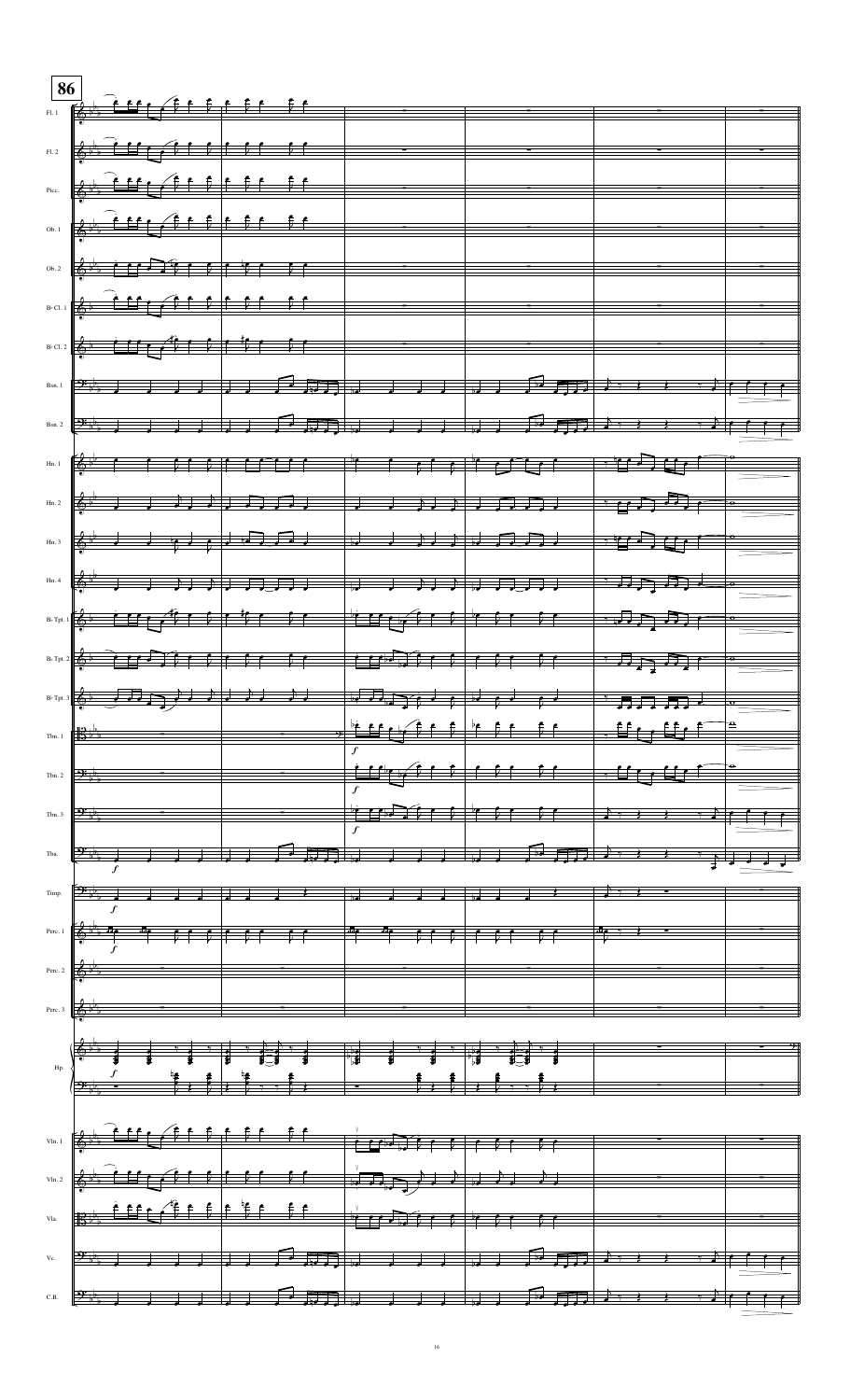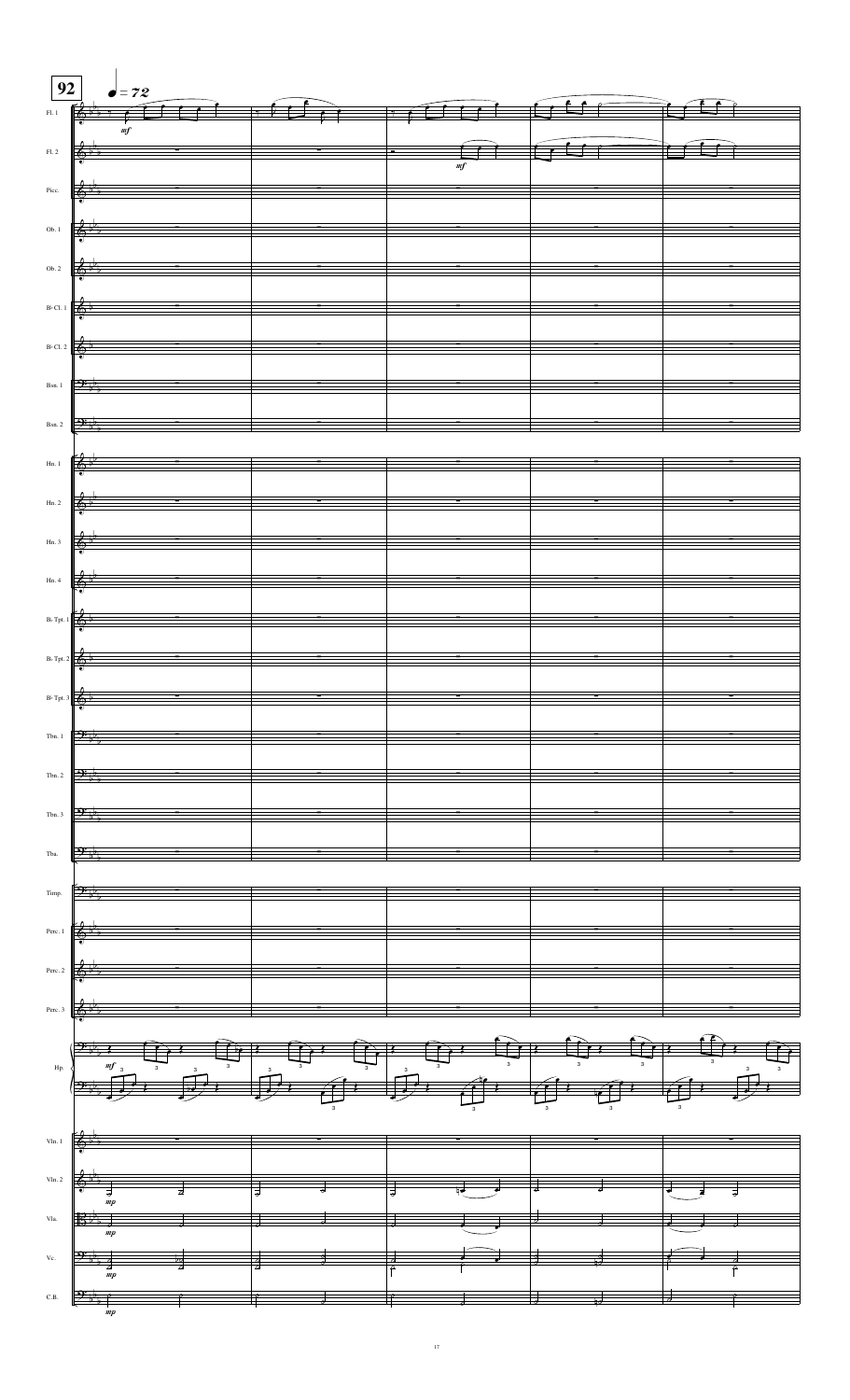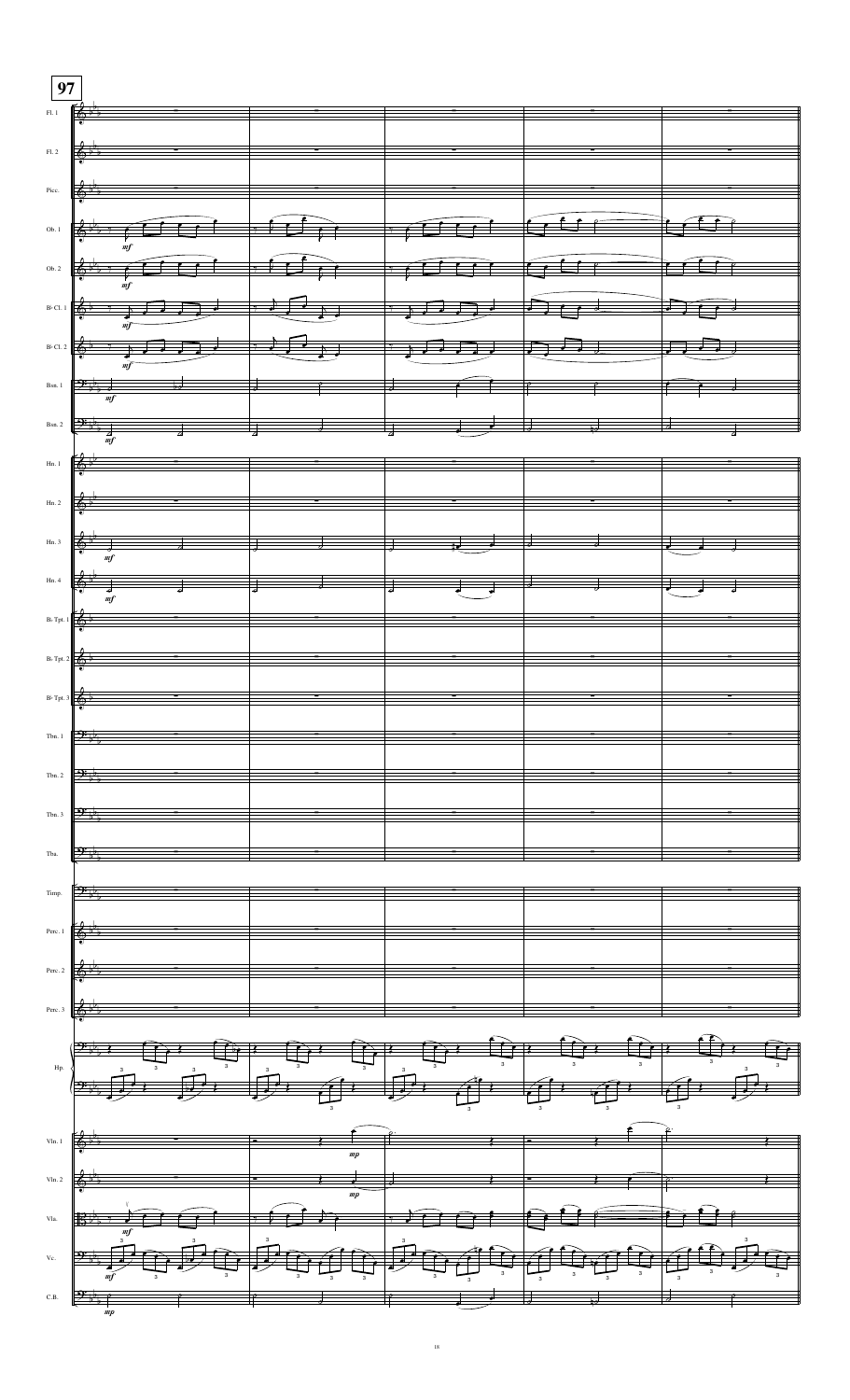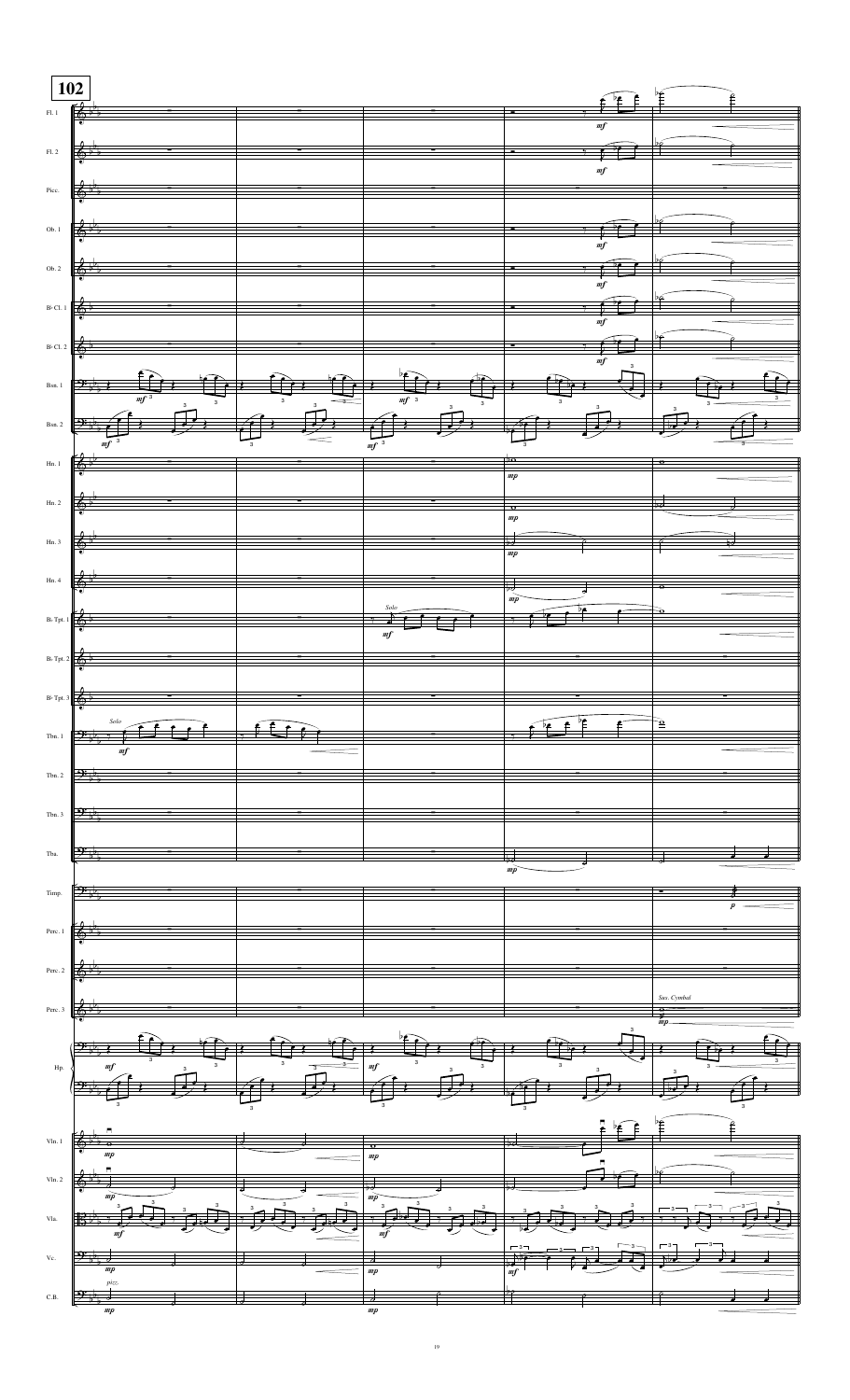| 107 |                                                                                                                            |  |  |                                                                                                                                                                                                                                                                                                                                                                                                                                                         |  |                          |                                                        |  |  |  |  |
|-----|----------------------------------------------------------------------------------------------------------------------------|--|--|---------------------------------------------------------------------------------------------------------------------------------------------------------------------------------------------------------------------------------------------------------------------------------------------------------------------------------------------------------------------------------------------------------------------------------------------------------|--|--------------------------|--------------------------------------------------------|--|--|--|--|
|     |                                                                                                                            |  |  |                                                                                                                                                                                                                                                                                                                                                                                                                                                         |  |                          |                                                        |  |  |  |  |
|     |                                                                                                                            |  |  | e production and the context of the context of the context of the context of the context of the context of the                                                                                                                                                                                                                                                                                                                                          |  |                          |                                                        |  |  |  |  |
|     |                                                                                                                            |  |  |                                                                                                                                                                                                                                                                                                                                                                                                                                                         |  |                          |                                                        |  |  |  |  |
|     |                                                                                                                            |  |  |                                                                                                                                                                                                                                                                                                                                                                                                                                                         |  |                          |                                                        |  |  |  |  |
|     |                                                                                                                            |  |  | Britain Partie (1995) (1995) (1995) (1996) (1996) (1996)                                                                                                                                                                                                                                                                                                                                                                                                |  |                          |                                                        |  |  |  |  |
|     |                                                                                                                            |  |  | Book and the state of the state of the state of the state of the state of the state of the state of the state of the state of the state of the state of the state of the state of the state of the state of the state of the s                                                                                                                                                                                                                          |  |                          |                                                        |  |  |  |  |
|     |                                                                                                                            |  |  | 1999 - Prince Marie Marie Marie Marie Marie Marie Marie Marie Marie Marie Marie Marie Marie Marie Marie Marie                                                                                                                                                                                                                                                                                                                                           |  |                          |                                                        |  |  |  |  |
|     |                                                                                                                            |  |  | $Bsn.1$ $\frac{336}{5}$ $\frac{1}{5}$ $\frac{1}{5}$ $\frac{1}{5}$ $\frac{1}{5}$ $\frac{1}{5}$ $\frac{1}{5}$ $\frac{1}{5}$ $\frac{1}{5}$ $\frac{1}{5}$ $\frac{1}{5}$ $\frac{1}{5}$ $\frac{1}{5}$ $\frac{1}{5}$ $\frac{1}{5}$ $\frac{1}{5}$ $\frac{1}{5}$ $\frac{1}{5}$ $\frac{1}{5}$ $\frac{1}{5}$ $\frac{1}{5}$ $\$                                                                                                                                     |  |                          |                                                        |  |  |  |  |
|     |                                                                                                                            |  |  | $Bsn.2$ $\frac{1}{2}$ $\frac{1}{2}$ $\frac{1}{2}$ $\frac{1}{2}$ $\frac{1}{2}$ $\frac{1}{2}$ $\frac{1}{2}$ $\frac{1}{2}$ $\frac{1}{2}$ $\frac{1}{2}$ $\frac{1}{2}$ $\frac{1}{2}$ $\frac{1}{2}$ $\frac{1}{2}$ $\frac{1}{2}$ $\frac{1}{2}$ $\frac{1}{2}$ $\frac{1}{2}$ $\frac{1}{2}$ $\frac{1}{2}$ $\frac{1}{2}$ $\frac{$                                                                                                                                  |  |                          |                                                        |  |  |  |  |
|     |                                                                                                                            |  |  |                                                                                                                                                                                                                                                                                                                                                                                                                                                         |  |                          |                                                        |  |  |  |  |
|     |                                                                                                                            |  |  | $H_{\rm in}:\left[\begin{array}{ccccc} \frac{1}{2} & 0 & 0 \\ 0 & 0 & 0 \\ 0 & 0 & 0 \end{array}\right],\quad \left[\begin{array}{ccccc} \frac{1}{2} & 0 & 0 \\ 0 & 0 & 0 \\ 0 & 0 & 0 \end{array}\right],\quad \left[\begin{array}{ccccc} \frac{1}{2} & 0 & 0 \\ 0 & 0 & 0 \\ 0 & 0 & 0 \end{array}\right],\quad \left[\begin{array}{ccccc} \frac{1}{2} & 0 & 0 \\ 0 & 0 & 0 \\ 0 & 0 & 0 \end{array}\right],\quad \left[\begin{array}{ccccc} \frac{1$ |  |                          |                                                        |  |  |  |  |
|     |                                                                                                                            |  |  | $H_{\rm m,2}$ $\frac{1}{2}$ $\frac{1}{2}$ $\frac{1}{2}$ $\frac{1}{2}$ $\frac{1}{2}$ $\frac{1}{2}$ $\frac{1}{2}$ $\frac{1}{2}$ $\frac{1}{2}$ $\frac{1}{2}$ $\frac{1}{2}$ $\frac{1}{2}$ $\frac{1}{2}$ $\frac{1}{2}$ $\frac{1}{2}$ $\frac{1}{2}$ $\frac{1}{2}$ $\frac{1}{2}$ $\frac{1}{2}$ $\frac{1}{2}$ $\frac{1}{2}$                                                                                                                                     |  |                          |                                                        |  |  |  |  |
|     |                                                                                                                            |  |  | $\frac{1}{2}$                                                                                                                                                                                                                                                                                                                                                                                                                                           |  |                          |                                                        |  |  |  |  |
|     |                                                                                                                            |  |  | $\mathbb{R}^{n+1} \left[ \frac{1}{\sqrt{2}} \frac{1}{\sqrt{2}} \frac{1}{\sqrt{2}} \frac{1}{\sqrt{2}} \frac{1}{\sqrt{2}} \frac{1}{\sqrt{2}} \frac{1}{\sqrt{2}} \frac{1}{\sqrt{2}} \frac{1}{\sqrt{2}} \frac{1}{\sqrt{2}} \frac{1}{\sqrt{2}} \frac{1}{\sqrt{2}} \frac{1}{\sqrt{2}} \frac{1}{\sqrt{2}} \frac{1}{\sqrt{2}} \frac{1}{\sqrt{2}} \frac{1}{\sqrt{2}} \frac{1}{\sqrt{2}} \frac{1}{\sqrt{2}} \frac{1}{\sqrt{2}} \frac{1}{\$                        |  |                          |                                                        |  |  |  |  |
|     |                                                                                                                            |  |  | $\text{B-1}[\mathcal{E}_1] = \frac{1}{2} \sum_{i=1}^{n} \frac{1}{2} \sum_{i=1}^{n} \frac{1}{2} \sum_{j=1}^{n} \frac{1}{2} \sum_{i=1}^{n} \frac{1}{2} \sum_{j=1}^{n} \frac{1}{2} \sum_{j=1}^{n} \frac{1}{2} \sum_{j=1}^{n} \frac{1}{2} \sum_{j=1}^{n} \frac{1}{2} \sum_{j=1}^{n} \frac{1}{2} \sum_{j=1}^{n} \frac{1}{2} \sum_{j=1}^{n} \frac{1}{2} \sum_{j=1}^{n}$                                                                                       |  |                          |                                                        |  |  |  |  |
|     |                                                                                                                            |  |  | $\begin{picture}(100,100) \put(0,0){\vector(1,0){100}} \put(10,0){\vector(1,0){100}} \put(10,0){\vector(1,0){100}} \put(10,0){\vector(1,0){100}} \put(10,0){\vector(1,0){100}} \put(10,0){\vector(1,0){100}} \put(10,0){\vector(1,0){100}} \put(10,0){\vector(1,0){100}} \put(10,0){\vector(1,0){100}} \put(10,0){\vector(1,0){100}} \put(10,0){\vector(1,0){100$                                                                                       |  |                          |                                                        |  |  |  |  |
|     | $B\flat$ Tpt. 3 $\left\{\begin{array}{ccc} \bullet & \bullet & \bullet \\ \bullet & \bullet & \bullet \end{array}\right\}$ |  |  | $\overline{1},$ $\overline{2},$ $\overline{3},$ $\overline{4},$ $\overline{4},$ $\overline{1},$ $\overline{1},$ $\overline{1},$ $\overline{1},$ $\overline{1},$ $\overline{1},$ $\overline{1},$ $\overline{1},$ $\overline{1},$ $\overline{1},$ $\overline{1},$ $\overline{1},$ $\overline{1},$ $\overline{1},$ $\overline{1},$ $\overline{1},$ $\overline{1},$ $\overline{1},$ $\overline{1},$ $\overline{$                                            |  |                          |                                                        |  |  |  |  |
|     |                                                                                                                            |  |  |                                                                                                                                                                                                                                                                                                                                                                                                                                                         |  |                          |                                                        |  |  |  |  |
|     |                                                                                                                            |  |  |                                                                                                                                                                                                                                                                                                                                                                                                                                                         |  |                          |                                                        |  |  |  |  |
|     |                                                                                                                            |  |  |                                                                                                                                                                                                                                                                                                                                                                                                                                                         |  |                          | $\epsilon$ $\epsilon$ $\epsilon$ $\epsilon$ $\epsilon$ |  |  |  |  |
|     |                                                                                                                            |  |  |                                                                                                                                                                                                                                                                                                                                                                                                                                                         |  | $\overline{\phantom{a}}$ |                                                        |  |  |  |  |
|     |                                                                                                                            |  |  |                                                                                                                                                                                                                                                                                                                                                                                                                                                         |  |                          |                                                        |  |  |  |  |
|     |                                                                                                                            |  |  |                                                                                                                                                                                                                                                                                                                                                                                                                                                         |  |                          |                                                        |  |  |  |  |
|     |                                                                                                                            |  |  | Perce & Partial Control of the Control of the Control of the Control of the Control of the Control of the Control of the Control of the Control of the Control of the Control of the Control of the Control of the Control of                                                                                                                                                                                                                           |  |                          |                                                        |  |  |  |  |
|     |                                                                                                                            |  |  |                                                                                                                                                                                                                                                                                                                                                                                                                                                         |  |                          |                                                        |  |  |  |  |
|     |                                                                                                                            |  |  | $\begin{picture}(130,10) \put(0,0){\vector(1,0){100}} \put(15,0){\vector(1,0){100}} \put(15,0){\vector(1,0){100}} \put(15,0){\vector(1,0){100}} \put(15,0){\vector(1,0){100}} \put(15,0){\vector(1,0){100}} \put(15,0){\vector(1,0){100}} \put(15,0){\vector(1,0){100}} \put(15,0){\vector(1,0){100}} \put(15,0){\vector(1,0){100}} \put(15,0){\vector(1,0){100}}$                                                                                      |  |                          |                                                        |  |  |  |  |
|     |                                                                                                                            |  |  |                                                                                                                                                                                                                                                                                                                                                                                                                                                         |  |                          |                                                        |  |  |  |  |
|     |                                                                                                                            |  |  | $\frac{1}{2}$                                                                                                                                                                                                                                                                                                                                                                                                                                           |  |                          |                                                        |  |  |  |  |
|     |                                                                                                                            |  |  | $\begin{picture}(180,10) \put(0,0){\vector(1,0){100}} \put(10,0){\vector(1,0){100}} \put(10,0){\vector(1,0){100}} \put(10,0){\vector(1,0){100}} \put(10,0){\vector(1,0){100}} \put(10,0){\vector(1,0){100}} \put(10,0){\vector(1,0){100}} \put(10,0){\vector(1,0){100}} \put(10,0){\vector(1,0){100}} \put(10,0){\vector(1,0){100}} \put(10,0){\vector(1,0){100}}$                                                                                      |  |                          |                                                        |  |  |  |  |
|     |                                                                                                                            |  |  | $\text{Vth.2} \begin{picture}(100,10) \put(0,0){\line(1,0){10}} \put(10,0){\line(1,0){10}} \put(10,0){\line(1,0){10}} \put(10,0){\line(1,0){10}} \put(10,0){\line(1,0){10}} \put(10,0){\line(1,0){10}} \put(10,0){\line(1,0){10}} \put(10,0){\line(1,0){10}} \put(10,0){\line(1,0){10}} \put(10,0){\line(1,0){10}} \put(10,0){\line(1,0){10}} \put($                                                                                                    |  |                          |                                                        |  |  |  |  |
|     |                                                                                                                            |  |  |                                                                                                                                                                                                                                                                                                                                                                                                                                                         |  |                          |                                                        |  |  |  |  |
|     |                                                                                                                            |  |  | $\begin{picture}(130,10) \put(0,0){\line(1,0){10}} \put(15,0){\line(1,0){10}} \put(15,0){\line(1,0){10}} \put(15,0){\line(1,0){10}} \put(15,0){\line(1,0){10}} \put(15,0){\line(1,0){10}} \put(15,0){\line(1,0){10}} \put(15,0){\line(1,0){10}} \put(15,0){\line(1,0){10}} \put(15,0){\line(1,0){10}} \put(15,0){\line(1,0){10}} \put(15,0){\line($                                                                                                     |  |                          |                                                        |  |  |  |  |
|     |                                                                                                                            |  |  |                                                                                                                                                                                                                                                                                                                                                                                                                                                         |  |                          |                                                        |  |  |  |  |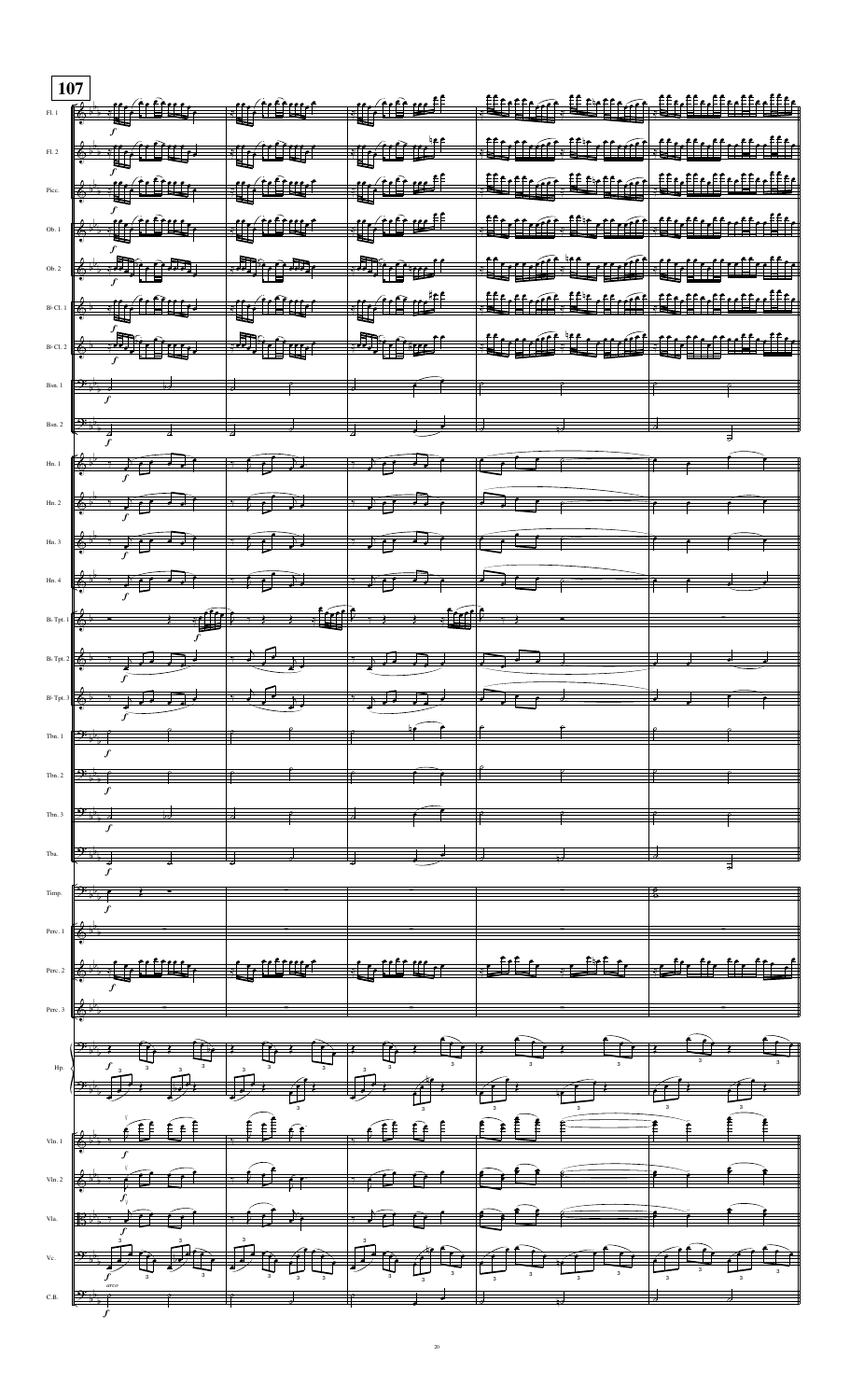| 112                          | $= 144$                                                                                                                                                                                                                                                                                                                                                                                                                                                                           |                                             |                                                                                                                                                                                                                                                                                                                                                                                                                                                                                                                |                                                                     |                                                                                                                                                                                                                                                                                                                                                                                                                                                               |                                                                                                                                                                                                                                                                                                                                                                                                                                                                                                                                                                                                                             |
|------------------------------|-----------------------------------------------------------------------------------------------------------------------------------------------------------------------------------------------------------------------------------------------------------------------------------------------------------------------------------------------------------------------------------------------------------------------------------------------------------------------------------|---------------------------------------------|----------------------------------------------------------------------------------------------------------------------------------------------------------------------------------------------------------------------------------------------------------------------------------------------------------------------------------------------------------------------------------------------------------------------------------------------------------------------------------------------------------------|---------------------------------------------------------------------|---------------------------------------------------------------------------------------------------------------------------------------------------------------------------------------------------------------------------------------------------------------------------------------------------------------------------------------------------------------------------------------------------------------------------------------------------------------|-----------------------------------------------------------------------------------------------------------------------------------------------------------------------------------------------------------------------------------------------------------------------------------------------------------------------------------------------------------------------------------------------------------------------------------------------------------------------------------------------------------------------------------------------------------------------------------------------------------------------------|
| F1.1                         |                                                                                                                                                                                                                                                                                                                                                                                                                                                                                   |                                             |                                                                                                                                                                                                                                                                                                                                                                                                                                                                                                                |                                                                     |                                                                                                                                                                                                                                                                                                                                                                                                                                                               |                                                                                                                                                                                                                                                                                                                                                                                                                                                                                                                                                                                                                             |
| $\rm{Fl.}\,2$                | 吟                                                                                                                                                                                                                                                                                                                                                                                                                                                                                 |                                             |                                                                                                                                                                                                                                                                                                                                                                                                                                                                                                                |                                                                     |                                                                                                                                                                                                                                                                                                                                                                                                                                                               |                                                                                                                                                                                                                                                                                                                                                                                                                                                                                                                                                                                                                             |
|                              |                                                                                                                                                                                                                                                                                                                                                                                                                                                                                   |                                             |                                                                                                                                                                                                                                                                                                                                                                                                                                                                                                                |                                                                     |                                                                                                                                                                                                                                                                                                                                                                                                                                                               |                                                                                                                                                                                                                                                                                                                                                                                                                                                                                                                                                                                                                             |
| $\mathop{\text{\rm Picc}}$ . | $6^{b}$                                                                                                                                                                                                                                                                                                                                                                                                                                                                           |                                             |                                                                                                                                                                                                                                                                                                                                                                                                                                                                                                                |                                                                     |                                                                                                                                                                                                                                                                                                                                                                                                                                                               |                                                                                                                                                                                                                                                                                                                                                                                                                                                                                                                                                                                                                             |
| Ob.1                         |                                                                                                                                                                                                                                                                                                                                                                                                                                                                                   |                                             |                                                                                                                                                                                                                                                                                                                                                                                                                                                                                                                |                                                                     |                                                                                                                                                                                                                                                                                                                                                                                                                                                               |                                                                                                                                                                                                                                                                                                                                                                                                                                                                                                                                                                                                                             |
|                              |                                                                                                                                                                                                                                                                                                                                                                                                                                                                                   |                                             |                                                                                                                                                                                                                                                                                                                                                                                                                                                                                                                |                                                                     |                                                                                                                                                                                                                                                                                                                                                                                                                                                               |                                                                                                                                                                                                                                                                                                                                                                                                                                                                                                                                                                                                                             |
| $\mbox{Ob.} \, 2$            | $6^{\frac{1}{2}}$                                                                                                                                                                                                                                                                                                                                                                                                                                                                 |                                             |                                                                                                                                                                                                                                                                                                                                                                                                                                                                                                                |                                                                     |                                                                                                                                                                                                                                                                                                                                                                                                                                                               |                                                                                                                                                                                                                                                                                                                                                                                                                                                                                                                                                                                                                             |
|                              | $\begin{picture}(130,10) \put(0,0){\line(1,0){10}} \put(15,0){\line(1,0){10}} \put(15,0){\line(1,0){10}} \put(15,0){\line(1,0){10}} \put(15,0){\line(1,0){10}} \put(15,0){\line(1,0){10}} \put(15,0){\line(1,0){10}} \put(15,0){\line(1,0){10}} \put(15,0){\line(1,0){10}} \put(15,0){\line(1,0){10}} \put(15,0){\line(1,0){10}} \put(15,0){\line($                                                                                                                               |                                             | $\sqrt{2}$ , $\sqrt{2}$ , $\sqrt{2}$ , $\sqrt{2}$ , $\sqrt{2}$                                                                                                                                                                                                                                                                                                                                                                                                                                                 |                                                                     |                                                                                                                                                                                                                                                                                                                                                                                                                                                               |                                                                                                                                                                                                                                                                                                                                                                                                                                                                                                                                                                                                                             |
|                              |                                                                                                                                                                                                                                                                                                                                                                                                                                                                                   |                                             |                                                                                                                                                                                                                                                                                                                                                                                                                                                                                                                |                                                                     |                                                                                                                                                                                                                                                                                                                                                                                                                                                               |                                                                                                                                                                                                                                                                                                                                                                                                                                                                                                                                                                                                                             |
|                              | $\begin{picture}(100,100) \put(0,0){\line(1,0){10}} \put(10,0){\line(1,0){10}} \put(10,0){\line(1,0){10}} \put(10,0){\line(1,0){10}} \put(10,0){\line(1,0){10}} \put(10,0){\line(1,0){10}} \put(10,0){\line(1,0){10}} \put(10,0){\line(1,0){10}} \put(10,0){\line(1,0){10}} \put(10,0){\line(1,0){10}} \put(10,0){\line(1,0){10}} \put(10,0){\line$                                                                                                                               |                                             |                                                                                                                                                                                                                                                                                                                                                                                                                                                                                                                |                                                                     | $\sqrt{2}$                                                                                                                                                                                                                                                                                                                                                                                                                                                    |                                                                                                                                                                                                                                                                                                                                                                                                                                                                                                                                                                                                                             |
|                              | $\mathbb{P}_{\mathbb{P}^{(n-1)}}$ . It is a set of the set of $\mathbb{P}_{\mathbb{P}^{(n-1)}}$ is the set of $\mathbb{P}_{\mathbb{P}^{(n-1)}}$                                                                                                                                                                                                                                                                                                                                   |                                             |                                                                                                                                                                                                                                                                                                                                                                                                                                                                                                                |                                                                     |                                                                                                                                                                                                                                                                                                                                                                                                                                                               |                                                                                                                                                                                                                                                                                                                                                                                                                                                                                                                                                                                                                             |
|                              |                                                                                                                                                                                                                                                                                                                                                                                                                                                                                   |                                             |                                                                                                                                                                                                                                                                                                                                                                                                                                                                                                                |                                                                     |                                                                                                                                                                                                                                                                                                                                                                                                                                                               |                                                                                                                                                                                                                                                                                                                                                                                                                                                                                                                                                                                                                             |
|                              | $\mathbb{R}^{n \times 2}$ and $\mathbb{R}^{n \times 2}$ and $\mathbb{R}^{n \times 2}$ and $\mathbb{R}^{n \times 2}$ and $\mathbb{R}^{n \times 2}$ and $\mathbb{R}^{n \times 2}$ and $\mathbb{R}^{n \times 2}$                                                                                                                                                                                                                                                                     |                                             |                                                                                                                                                                                                                                                                                                                                                                                                                                                                                                                |                                                                     |                                                                                                                                                                                                                                                                                                                                                                                                                                                               |                                                                                                                                                                                                                                                                                                                                                                                                                                                                                                                                                                                                                             |
| $\rm Hn.$ 1                  | $\left  \frac{1}{2} \right $                                                                                                                                                                                                                                                                                                                                                                                                                                                      |                                             |                                                                                                                                                                                                                                                                                                                                                                                                                                                                                                                |                                                                     |                                                                                                                                                                                                                                                                                                                                                                                                                                                               |                                                                                                                                                                                                                                                                                                                                                                                                                                                                                                                                                                                                                             |
|                              |                                                                                                                                                                                                                                                                                                                                                                                                                                                                                   |                                             |                                                                                                                                                                                                                                                                                                                                                                                                                                                                                                                |                                                                     |                                                                                                                                                                                                                                                                                                                                                                                                                                                               |                                                                                                                                                                                                                                                                                                                                                                                                                                                                                                                                                                                                                             |
| $\mbox{Hn.2}$                | $\frac{1}{2}$ $\frac{1}{2}$ $\frac{1}{2}$ $\frac{1}{2}$ $\frac{1}{2}$ $\frac{1}{2}$ $\frac{1}{2}$ $\frac{1}{2}$ $\frac{1}{2}$ $\frac{1}{2}$ $\frac{1}{2}$ $\frac{1}{2}$                                                                                                                                                                                                                                                                                                           |                                             |                                                                                                                                                                                                                                                                                                                                                                                                                                                                                                                |                                                                     |                                                                                                                                                                                                                                                                                                                                                                                                                                                               |                                                                                                                                                                                                                                                                                                                                                                                                                                                                                                                                                                                                                             |
| Hn. $3\,$                    | $\left(\begin{array}{ccccc}\n\bullet & \bullet & \bullet & \bullet \\ \bullet & \bullet & \bullet & \bullet\n\end{array}\right)$                                                                                                                                                                                                                                                                                                                                                  | $\rightarrow$                               | $\begin{array}{ccc} \hline \end{array}$ $\begin{array}{ccc} \hline \end{array}$ $\begin{array}{ccc} \hline \end{array}$ $\begin{array}{ccc} \hline \end{array}$ $\begin{array}{ccc} \hline \end{array}$ $\begin{array}{ccc} \hline \end{array}$ $\begin{array}{ccc} \hline \end{array}$ $\begin{array}{ccc} \hline \end{array}$ $\begin{array}{ccc} \hline \end{array}$ $\begin{array}{ccc} \hline \end{array}$ $\begin{array}{ccc} \hline \end{array}$ $\begin{array}{ccc} \hline \end{array}$ $\begin{array$ |                                                                     |                                                                                                                                                                                                                                                                                                                                                                                                                                                               |                                                                                                                                                                                                                                                                                                                                                                                                                                                                                                                                                                                                                             |
| Hn.4                         |                                                                                                                                                                                                                                                                                                                                                                                                                                                                                   |                                             |                                                                                                                                                                                                                                                                                                                                                                                                                                                                                                                |                                                                     |                                                                                                                                                                                                                                                                                                                                                                                                                                                               |                                                                                                                                                                                                                                                                                                                                                                                                                                                                                                                                                                                                                             |
|                              |                                                                                                                                                                                                                                                                                                                                                                                                                                                                                   |                                             |                                                                                                                                                                                                                                                                                                                                                                                                                                                                                                                |                                                                     |                                                                                                                                                                                                                                                                                                                                                                                                                                                               |                                                                                                                                                                                                                                                                                                                                                                                                                                                                                                                                                                                                                             |
| $B \triangleright Tpt.1$     |                                                                                                                                                                                                                                                                                                                                                                                                                                                                                   |                                             |                                                                                                                                                                                                                                                                                                                                                                                                                                                                                                                |                                                                     |                                                                                                                                                                                                                                                                                                                                                                                                                                                               |                                                                                                                                                                                                                                                                                                                                                                                                                                                                                                                                                                                                                             |
| $B \triangleright Tpt. 2$    |                                                                                                                                                                                                                                                                                                                                                                                                                                                                                   |                                             |                                                                                                                                                                                                                                                                                                                                                                                                                                                                                                                |                                                                     |                                                                                                                                                                                                                                                                                                                                                                                                                                                               |                                                                                                                                                                                                                                                                                                                                                                                                                                                                                                                                                                                                                             |
|                              |                                                                                                                                                                                                                                                                                                                                                                                                                                                                                   |                                             |                                                                                                                                                                                                                                                                                                                                                                                                                                                                                                                |                                                                     |                                                                                                                                                                                                                                                                                                                                                                                                                                                               |                                                                                                                                                                                                                                                                                                                                                                                                                                                                                                                                                                                                                             |
|                              | $\frac{B}{2}$ Tpt. 3                                                                                                                                                                                                                                                                                                                                                                                                                                                              |                                             |                                                                                                                                                                                                                                                                                                                                                                                                                                                                                                                |                                                                     |                                                                                                                                                                                                                                                                                                                                                                                                                                                               |                                                                                                                                                                                                                                                                                                                                                                                                                                                                                                                                                                                                                             |
| Tbn. 1                       |                                                                                                                                                                                                                                                                                                                                                                                                                                                                                   |                                             |                                                                                                                                                                                                                                                                                                                                                                                                                                                                                                                |                                                                     |                                                                                                                                                                                                                                                                                                                                                                                                                                                               |                                                                                                                                                                                                                                                                                                                                                                                                                                                                                                                                                                                                                             |
| Tbn. 2                       |                                                                                                                                                                                                                                                                                                                                                                                                                                                                                   |                                             |                                                                                                                                                                                                                                                                                                                                                                                                                                                                                                                |                                                                     |                                                                                                                                                                                                                                                                                                                                                                                                                                                               |                                                                                                                                                                                                                                                                                                                                                                                                                                                                                                                                                                                                                             |
|                              |                                                                                                                                                                                                                                                                                                                                                                                                                                                                                   |                                             |                                                                                                                                                                                                                                                                                                                                                                                                                                                                                                                |                                                                     |                                                                                                                                                                                                                                                                                                                                                                                                                                                               |                                                                                                                                                                                                                                                                                                                                                                                                                                                                                                                                                                                                                             |
| Tbn. 3                       |                                                                                                                                                                                                                                                                                                                                                                                                                                                                                   |                                             |                                                                                                                                                                                                                                                                                                                                                                                                                                                                                                                |                                                                     |                                                                                                                                                                                                                                                                                                                                                                                                                                                               |                                                                                                                                                                                                                                                                                                                                                                                                                                                                                                                                                                                                                             |
| Tba.                         |                                                                                                                                                                                                                                                                                                                                                                                                                                                                                   |                                             |                                                                                                                                                                                                                                                                                                                                                                                                                                                                                                                |                                                                     |                                                                                                                                                                                                                                                                                                                                                                                                                                                               |                                                                                                                                                                                                                                                                                                                                                                                                                                                                                                                                                                                                                             |
|                              |                                                                                                                                                                                                                                                                                                                                                                                                                                                                                   |                                             |                                                                                                                                                                                                                                                                                                                                                                                                                                                                                                                |                                                                     |                                                                                                                                                                                                                                                                                                                                                                                                                                                               |                                                                                                                                                                                                                                                                                                                                                                                                                                                                                                                                                                                                                             |
| Timp.                        |                                                                                                                                                                                                                                                                                                                                                                                                                                                                                   |                                             |                                                                                                                                                                                                                                                                                                                                                                                                                                                                                                                |                                                                     |                                                                                                                                                                                                                                                                                                                                                                                                                                                               |                                                                                                                                                                                                                                                                                                                                                                                                                                                                                                                                                                                                                             |
|                              | Perc. 1 $\left[\begin{array}{ccc} \bullet & \bullet \\ \bullet & \bullet \end{array}\right]$                                                                                                                                                                                                                                                                                                                                                                                      |                                             |                                                                                                                                                                                                                                                                                                                                                                                                                                                                                                                |                                                                     |                                                                                                                                                                                                                                                                                                                                                                                                                                                               |                                                                                                                                                                                                                                                                                                                                                                                                                                                                                                                                                                                                                             |
|                              |                                                                                                                                                                                                                                                                                                                                                                                                                                                                                   |                                             |                                                                                                                                                                                                                                                                                                                                                                                                                                                                                                                |                                                                     | Glockenspiel                                                                                                                                                                                                                                                                                                                                                                                                                                                  |                                                                                                                                                                                                                                                                                                                                                                                                                                                                                                                                                                                                                             |
| $\mbox{Perc.}~2$             | $\phi^{\mu}$                                                                                                                                                                                                                                                                                                                                                                                                                                                                      |                                             |                                                                                                                                                                                                                                                                                                                                                                                                                                                                                                                |                                                                     |                                                                                                                                                                                                                                                                                                                                                                                                                                                               |                                                                                                                                                                                                                                                                                                                                                                                                                                                                                                                                                                                                                             |
|                              | Perc. 3 $\left[\begin{array}{ccc} \overline{3} & \overline{9} \\ \overline{10} & \overline{9} \\ \overline{10} & \overline{9} \\ \overline{10} & \overline{9} \\ \overline{10} & \overline{9} \\ \overline{10} & \overline{9} \\ \overline{10} & \overline{9} \\ \overline{10} & \overline{9} \\ \overline{10} & \overline{9} \\ \overline{10} & \overline{9} \\ \overline{10} & \overline{9} \\ \overline{10} & \overline{10} \\ \overline{10} & \overline{10} \\ \overline{10}$ |                                             |                                                                                                                                                                                                                                                                                                                                                                                                                                                                                                                |                                                                     |                                                                                                                                                                                                                                                                                                                                                                                                                                                               |                                                                                                                                                                                                                                                                                                                                                                                                                                                                                                                                                                                                                             |
|                              |                                                                                                                                                                                                                                                                                                                                                                                                                                                                                   |                                             |                                                                                                                                                                                                                                                                                                                                                                                                                                                                                                                | $\frac{1}{2}$ and $\frac{1}{2}$ and $\frac{1}{2}$ and $\frac{1}{2}$ | 集                                                                                                                                                                                                                                                                                                                                                                                                                                                             | $\begin{array}{ c c c c c }\hline \rule{0pt}{1ex} \quad \quad & \bullet \qquad \quad & \bullet \qquad \quad & \bullet \qquad \quad & \bullet \qquad \quad & \bullet \qquad \quad & \bullet \qquad \quad & \bullet \qquad \quad & \bullet \qquad \quad & \bullet \qquad \quad & \bullet \qquad \quad & \bullet \qquad \quad & \bullet \qquad \quad & \bullet \qquad \quad & \bullet \qquad \quad & \bullet \qquad \quad & \bullet \qquad \quad & \bullet \qquad \quad & \bullet \qquad \quad & \bullet \qquad \quad & \bullet \qquad \quad & \bullet \qquad \quad & \bullet \qquad \quad & \bullet \qquad \quad & \bullet \$ |
| Hp.                          |                                                                                                                                                                                                                                                                                                                                                                                                                                                                                   |                                             |                                                                                                                                                                                                                                                                                                                                                                                                                                                                                                                |                                                                     |                                                                                                                                                                                                                                                                                                                                                                                                                                                               |                                                                                                                                                                                                                                                                                                                                                                                                                                                                                                                                                                                                                             |
|                              |                                                                                                                                                                                                                                                                                                                                                                                                                                                                                   |                                             |                                                                                                                                                                                                                                                                                                                                                                                                                                                                                                                |                                                                     |                                                                                                                                                                                                                                                                                                                                                                                                                                                               |                                                                                                                                                                                                                                                                                                                                                                                                                                                                                                                                                                                                                             |
|                              |                                                                                                                                                                                                                                                                                                                                                                                                                                                                                   |                                             |                                                                                                                                                                                                                                                                                                                                                                                                                                                                                                                |                                                                     |                                                                                                                                                                                                                                                                                                                                                                                                                                                               |                                                                                                                                                                                                                                                                                                                                                                                                                                                                                                                                                                                                                             |
|                              |                                                                                                                                                                                                                                                                                                                                                                                                                                                                                   |                                             |                                                                                                                                                                                                                                                                                                                                                                                                                                                                                                                |                                                                     | $\overline{(\overline{11},\overline{11},\overline{11},\overline{11},\overline{11},\overline{11},\overline{11},\overline{11},\overline{11},\overline{11},\overline{11},\overline{11},\overline{11},\overline{11},\overline{11},\overline{11},\overline{11},\overline{11},\overline{11},\overline{11},\overline{11},\overline{11},\overline{11},\overline{11},\overline{11},\overline{11},\overline{11},\overline{11},\overline{11},\overline{11},\overline{11$ |                                                                                                                                                                                                                                                                                                                                                                                                                                                                                                                                                                                                                             |
|                              | $A^{(n+1)}$ $A^{(n+2)}$ $A^{(n+1)}$ $A^{(n+1)}$ $A^{(n+1)}$ $A^{(n+1)}$ $A^{(n+1)}$ $A^{(n+1)}$ $A^{(n+1)}$ $A^{(n+1)}$ $A^{(n+1)}$ $A^{(n+1)}$ $A^{(n+1)}$ $A^{(n+1)}$ $A^{(n+1)}$ $A^{(n+1)}$ $A^{(n+1)}$ $A^{(n+1)}$ $A^{(n+1)}$ $A^{(n+1)}$ $A^{(n+1)}$ $A^{(n+1)}$                                                                                                                                                                                                           |                                             |                                                                                                                                                                                                                                                                                                                                                                                                                                                                                                                |                                                                     |                                                                                                                                                                                                                                                                                                                                                                                                                                                               |                                                                                                                                                                                                                                                                                                                                                                                                                                                                                                                                                                                                                             |
|                              |                                                                                                                                                                                                                                                                                                                                                                                                                                                                                   |                                             |                                                                                                                                                                                                                                                                                                                                                                                                                                                                                                                |                                                                     |                                                                                                                                                                                                                                                                                                                                                                                                                                                               |                                                                                                                                                                                                                                                                                                                                                                                                                                                                                                                                                                                                                             |
| Vla.                         | $\mathbb{B}^{\flat}$ .<br>$\overrightarrow{v}$                                                                                                                                                                                                                                                                                                                                                                                                                                    | $\overline{\phantom{a}}$<br>$\mathcal{P}$ . | $\Rightarrow$<br>$\Rightarrow$                                                                                                                                                                                                                                                                                                                                                                                                                                                                                 |                                                                     |                                                                                                                                                                                                                                                                                                                                                                                                                                                               |                                                                                                                                                                                                                                                                                                                                                                                                                                                                                                                                                                                                                             |
| $\mathrm{Vc.}$               | المحرور في الأول في المحرور في الأول في المحرور في المحرور المعادل المحرور المحرور المحرور المحرور ا                                                                                                                                                                                                                                                                                                                                                                              |                                             |                                                                                                                                                                                                                                                                                                                                                                                                                                                                                                                |                                                                     |                                                                                                                                                                                                                                                                                                                                                                                                                                                               |                                                                                                                                                                                                                                                                                                                                                                                                                                                                                                                                                                                                                             |
| C.B.                         | $\mathbb{P}_{\mathbb{P}_{\mathbb{P}}}$                                                                                                                                                                                                                                                                                                                                                                                                                                            |                                             |                                                                                                                                                                                                                                                                                                                                                                                                                                                                                                                |                                                                     |                                                                                                                                                                                                                                                                                                                                                                                                                                                               |                                                                                                                                                                                                                                                                                                                                                                                                                                                                                                                                                                                                                             |
|                              |                                                                                                                                                                                                                                                                                                                                                                                                                                                                                   |                                             |                                                                                                                                                                                                                                                                                                                                                                                                                                                                                                                |                                                                     |                                                                                                                                                                                                                                                                                                                                                                                                                                                               |                                                                                                                                                                                                                                                                                                                                                                                                                                                                                                                                                                                                                             |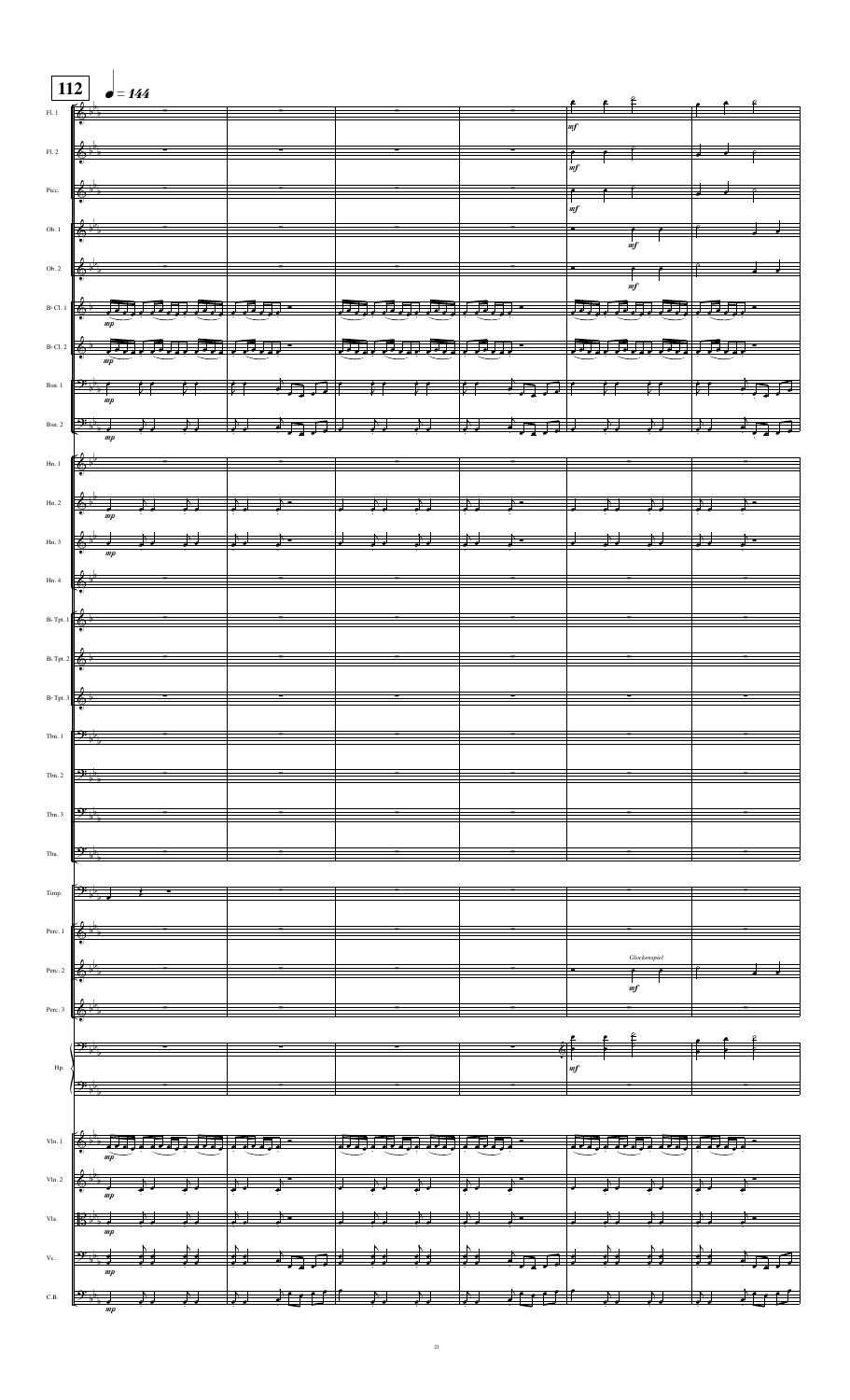| 118                          |                                                                                                                                                                                                                                                                                                                                                                                                                                                                                                 |                 |                                                                     |           |                                                                                                                                                                                                                                                                                                                                                                                                                                                                   |  |
|------------------------------|-------------------------------------------------------------------------------------------------------------------------------------------------------------------------------------------------------------------------------------------------------------------------------------------------------------------------------------------------------------------------------------------------------------------------------------------------------------------------------------------------|-----------------|---------------------------------------------------------------------|-----------|-------------------------------------------------------------------------------------------------------------------------------------------------------------------------------------------------------------------------------------------------------------------------------------------------------------------------------------------------------------------------------------------------------------------------------------------------------------------|--|
|                              |                                                                                                                                                                                                                                                                                                                                                                                                                                                                                                 |                 |                                                                     |           |                                                                                                                                                                                                                                                                                                                                                                                                                                                                   |  |
| FL.2                         |                                                                                                                                                                                                                                                                                                                                                                                                                                                                                                 |                 |                                                                     |           |                                                                                                                                                                                                                                                                                                                                                                                                                                                                   |  |
| $\mathop{\text{\rm Picc}}$ . |                                                                                                                                                                                                                                                                                                                                                                                                                                                                                                 |                 |                                                                     |           |                                                                                                                                                                                                                                                                                                                                                                                                                                                                   |  |
|                              |                                                                                                                                                                                                                                                                                                                                                                                                                                                                                                 |                 |                                                                     |           |                                                                                                                                                                                                                                                                                                                                                                                                                                                                   |  |
|                              |                                                                                                                                                                                                                                                                                                                                                                                                                                                                                                 |                 |                                                                     |           |                                                                                                                                                                                                                                                                                                                                                                                                                                                                   |  |
|                              |                                                                                                                                                                                                                                                                                                                                                                                                                                                                                                 |                 |                                                                     |           |                                                                                                                                                                                                                                                                                                                                                                                                                                                                   |  |
|                              | ※   参 更更更更更更更,   カロカカカカ  カカー   カカカカカー                                                                                                                                                                                                                                                                                                                                                                                                                                                           |                 |                                                                     |           |                                                                                                                                                                                                                                                                                                                                                                                                                                                                   |  |
|                              | ◎ <mark>参 画便加画便加一页,顶加页加一 画便加画便加</mark>                                                                                                                                                                                                                                                                                                                                                                                                                                                          |                 |                                                                     |           |                                                                                                                                                                                                                                                                                                                                                                                                                                                                   |  |
|                              | لمساح المحافي المحافي التحرير في المحافظة المحافظة التحرير المحافظة السنة المستقبل السنة المستقبل                                                                                                                                                                                                                                                                                                                                                                                               |                 |                                                                     |           |                                                                                                                                                                                                                                                                                                                                                                                                                                                                   |  |
|                              |                                                                                                                                                                                                                                                                                                                                                                                                                                                                                                 |                 |                                                                     |           |                                                                                                                                                                                                                                                                                                                                                                                                                                                                   |  |
|                              | Hn. 1 $\left(\frac{\partial}{\partial y}\right)^{\frac{1}{2}}$                                                                                                                                                                                                                                                                                                                                                                                                                                  |                 |                                                                     |           |                                                                                                                                                                                                                                                                                                                                                                                                                                                                   |  |
|                              |                                                                                                                                                                                                                                                                                                                                                                                                                                                                                                 |                 |                                                                     |           |                                                                                                                                                                                                                                                                                                                                                                                                                                                                   |  |
|                              | Hn.3                                                                                                                                                                                                                                                                                                                                                                                                                                                                                            |                 | $\rightarrow$ $\rightarrow$ $\rightarrow$ $\rightarrow$             | D.        | $\rightarrow$ $\rightarrow$ $\rightarrow$ $\rightarrow$ $\rightarrow$ $\rightarrow$ $\rightarrow$                                                                                                                                                                                                                                                                                                                                                                 |  |
|                              | Hn.4                                                                                                                                                                                                                                                                                                                                                                                                                                                                                            |                 |                                                                     |           |                                                                                                                                                                                                                                                                                                                                                                                                                                                                   |  |
| $B \triangleright Tpt.1$     |                                                                                                                                                                                                                                                                                                                                                                                                                                                                                                 |                 |                                                                     |           |                                                                                                                                                                                                                                                                                                                                                                                                                                                                   |  |
| $B \triangleright Tpt. 2$    |                                                                                                                                                                                                                                                                                                                                                                                                                                                                                                 |                 |                                                                     |           |                                                                                                                                                                                                                                                                                                                                                                                                                                                                   |  |
|                              | $B\triangleright$ Tpt. 3 $\mathbb{Z}$                                                                                                                                                                                                                                                                                                                                                                                                                                                           |                 |                                                                     |           |                                                                                                                                                                                                                                                                                                                                                                                                                                                                   |  |
|                              |                                                                                                                                                                                                                                                                                                                                                                                                                                                                                                 |                 |                                                                     |           |                                                                                                                                                                                                                                                                                                                                                                                                                                                                   |  |
|                              |                                                                                                                                                                                                                                                                                                                                                                                                                                                                                                 |                 |                                                                     |           |                                                                                                                                                                                                                                                                                                                                                                                                                                                                   |  |
| Tbn. 2                       |                                                                                                                                                                                                                                                                                                                                                                                                                                                                                                 |                 |                                                                     |           |                                                                                                                                                                                                                                                                                                                                                                                                                                                                   |  |
| Tbn. 3                       |                                                                                                                                                                                                                                                                                                                                                                                                                                                                                                 |                 |                                                                     |           |                                                                                                                                                                                                                                                                                                                                                                                                                                                                   |  |
|                              |                                                                                                                                                                                                                                                                                                                                                                                                                                                                                                 |                 |                                                                     |           |                                                                                                                                                                                                                                                                                                                                                                                                                                                                   |  |
| Timp.                        |                                                                                                                                                                                                                                                                                                                                                                                                                                                                                                 |                 |                                                                     |           |                                                                                                                                                                                                                                                                                                                                                                                                                                                                   |  |
|                              | Perc. 1                                                                                                                                                                                                                                                                                                                                                                                                                                                                                         |                 |                                                                     |           |                                                                                                                                                                                                                                                                                                                                                                                                                                                                   |  |
|                              | Perc. 2 $\left[\begin{array}{ccc} \bullet & \bullet & \bullet \\ \bullet & \bullet & \bullet \end{array}\right]$                                                                                                                                                                                                                                                                                                                                                                                | $\cdot$ $\cdot$ | $\overline{\phantom{a}}$                                            |           |                                                                                                                                                                                                                                                                                                                                                                                                                                                                   |  |
|                              | Perc. 3 $\left[\begin{array}{ccc} \overline{3} & \overline{5} \\ \overline{6} & \overline{5} & \overline{5} \\ \overline{6} & \overline{6} & \overline{6} \\ \overline{6} & \overline{6} & \overline{6} \\ \overline{6} & \overline{6} & \overline{6} \\ \overline{6} & \overline{6} & \overline{6} \\ \overline{6} & \overline{6} & \overline{6} \\ \overline{6} & \overline{6} & \overline{6} \\ \overline{6} & \overline{6} & \overline{6} \\ \overline{6} & \overline{6} & \overline{6} \\$ |                 |                                                                     |           |                                                                                                                                                                                                                                                                                                                                                                                                                                                                   |  |
|                              | $\frac{2}{5}$                                                                                                                                                                                                                                                                                                                                                                                                                                                                                   |                 |                                                                     |           |                                                                                                                                                                                                                                                                                                                                                                                                                                                                   |  |
|                              |                                                                                                                                                                                                                                                                                                                                                                                                                                                                                                 |                 |                                                                     |           |                                                                                                                                                                                                                                                                                                                                                                                                                                                                   |  |
|                              |                                                                                                                                                                                                                                                                                                                                                                                                                                                                                                 |                 |                                                                     |           |                                                                                                                                                                                                                                                                                                                                                                                                                                                                   |  |
|                              |                                                                                                                                                                                                                                                                                                                                                                                                                                                                                                 |                 |                                                                     |           |                                                                                                                                                                                                                                                                                                                                                                                                                                                                   |  |
|                              | $\mathcal{L}_{\text{lin.2}}$ and $\mathcal{L}_{\text{min.3}}$ and $\mathcal{L}_{\text{min.4}}$ and $\mathcal{L}_{\text{min.5}}$ and $\mathcal{L}_{\text{min.6}}$ and $\mathcal{L}_{\text{min.7}}$                                                                                                                                                                                                                                                                                               |                 |                                                                     |           | $\begin{array}{ccc} \mathcal{V} & \mathcal{V} & \mathcal{V} & \mathcal{V} & \mathcal{V} & \mathcal{V} & \mathcal{V} & \mathcal{V} & \mathcal{V} & \mathcal{V} & \mathcal{V} & \mathcal{V} & \mathcal{V} & \mathcal{V} & \mathcal{V} & \mathcal{V} & \mathcal{V} & \mathcal{V} & \mathcal{V} & \mathcal{V} & \mathcal{V} & \mathcal{V} & \mathcal{V} & \mathcal{V} & \mathcal{V} & \mathcal{V} & \mathcal{V} & \mathcal{V} & \mathcal{V} & \mathcal{V} & \mathcal$ |  |
|                              |                                                                                                                                                                                                                                                                                                                                                                                                                                                                                                 |                 | $\overline{\phantom{a}}$                                            | $\exists$ | $\overrightarrow{v}$                                                                                                                                                                                                                                                                                                                                                                                                                                              |  |
|                              | كَتْكَنَاهُ أَنْهُمْ يَهُمْ يَهُمْ يَجْهِرُوا لِلْهُمْ يَجْهُدُ الْمَرْجَرَةِ إِلَيْهِ إِلَيْهِ الْأَفْسِرَة<br>  كَتْكَنَاهُ الْمَرْجَعَةُ الْمَرْجَعَةُ الْمَرْجَعَةُ الْمَرْجَعَةُ الْمَرْجَعَةِ الْمَرْجَعَةِ الْمَرْجَعَة                                                                                                                                                                                                                                                                  |                 |                                                                     |           |                                                                                                                                                                                                                                                                                                                                                                                                                                                                   |  |
|                              |                                                                                                                                                                                                                                                                                                                                                                                                                                                                                                 |                 |                                                                     |           |                                                                                                                                                                                                                                                                                                                                                                                                                                                                   |  |
|                              |                                                                                                                                                                                                                                                                                                                                                                                                                                                                                                 | $\mathbb{D}$ .  | التفتية للإلك للاسلوب والتوهيم العامل والتفاتية والتفاتية والتفاعية |           |                                                                                                                                                                                                                                                                                                                                                                                                                                                                   |  |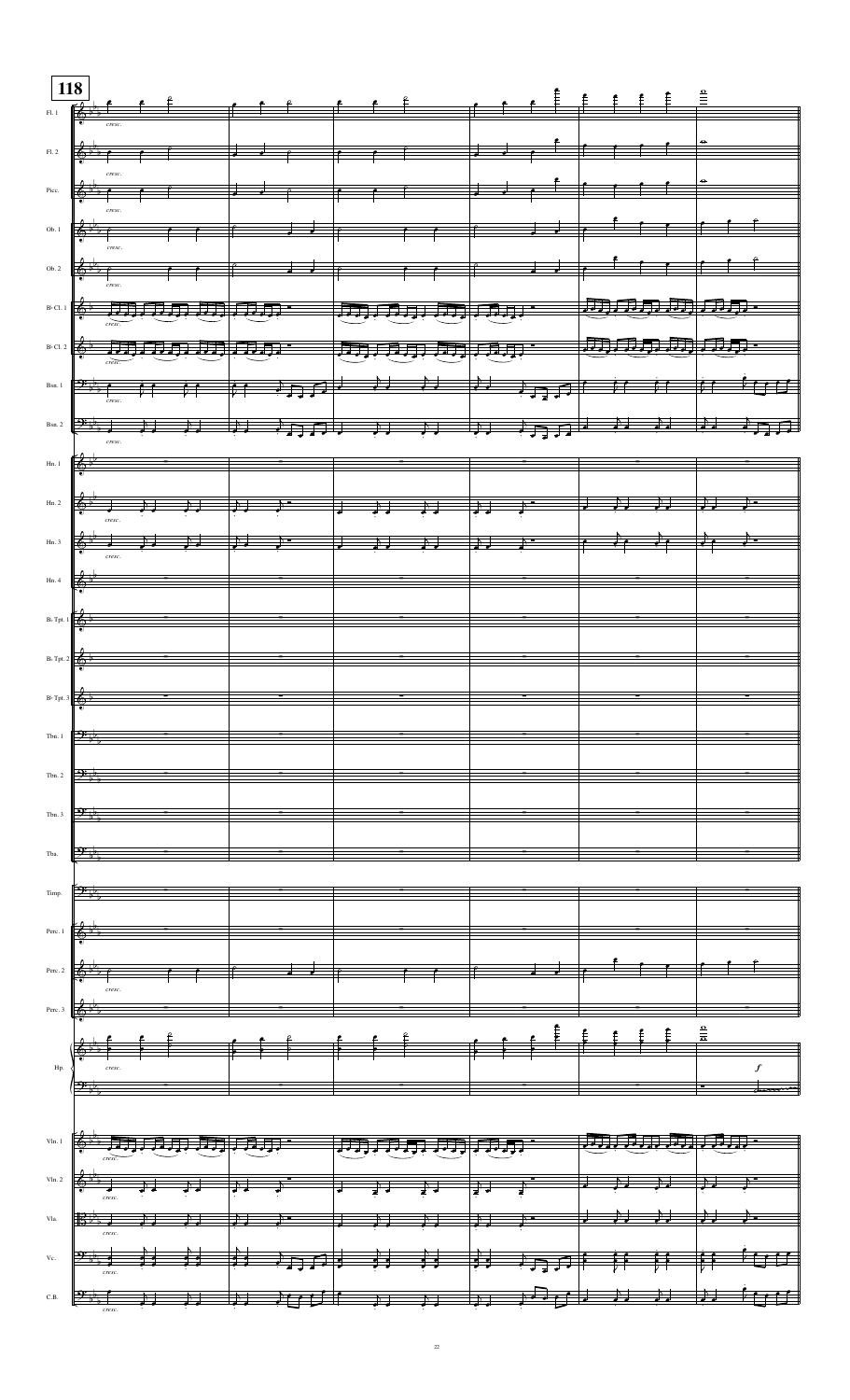| 124   |                                                                                                                                                                                                                                                                                                                                                                                                                                                                                                                                                                                    |                                           |                                                         |                      |
|-------|------------------------------------------------------------------------------------------------------------------------------------------------------------------------------------------------------------------------------------------------------------------------------------------------------------------------------------------------------------------------------------------------------------------------------------------------------------------------------------------------------------------------------------------------------------------------------------|-------------------------------------------|---------------------------------------------------------|----------------------|
|       |                                                                                                                                                                                                                                                                                                                                                                                                                                                                                                                                                                                    |                                           |                                                         | فاللا الماليا لتواطأ |
| FL.2  |                                                                                                                                                                                                                                                                                                                                                                                                                                                                                                                                                                                    |                                           | فسين فين فينا فينا فينا فينا                            |                      |
|       |                                                                                                                                                                                                                                                                                                                                                                                                                                                                                                                                                                                    |                                           |                                                         |                      |
| Picc. | $6^{\frac{1}{2}}$                                                                                                                                                                                                                                                                                                                                                                                                                                                                                                                                                                  |                                           | $\rightarrow$ $\rightarrow$ $\rightarrow$ $\rightarrow$ |                      |
|       | 0b.1                                                                                                                                                                                                                                                                                                                                                                                                                                                                                                                                                                               |                                           |                                                         |                      |
|       | $0b.2$ $\left(\frac{b}{2}\right)^{p}$                                                                                                                                                                                                                                                                                                                                                                                                                                                                                                                                              |                                           |                                                         | ・ ロウワロロロ             |
|       |                                                                                                                                                                                                                                                                                                                                                                                                                                                                                                                                                                                    |                                           |                                                         |                      |
|       | $B \triangleright$ Cl. 1 $\left \bigoplus_{i=1}^{n} P_i \right $                                                                                                                                                                                                                                                                                                                                                                                                                                                                                                                   | $\rightarrow$ $\rightarrow$ $\rightarrow$ | <u>まだむははなどと</u>                                         |                      |
|       | $B \triangleright$ Cl. 2 $\left[\begin{array}{ccc} \bullet & \bullet & \bullet & \bullet \end{array}\right]$                                                                                                                                                                                                                                                                                                                                                                                                                                                                       | $\Rightarrow$ $\frac{1}{2}$               |                                                         |                      |
|       |                                                                                                                                                                                                                                                                                                                                                                                                                                                                                                                                                                                    |                                           |                                                         |                      |
|       | <sub>™</sub> ≈ <del>(2 ∞ ) ∗ ≀ − . <sup>3</sup> °∆∆</del> ) <sup>}</sup> , , , <sup>3</sup> °∆∆∆∆ ) <sup>}</sup> , } , } , } , } , } , } , <sup>}</sup> , } , } , } , } , } , }                                                                                                                                                                                                                                                                                                                                                                                                    |                                           |                                                         |                      |
|       |                                                                                                                                                                                                                                                                                                                                                                                                                                                                                                                                                                                    |                                           |                                                         |                      |
|       | <u> درندن ولا دراندن ولا در ۱۰ اند فن واند ، است در داند است وافق پیش است</u>                                                                                                                                                                                                                                                                                                                                                                                                                                                                                                      |                                           |                                                         |                      |
|       | <u>נני ליורה לבין ליורה ליני זי לייל לייל אייל אייל זי זי לייל זי זי לייל זי זי לייל זי זי לייל זי זי לייל ויי</u>                                                                                                                                                                                                                                                                                                                                                                                                                                                                 |                                           |                                                         |                      |
|       | - توفقد و <u>نها توافقد ونه تو به اس نعر وانه با استواده است و توفق استان</u> استا                                                                                                                                                                                                                                                                                                                                                                                                                                                                                                 |                                           |                                                         |                      |
|       |                                                                                                                                                                                                                                                                                                                                                                                                                                                                                                                                                                                    |                                           |                                                         |                      |
|       | …… <del>(☆ ・?? cc・</del> ・・?? cc・・・?? ?) cc cf cf cf cf cf cf cf cf cf cf                                                                                                                                                                                                                                                                                                                                                                                                                                                                                                          |                                           |                                                         |                      |
|       | $\mathbb{E}[\mathbb{E}[\mathbb{E}[\mathbb{E}[\mathbb{E}[\mathbb{E}[\mathbb{E}[\mathbb{E}[\mathbb{E}[\mathbb{E}[\mathbb{E}[\mathbb{E}[\mathbb{E}[\mathbb{E}[\mathbb{E}[\mathbb{E}[\mathbb{E}[\mathbb{E}[\mathbb{E}[\mathbb{E}[\mathbb{E}[\mathbb{E}[\mathbb{E}[\mathbb{E}[\mathbb{E}[\mathbb{E}[\mathbb{E}[\mathbb{E}[\mathbb{E}[\mathbb{E}[\mathbb{E}[\mathbb{E}[\mathbb{E}[\mathbb{E}[\mathbb{E}[\mathbb{E}[\mathbb{$                                                                                                                                                             |                                           |                                                         |                      |
|       | $\mathbb{E}\left[ \left\langle \mathcal{L}_{\mathcal{A}} \right\rangle \right] \left\langle \mathcal{L}_{\mathcal{A}} \right] = \mathbb{E}\left[ \left\langle \mathcal{L}_{\mathcal{A}} \right\rangle \right] \times \mathbb{E}\left[ \left\langle \mathcal{L}_{\mathcal{A}} \right\rangle \right] \times \mathbb{E}\left[ \left\langle \mathcal{L}_{\mathcal{A}} \right\rangle \right] \times \mathbb{E}\left[ \left\langle \mathcal{L}_{\mathcal{A}} \right\rangle \right] \times \mathbb{E}\left[ \left\langle \mathcal{L}_{\mathcal{A}} \right\rangle \right] \times \mathbb{$ |                                           |                                                         |                      |
|       |                                                                                                                                                                                                                                                                                                                                                                                                                                                                                                                                                                                    |                                           |                                                         |                      |
|       | <sub>اسمة</sub> المستعمل المستعمل المستعمل المستعمل المستعمل المستعمل المستعمل المستعمل المستعمل المستعمل المستعمل المستعمل المستعمل المستعمل المستعمل المستعمل المستعمل المستعمل المستعمل المستعمل المستعمل المستعمل المستعمل المستعم                                                                                                                                                                                                                                                                                                                                             |                                           |                                                         |                      |
|       | Tbn.3 $\frac{1}{\sqrt{2}}$ $\frac{1}{\sqrt{2}}$ $\frac{1}{\sqrt{2}}$ $\frac{1}{\sqrt{2}}$ $\frac{1}{\sqrt{2}}$ $\frac{1}{\sqrt{2}}$ $\frac{1}{\sqrt{2}}$ $\frac{1}{\sqrt{2}}$ $\frac{1}{\sqrt{2}}$ $\frac{1}{\sqrt{2}}$ $\frac{1}{\sqrt{2}}$ $\frac{1}{\sqrt{2}}$ $\frac{1}{\sqrt{2}}$ $\frac{1}{\sqrt{2}}$ $\frac{1}{\sqrt{2}}$ $\frac{1}{\sqrt{2}}$ $\frac{1}{\$                                                                                                                                                                                                                 |                                           |                                                         |                      |
|       |                                                                                                                                                                                                                                                                                                                                                                                                                                                                                                                                                                                    |                                           |                                                         |                      |
|       |                                                                                                                                                                                                                                                                                                                                                                                                                                                                                                                                                                                    |                                           |                                                         |                      |
|       | Perc. 1 $\left[\frac{2b+1}{b}, \frac{b+1}{b}, \frac{b+1}{b}, \frac{c+1}{b}, \frac{d+1}{b}, \frac{d+1}{b}, \frac{d+1}{b}, \frac{d+1}{b}, \frac{d+1}{b}, \frac{d+1}{b}, \frac{d+1}{b}, \frac{d+1}{b}, \frac{d+1}{b}, \frac{d+1}{b}, \frac{d+1}{b}, \frac{d+1}{b}, \frac{d+1}{b}, \frac{d+1}{b}, \frac{d+1}{b}, \frac{d+1}{b}, \frac{d+1}{b}, \frac{d+1}{b}, \frac{d+1}{b}, \frac$                                                                                                                                                                                                    |                                           |                                                         |                      |
|       | $\frac{1}{\sqrt{1-\frac{1}{2}}}$                                                                                                                                                                                                                                                                                                                                                                                                                                                                                                                                                   |                                           |                                                         |                      |
|       | Perc. 3 $\left[\begin{array}{ccc} 1 & 1 \\ 0 & 1 \end{array}\right]$                                                                                                                                                                                                                                                                                                                                                                                                                                                                                                               |                                           |                                                         |                      |
|       |                                                                                                                                                                                                                                                                                                                                                                                                                                                                                                                                                                                    |                                           |                                                         |                      |
|       | $\left(\begin{array}{ccc} \bullet & \bullet & \bullet & \bullet \\ \bullet & \bullet & \bullet & \bullet \end{array}\right)$                                                                                                                                                                                                                                                                                                                                                                                                                                                       |                                           |                                                         |                      |
|       |                                                                                                                                                                                                                                                                                                                                                                                                                                                                                                                                                                                    |                                           |                                                         |                      |
|       |                                                                                                                                                                                                                                                                                                                                                                                                                                                                                                                                                                                    |                                           |                                                         |                      |
|       |                                                                                                                                                                                                                                                                                                                                                                                                                                                                                                                                                                                    |                                           |                                                         |                      |
|       |                                                                                                                                                                                                                                                                                                                                                                                                                                                                                                                                                                                    |                                           |                                                         |                      |
|       |                                                                                                                                                                                                                                                                                                                                                                                                                                                                                                                                                                                    |                                           |                                                         |                      |
|       | ve <del>Dig de la registrada de la registrada de de de de la registrada de la registrada de la registrada de la registrada de la registrada de la registrada de la registrada de la registrada de la registrada de la registrada d</del>                                                                                                                                                                                                                                                                                                                                           |                                           |                                                         |                      |
|       |                                                                                                                                                                                                                                                                                                                                                                                                                                                                                                                                                                                    |                                           |                                                         |                      |
|       |                                                                                                                                                                                                                                                                                                                                                                                                                                                                                                                                                                                    |                                           |                                                         |                      |